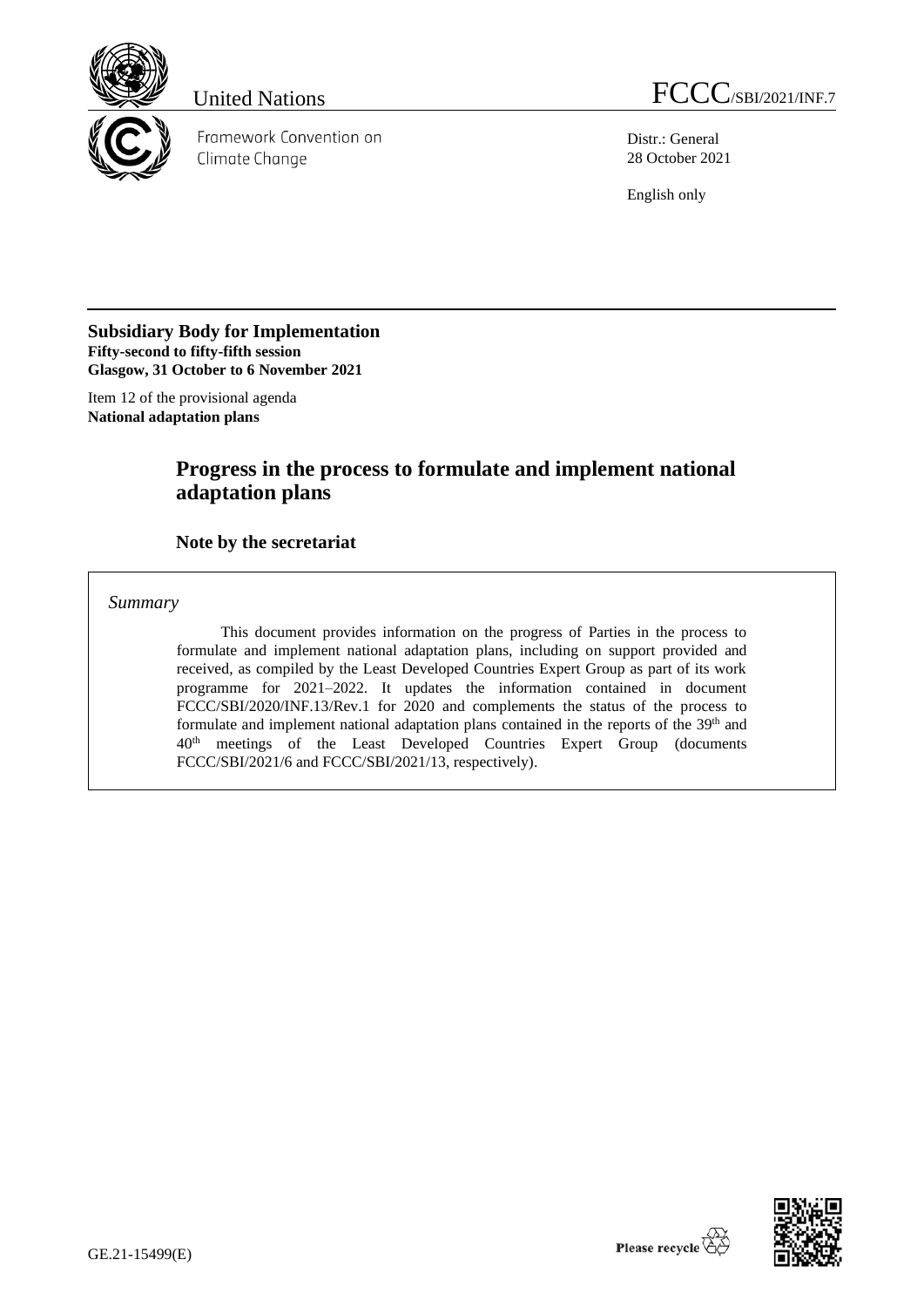## Contents

| I.      |                                                                                                                                                                                 |  |  |  |  |  |
|---------|---------------------------------------------------------------------------------------------------------------------------------------------------------------------------------|--|--|--|--|--|
|         | А.                                                                                                                                                                              |  |  |  |  |  |
|         | Β.                                                                                                                                                                              |  |  |  |  |  |
| II.     | Overview of the process to formulate and implement national adaptation plans                                                                                                    |  |  |  |  |  |
| III.    | Progress of developing country Parties in the process to formulate and implement                                                                                                |  |  |  |  |  |
|         | А.                                                                                                                                                                              |  |  |  |  |  |
|         | Β.                                                                                                                                                                              |  |  |  |  |  |
|         | C.                                                                                                                                                                              |  |  |  |  |  |
|         | D.                                                                                                                                                                              |  |  |  |  |  |
|         | E.                                                                                                                                                                              |  |  |  |  |  |
| IV.     | Progress in achieving the objectives of the process to formulate and implement                                                                                                  |  |  |  |  |  |
|         | А.                                                                                                                                                                              |  |  |  |  |  |
|         | <b>B.</b>                                                                                                                                                                       |  |  |  |  |  |
|         | $\mathcal{C}$ .                                                                                                                                                                 |  |  |  |  |  |
| V.      | Support provided and received relevant to the process to formulate and implement                                                                                                |  |  |  |  |  |
|         | А.                                                                                                                                                                              |  |  |  |  |  |
|         | В.                                                                                                                                                                              |  |  |  |  |  |
| VI.     |                                                                                                                                                                                 |  |  |  |  |  |
| Annexes |                                                                                                                                                                                 |  |  |  |  |  |
| I.      | Status of support from the Green Climate Fund and the Least Developed Countries Fund for<br>the process to formulate and implement national adaptation plans as at 31 July 2021 |  |  |  |  |  |
| Π.      | Activities related to the process to formulate and implement national adaptation plans<br>undertaken by relevant bodies and programmes under the Convention between             |  |  |  |  |  |
| III.    | Technical support provided by organizations and regional centres and networks to<br>the least developed countries to address gaps in focus areas of the process to              |  |  |  |  |  |
| IV.     | Support provided by organizations and programmes to developing countries under                                                                                                  |  |  |  |  |  |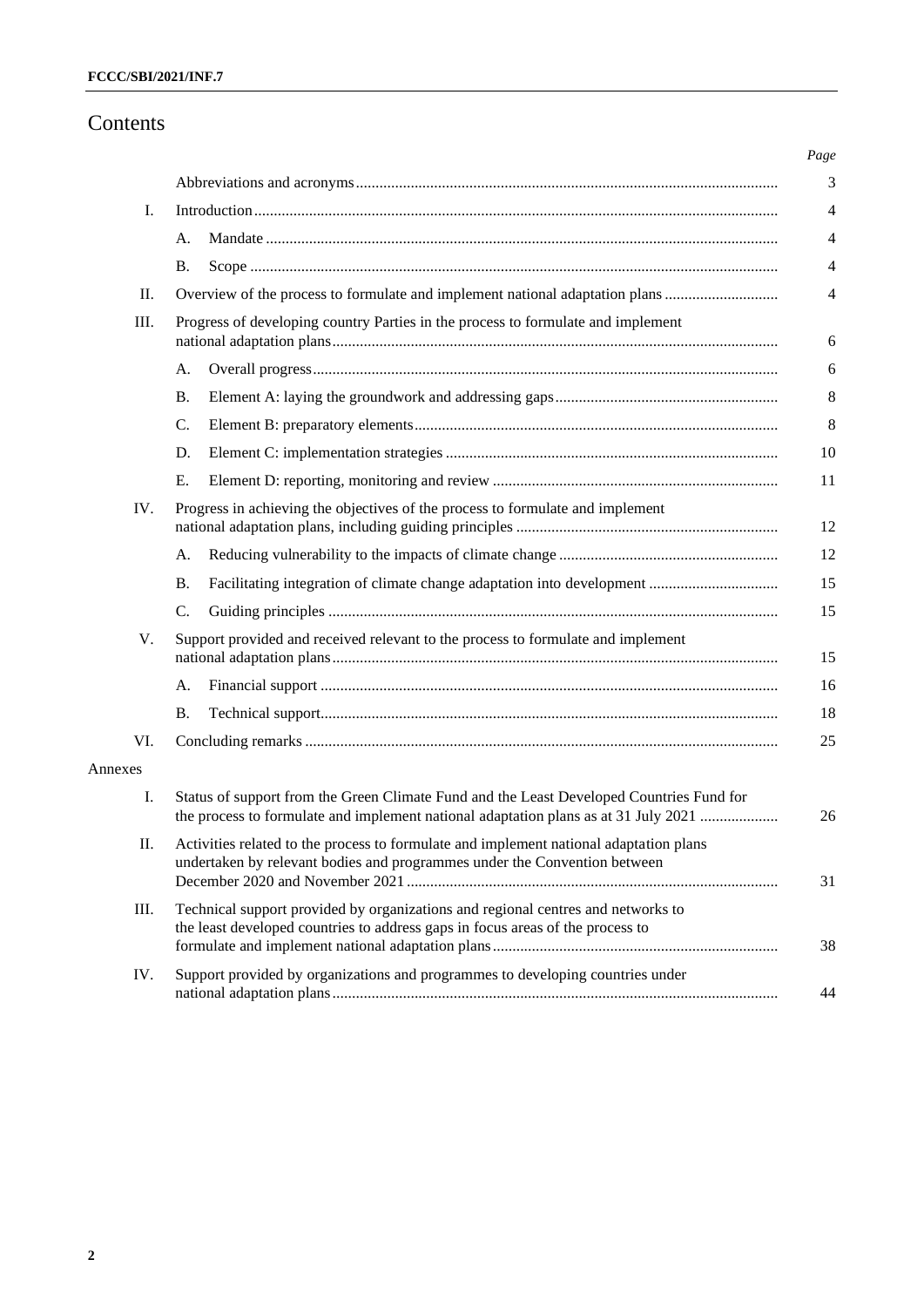# **Abbreviations and acronyms**

| AС                        | <b>Adaptation Committee</b>                                                                                                          |
|---------------------------|--------------------------------------------------------------------------------------------------------------------------------------|
| <b>AfDB</b>               | <b>African Development Bank</b>                                                                                                      |
| <b>CCAFS</b>              | CGIAR Research Program on Climate Change, Agriculture and Food<br>Security                                                           |
| <b>COP</b>                | Conference of the Parties                                                                                                            |
| COVID-19                  | coronavirus disease 2019                                                                                                             |
| FAO                       | Food and Agriculture Organization of the United Nations                                                                              |
| GCF                       | Green Climate Fund                                                                                                                   |
| <b>GEF</b>                | <b>Global Environment Facility</b>                                                                                                   |
| GEO                       | Group on Earth Observations                                                                                                          |
| GGGI                      | Global Green Growth Institute                                                                                                        |
| GIZ                       | German Agency for International Cooperation                                                                                          |
| <b>LDC</b>                | least developed country                                                                                                              |
| <b>LDCF</b>               | <b>Least Developed Countries Fund</b>                                                                                                |
| <b>LEG</b>                | <b>Least Developed Countries Expert Group</b>                                                                                        |
| <b>NAP</b>                | national adaptation plan                                                                                                             |
| NAP-Ag                    | Integrating Agriculture in National Adaptation Plans programme                                                                       |
| <b>NAP Global Network</b> | National Adaptation Plan Global Network                                                                                              |
| NAP-GSP                   | National Adaptation Plan Global Support Programme                                                                                    |
| NAP-SDG iFrame            | integrative framework for national adaptation plans and the Sustainable<br>Development Goals                                         |
| <b>NDA</b>                | national designated authority                                                                                                        |
| <b>NDC</b>                | nationally determined contribution                                                                                                   |
| <b>NWP</b>                | Nairobi work programme                                                                                                               |
| <b>PAHO</b>               | Pan American Health Organization                                                                                                     |
| <b>SBI</b>                | Subsidiary Body for Implementation                                                                                                   |
| <b>SCALA</b>              | Scaling up Climate Ambition on Land Use and Agriculture through<br>Nationally Determined Contributions and National Adaptation Plans |
| SCCF                      | Special Climate Change Fund                                                                                                          |
| <b>SIDS</b>               | small island developing State(s)                                                                                                     |
| <b>SPREP</b>              | Secretariat of the Pacific Regional Environment Programme                                                                            |
| TEC                       | <b>Technology Executive Committee</b>                                                                                                |
| <b>UNCDF</b>              | United Nations Capital Development Fund                                                                                              |
| <b>UNDP</b>               | United Nations Development Programme                                                                                                 |
| <b>UNDRR</b>              | United Nations Office for Disaster Risk Reduction                                                                                    |
| <b>UNEP</b>               | <b>United Nations Environment Programme</b>                                                                                          |
| <b>UNITAR</b>             | United Nations Institute for Training and Research                                                                                   |
| <b>WHO</b>                | World Health Organization                                                                                                            |
| <b>WMO</b>                | World Meteorological Organization                                                                                                    |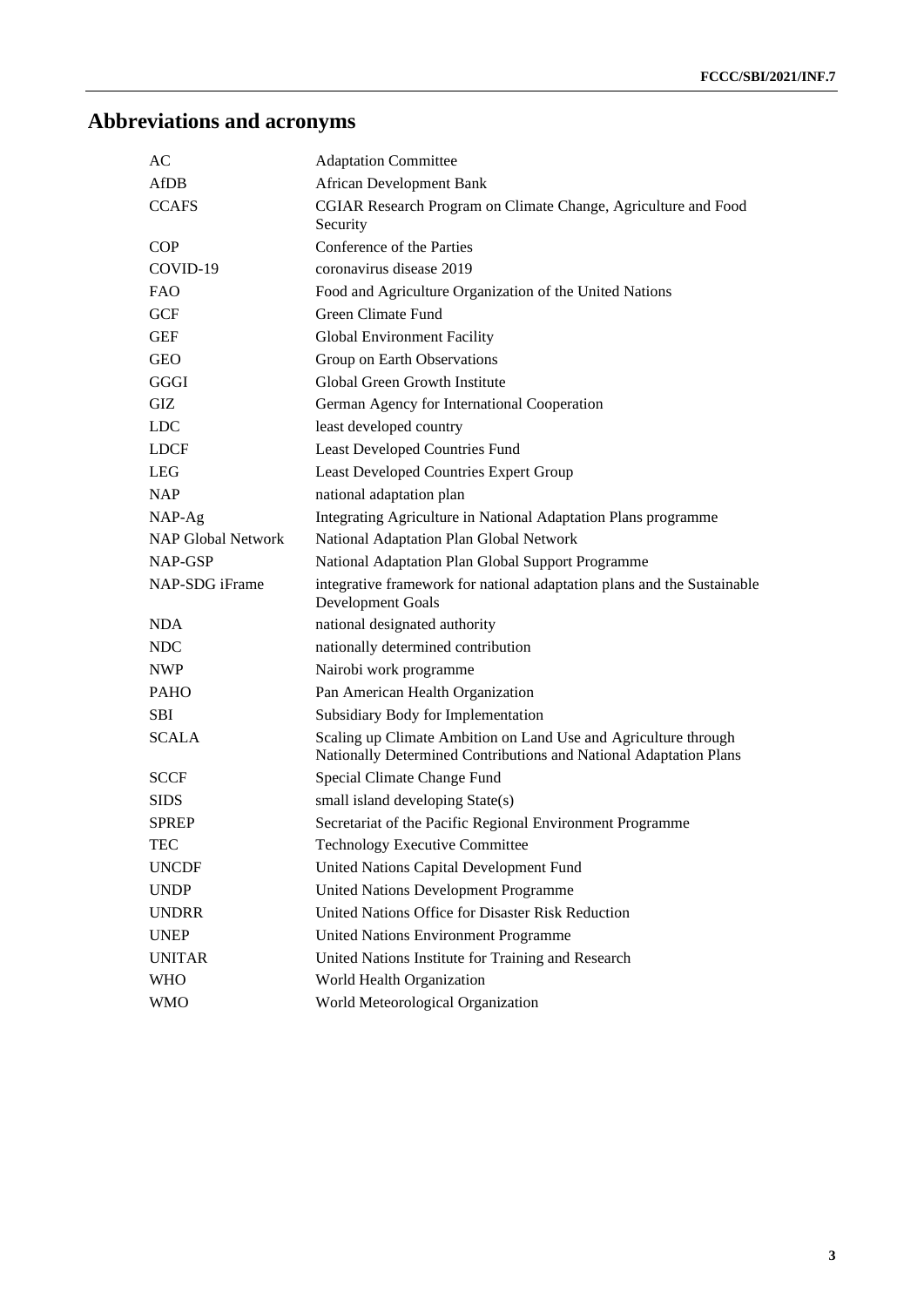## **I. Introduction**

## **A. Mandate**

1. The LEG included the preparation of annual progress reports on the process to formulate and implement NAPs in its two-year rolling work programme for 2021–2022<sup>1</sup> with a view to assisting the SBI in assessing progress in the process to formulate and implement NAPs.

2. The COP, through various decisions,<sup>2</sup> invited Parties, constituted bodies under the Convention, operating entities of the Financial Mechanism, United Nations organizations, and bilateral, multilateral, intergovernmental and other international and regional organizations to provide information related to the process to formulate and implement NAPs. Such information includes measures undertaken by developing country Parties, support provided and received, experience gained, best practices and lessons learned.

3. The COP also invited LDC Parties and interested developing country Parties that are not LDCs to forward outputs, including NAP documents, and outcomes related to the process to formulate and implement NAPs to NAP Central.<sup>3</sup>

## **B. Scope**

4. This document updates the information in the report on the progress in the process to formulate and implement NAPs prepared for SBI 52–55. 4 It covers developing countries' progress, and support provided and received, between December 2020 and October 2021.

5. The document captures information from national reports submitted under the Convention<sup>5</sup> and the Paris Agreement, information shared by countries under the Open NAP initiative and during NAP country dialogues and other virtual events organized by the secretariat, information from NAPs and other outputs related to the process to formulate and implement NAPs shared on NAP Central, information from approved GCF funding proposals and the summaries of funding on the GCF website, <sup>6</sup> and information submitted through the online questionnaire on NAPs.<sup>7</sup>

6. The document also incorporates information provided to the LEG by the GCF and GEF secretariats and the agencies and organizations supporting countries in the process to formulate and implement NAPs, including through support programmes, projects and networks.<sup>8</sup>

## **II. Overview of the process to formulate and implement national adaptation plans**

7. COP 16 established the process to formulate and implement NAPs<sup>9</sup> to enable the LDC Parties to formulate and implement NAPs with a view to identifying medium- and long-term adaptation needs and developing and implementing strategies and programmes to address

<sup>1</sup> FCCC/SBI/2021/13, annex I.

<sup>2</sup> See decisions 5/CP.17, paras. 32–35; 12/CP.18, paras. 2 and 10; 4/CP.21, para. 12(b); 6/CP.22, para. 12; and 8/CP.24, paras. 22–23.

<sup>&</sup>lt;sup>3</sup> See decision 3/CP.20, para. 9, and subsequent iterations.

<sup>4</sup> FCCC/SBI/2020/INF.13.

<sup>&</sup>lt;sup>5</sup> Available a[t https://unfccc.int/non-annex-I-NCs,](https://unfccc.int/non-annex-I-NCs) <https://www4.unfccc.int/sites/ndcstaging/Pages/Home.aspx> [a](https://www4.unfccc.int/sites/ndcstaging/Pages/Home.aspx)nd [https://www4.unfccc.int/sites/napc/Pages/Home.aspx.](https://www4.unfccc.int/sites/napc/Pages/Home.aspx) 

<sup>6</sup> [https://www.greenclimate.fund/.](https://www.greenclimate.fund/)

Available a[t https://www4.unfccc.int/sites/NAPC/Pages/assessingprogress.aspx.](https://www4.unfccc.int/sites/NAPC/Pages/assessingprogress.aspx)

<sup>8</sup> See documents FCCC/SBI/2021/6 and FCCC/SBI/2021/13.

<sup>9</sup> Decision 1/CP.16, para. 15.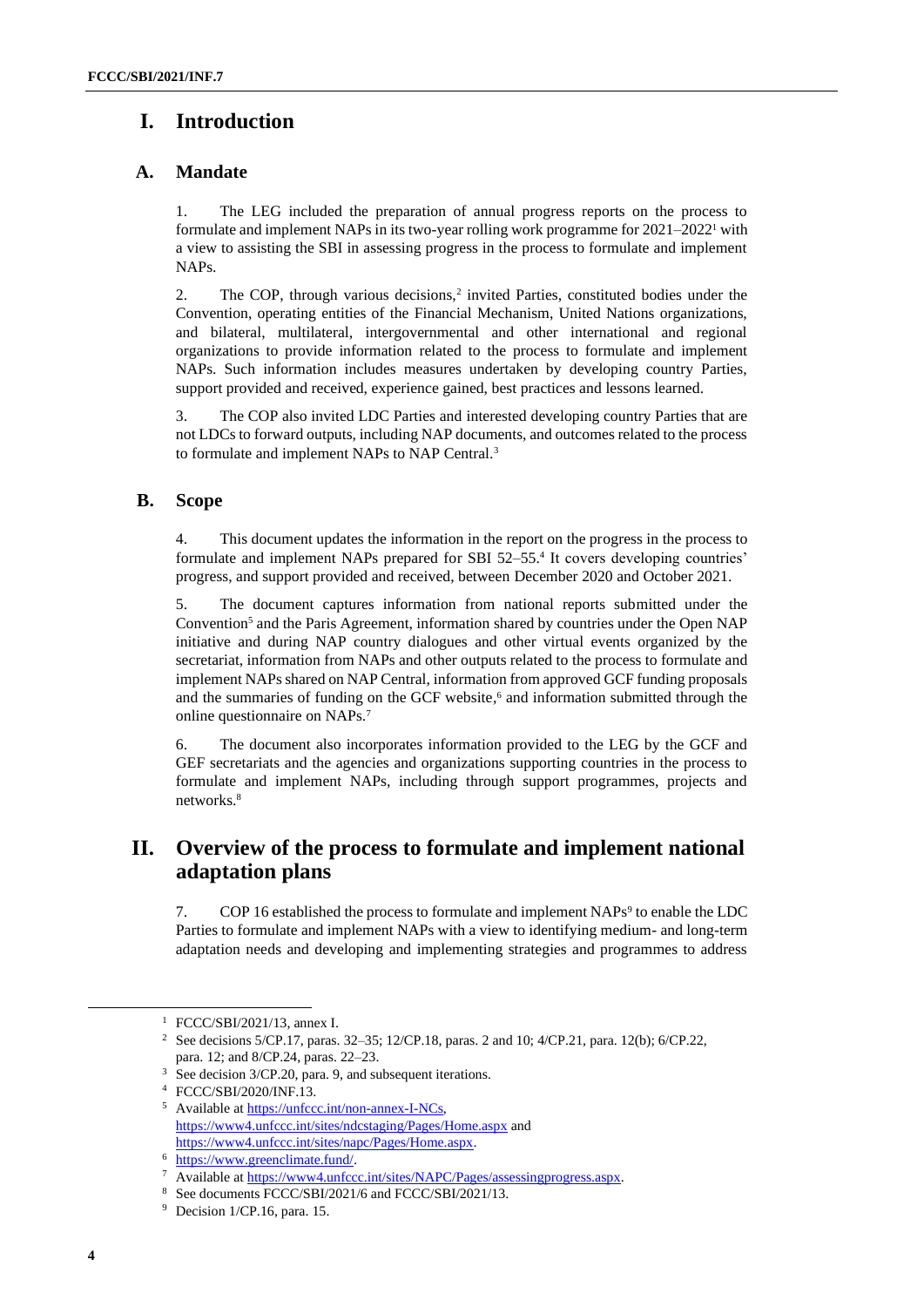those needs. In the same decision, it invited other developing country Parties to employ the modalities formulated to support NAPs.<sup>10</sup>

8. The NAP process has two objectives:<sup>11</sup>

(a) To reduce vulnerability to the impacts of climate change by building adaptive capacity and resilience;

(b) To facilitate the integration of climate change adaptation, in a coherent manner, into relevant new and existing policies, programmes and activities, in particular development planning processes and strategies, within all relevant sectors and at different levels, as appropriate.

9. The process to formulate and implement NAPs includes the following four elements, as contained in the initial guidelines for the formulation of NAPs by the LDCs adopted by the COP:<sup>12</sup>

- (a) Laying the groundwork and addressing gaps;
- (b) Preparatory elements;
- (c) Implementation strategies;
- (d) Reporting, monitoring and review.

10. The COP requested the LEG to develop the technical guidelines<sup>13</sup> for the process to formulate and implement NAPs on the basis of the initial guidelines,  $14$  taking into account the four elements listed in paragraph 9 above. The AC reviewed the guidelines and the COP invited developing country Parties that are not LDCs to apply them in accordance with their national circumstances.<sup>15</sup> The guidelines have been supplemented with resources relevant to the process to formulate and implement NAPs, such as tools, methodologies and guidance, developed by the LEG and various organizations.

11. The formulation and implementation of NAPs is guided by the following principles: ensuring a continuous, progressive and iterative process that is not prescriptive; facilitating country-owned, country-driven action; following a gender-sensitive, participatory and transparent approach, taking into consideration vulnerable groups, communities and ecosystems; and being based on and guided by the best available science and traditional and indigenous knowledge.<sup>16</sup>

12. Funding related to the formulation and implementation of NAPs is provided through the GCF, the LDCF, the SCCF and other channels. COP 17 approved the governing instrument of the GCF,<sup>17</sup> in which NAPs are identified among the plans to be funded by the GCF. COP 21 requested the GCF to expedite support for the LDCs and other developing country Parties for the formulation of NAPs, consistently with decisions 1/CP.16 and 5/CP.17, and for the subsequent implementation of policies, projects and programmes identified therein.<sup>18</sup> The GCF responded to this mandate for the formulation of NAPs by opening a window for funding under its readiness support. COP 18 mandated the GEF to provide funding for activities to enable the preparation of NAPs through the LDCF for the LDCs and through the SCCF for developing countries that are not LDCs.<sup>19</sup>

13. Technical support is provided by the LEG, other constituted bodies under the Convention, United Nations organizations, specialized agencies and other relevant

<sup>10</sup> Decision 1/CP.16, para. 16.

<sup>&</sup>lt;sup>11</sup> Decision 5/CP.17, para. 1.

<sup>12</sup> Decision 5/CP.17, annex.

<sup>13</sup> LEG. 2012. *National adaptation plans: technical guidelines for the national adaptation plan process*. Bonn: UNFCCC. Available at [https://www4.unfccc.int/sites/NAPC/Guidelines/Pages/Technical](https://www4.unfccc.int/sites/NAPC/Guidelines/Pages/Technical-guidelines.aspx)[guidelines.aspx.](https://www4.unfccc.int/sites/NAPC/Guidelines/Pages/Technical-guidelines.aspx)

<sup>14</sup> Decision 5/CP.17, para. 15.

<sup>15</sup> Decision 5/CP.17, para. 29.

<sup>16</sup> Decision 5/CP.17, paras. 2–4.

<sup>17</sup> Decision 3/CP.17, para. 2.

<sup>18</sup> Decision 1/CP.21, para. 46.

<sup>&</sup>lt;sup>19</sup> Decision 12/CP.18, paras. 1 and 4.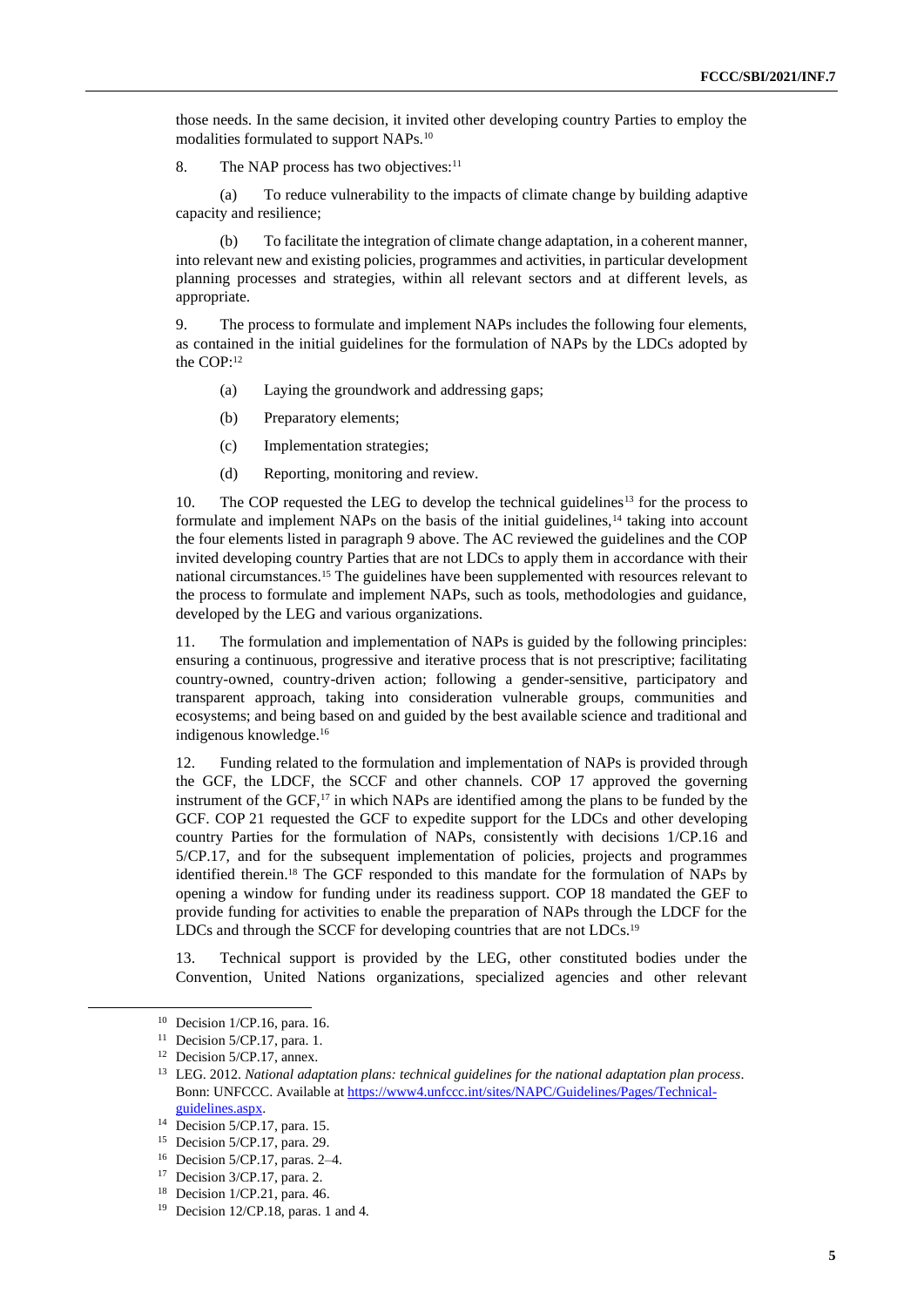organizations, as well as by bilateral and multilateral agencies, including through support programmes. Together with relevant organizations, the LEG created the NAP technical working group to advance its work on technical guidance and support for NAPs and to help coordinate activities across all providers of support.

14. The COP has conducted two assessments on progress in the process to formulate and implement NAPs – one in 2015 resulting in decision 4/CP.21 and one in 2018 resulting in decision 8/CP.24. In both assessments the COP appreciated the progress, but noted that gaps and needs remained. The COP noted that there was not enough information to assess the extent to which the process to formulate and implement NAPs is reducing vulnerability to climate change but that demonstrable progress had been made in integrating adaptation into development planning. It also noted that one of the key challenges for countries was accessing funding from the GCF for formulating and implementing NAPs. The next assessment by the COP is planned to take place no later than in 2025.<sup>20</sup>

15. Pursuant to a mandate from COP 24,<sup>21</sup> the LEG and the AC continue to update the compilation of gaps and needs related to the process to formulate and implement NAPs, including at the country level, and the ongoing activities of the LEG, the AC and relevant organizations related to addressing those gaps and needs.<sup>22</sup>

16. The LEG continues to develop guidance to assist countries in progressing in their formulation and implementation of NAPs. One area of this guidance lies in advancing countries' understanding of the fundamental purpose of a NAP, which includes:

(a) The NAP as supported by a process that comprises work on adaptation being conducted through observation and research, analysis, assessment, priority-setting, planning, implementation, reporting, monitoring, review and evaluation;

(b) The NAP as a plan that states what is known about vulnerability and which adaptation actions are prioritized for a given period of time for the country;

The NAP as a policy instrument that coordinates and drives the actions of all actors and stakeholders in their pursuit of national adaptation goals. In this regard, NAPs as national documents and strategies are officially endorsed at the national level.

## **III. Progress of developing country Parties in the process to formulate and implement national adaptation plans**

#### **A. Overall progress**

17. As at 14 October 2021, on the basis of information available to the LEG from the sources referred to in paragraph 5 above, 129 of the 154 developing countries had undertaken at least one activity related to the process to formulate and implement NAPs, 61 of which are being supported by the GCF in formulating their NAPs.<sup>23</sup>

18. Twenty-six countries (of which seven are LDCs) had completed preparation of their NAPs and had shared them on NAP Central.<sup>24</sup> Some of the countries had developed and submitted sectoral and thematic strategies and other relevant outputs.<sup>25</sup>

19. Of the 26 countries referred to in paragraph 18 above, 15 countries had also submitted at least one project concept note to the GCF for implementing the priority actions identified in their NAPs. Thirteen countries have received approval to access funding from the GCF for

<sup>20</sup> Decision 8/CP.24, para. 19.

<sup>21</sup> Decision 8/CP.24, para. 17.

<sup>&</sup>lt;sup>22</sup> An updated compilation of activities is available at  $\frac{https://unfcc.int/node/210550}{https://unfcc.int/node/210550}$ .

<sup>&</sup>lt;sup>23</sup> Countries for which funds from the GCF have been disbursed; see table 3 for further details. A total of 62 proposals are reflected in table 3, as one country had two approved proposals.

<sup>&</sup>lt;sup>24</sup> [https://www4.unfccc.int/sites/NAPC/Pages/national-adaptation-plans.aspx.](https://www4.unfccc.int/sites/NAPC/Pages/national-adaptation-plans.aspx)

<sup>&</sup>lt;sup>25</sup> [https://www4.unfccc.int/sites/NAPC/Pages/NAP\\_output.aspx.](https://www4.unfccc.int/sites/NAPC/Pages/NAP_output.aspx)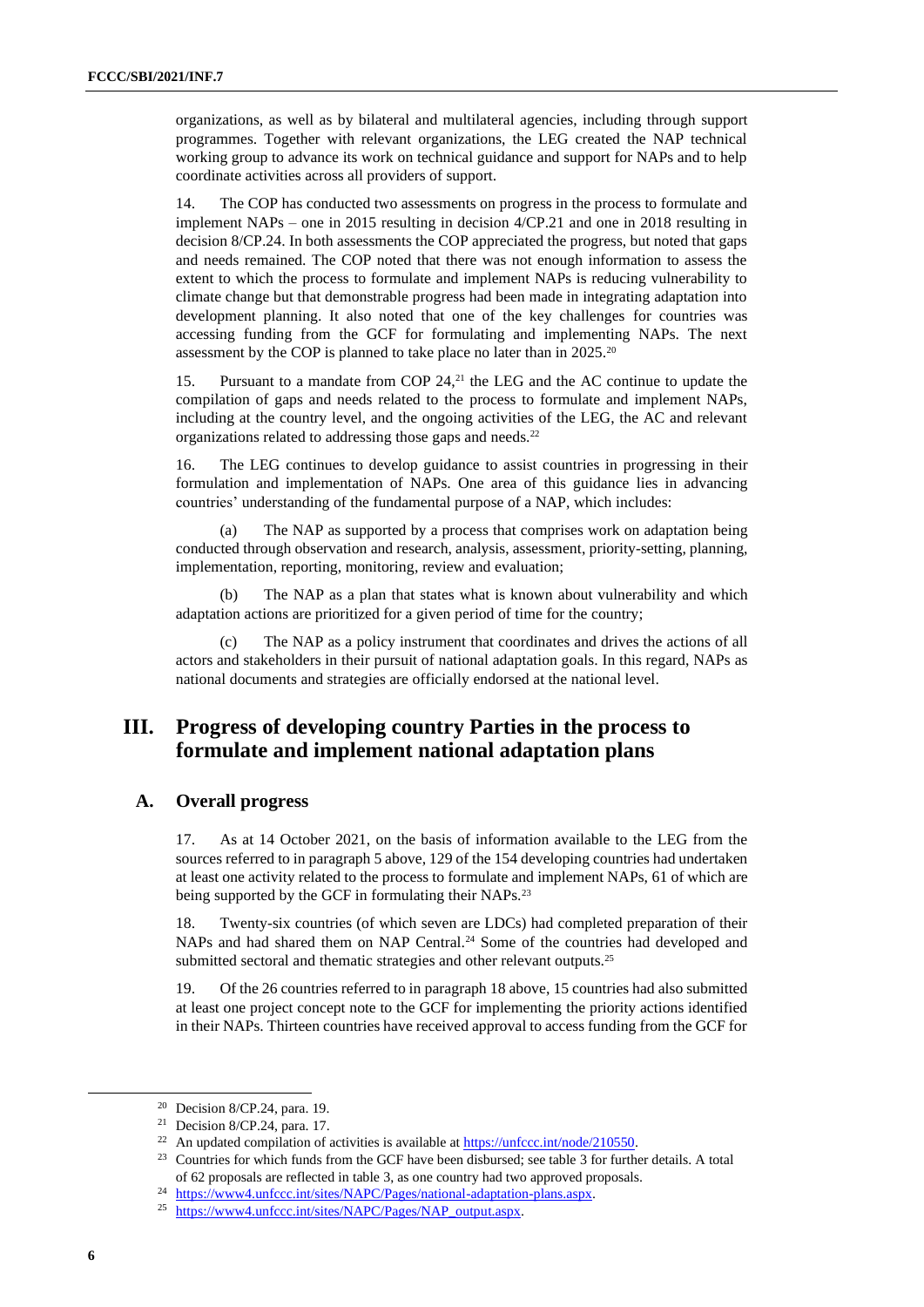implementing 16 of the 32 proposals for the priority projects identified in their NAPs. The total GCF funding (grants and loans) for these projects amounts to USD 1.53 billion.

20. Table 1 shows the measures undertaken by developing country Parties in the process to formulate and implement NAPs during the reporting period, grouped by element. Further details are provided in the remainder of this chapter.

#### Table 1

#### **Measures undertaken by developing country Parties in the process to formulate and implement national adaptation plans as at 14 October 2021**

| Element                           | Number of<br>developing<br>countries <sup>a</sup> | Measure                                                                                                                                                                                                                    |
|-----------------------------------|---------------------------------------------------|----------------------------------------------------------------------------------------------------------------------------------------------------------------------------------------------------------------------------|
| A. Laying the                     | 129 (46)                                          | Initiating and/or launching the process                                                                                                                                                                                    |
| groundwork and<br>addressing gaps | 101 $(36)^b$                                      | Submitting proposals to the GCF Readiness and Preparatory Support<br>Programme                                                                                                                                             |
|                                   | 68 (25)                                           | Receiving approval from the GCF Readiness and Preparatory<br><b>Support Programme</b>                                                                                                                                      |
|                                   | 61(21)                                            | Receiving disbursement from GCF Readiness and Preparatory<br><b>Support Programme</b>                                                                                                                                      |
|                                   | 18(7)                                             | Formulating a mandate for the process                                                                                                                                                                                      |
|                                   | 51 (22)                                           | Defining institutional arrangements and a coordination mechanism<br>to support the process                                                                                                                                 |
|                                   | 57 (28)                                           | Consulting stakeholders for input and validation                                                                                                                                                                           |
|                                   | 70 (37)                                           | Synthesizing available adaptation information, stocktaking relevant<br>activities, and assessing gaps and needs as input to the process                                                                                    |
|                                   | $21(17)^c$                                        | Developing a road map for the process                                                                                                                                                                                      |
|                                   | 37(20)                                            | Publishing the road map for the process                                                                                                                                                                                    |
| <b>B.</b> Preparatory             | 47 (21)                                           | Analysing past climate data and scenarios of climate change                                                                                                                                                                |
| elements                          | 29(16)                                            | Comprehensively assessing climate vulnerability                                                                                                                                                                            |
|                                   | 49 (25)                                           | Undertaking activities on integrating adaptation into national and<br>subnational development planning <sup>d</sup>                                                                                                        |
|                                   | 29(10)                                            | Identifying adaptation options to address key vulnerabilities                                                                                                                                                              |
|                                   | 29(11)                                            | Appraising, prioritizing and ranking adaptation options                                                                                                                                                                    |
|                                   | $17(13)^e$                                        | Compiling draft NAPs for consultation and endorsement                                                                                                                                                                      |
|                                   | 26(7)                                             | Publishing NAPs and submitting them to NAP Central                                                                                                                                                                         |
| C. Implementation                 | 30(11)                                            | Prioritizing climate change adaptation in national planning                                                                                                                                                                |
| strategies                        | 26(7)                                             | Designing coherent NAP implementation strategies comprising<br>policies, projects and programmes, taking into account synergies,<br>and ensuring alignment with the GCF country programme                                  |
|                                   | 13(6)                                             | Implementing and managing actions in NAPs to reduce vulnerability<br>and to facilitate the integration of adaptation into development<br>planning through policies, projects, programmes and other activities <sup>f</sup> |
| D. Reporting,<br>monitoring and   | 22(7)                                             | Designing and applying a monitoring and evaluation framework or<br>system for NAPs                                                                                                                                         |
| review                            | 69 (25)                                           | Communicating progress on NAPs                                                                                                                                                                                             |
|                                   | 11(3)                                             | Monitoring and periodically reviewing the process                                                                                                                                                                          |
|                                   | 12(3)                                             | Iteratively updating NAPs                                                                                                                                                                                                  |

*Note*: This table provides an update to table 1 in document FCCC/SBI/2020/INF.13. A list of the Parties that have undertaken these measures is available at [http://unfccc.int/9295.](http://unfccc.int/9295) The total number of developing countries is 154. *a* Figures in parentheses indicate the number of LDCs.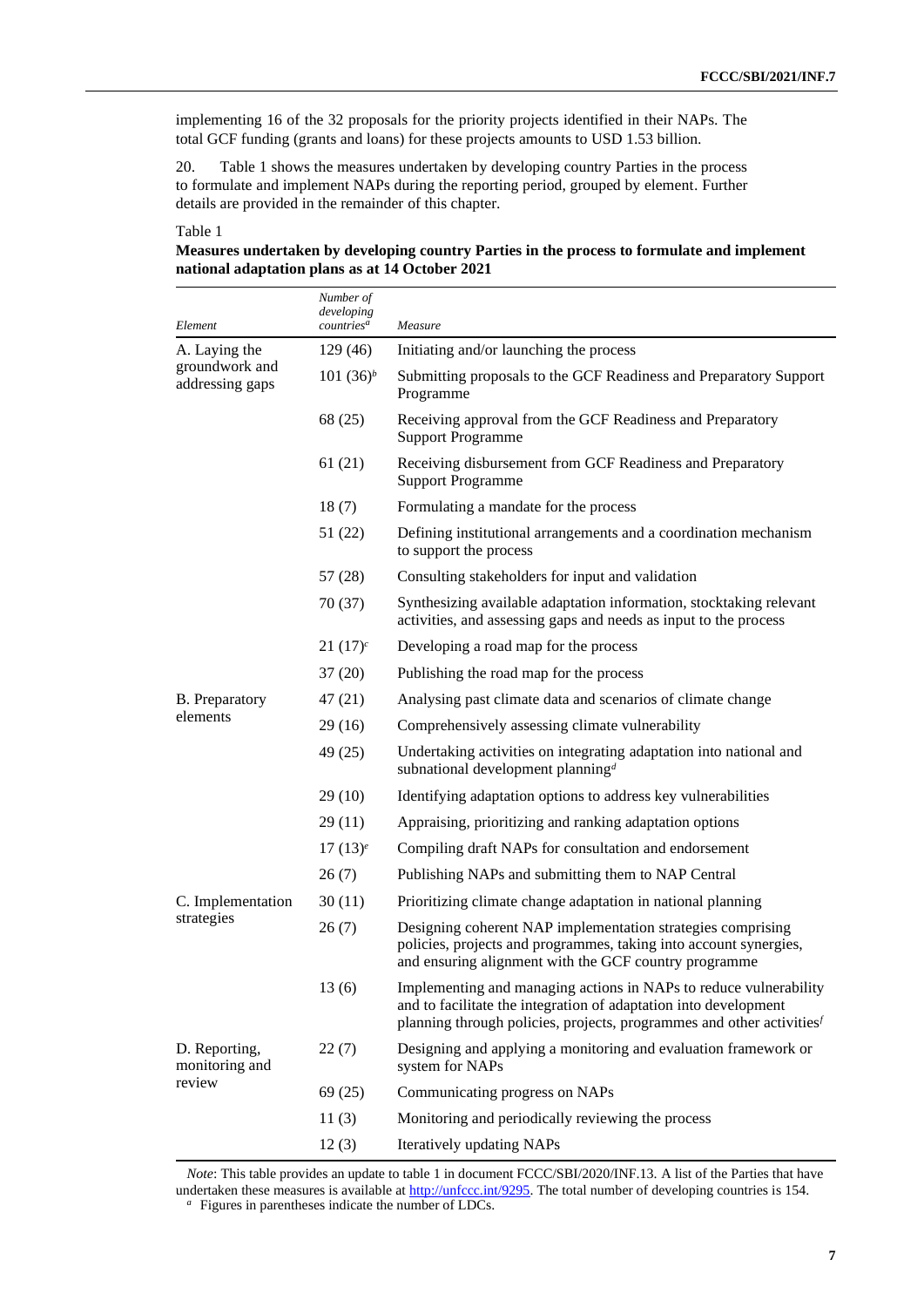*b* Other countries have received either partial or full support from bilateral and other sources for the formulation of their NAPs.

 $c^c$  Countries that have completed the road map were removed, which resulted in a decrease from the number listed in the previous report.

<sup>*d*</sup> Activities considered were those reported and cited by countries that were undertaken within the context of the process to formulate and implement NAPs.

 $e$  Countries that have published their NAPs and submitted them to NAP Central were removed, which resulted in a decrease from the number listed in the previous report.

 $f$  Activities considered in this measure pertain to policies, projects and programmes identified in the NAPs.

#### **B. Element A: laying the groundwork and addressing gaps**

21. This element relates to laying the groundwork for and addressing gaps in the formulation and implementation of NAPs and establishing the process to formulate and implement NAPs at the national level.

22. In their NAPs, many countries identified conducting an inception workshop or awareness-raising campaign as a good starting point for the process to formulate and implement NAPs. In a workshop or as part of a campaign, the agency leading preparation of the NAP or the national focal point can explain the process to formulate and implement NAPs and the benefits of having a NAP to relevant actors and stakeholders, ensuring they are informed and on board, thereby paving the way for an inclusive process.<sup>26</sup>

23. The formulation and implementation of NAPs is commonly led by government ministries or agencies focused on climate change, the environment, finance or economic development. In some countries, these agencies are already identified as the lead agencies for advancing climate change adaptation action, but may form committees or technical working groups specifically for formulating and implementing the NAP.<sup>27</sup>

24. Having a well-defined mandate for NAP formulation and identifying a lead institution to coordinate the process of formulating and implementing a NAP have been proven to facilitate the process and ensure it is well coordinated, coherent and sustainable. National climate change policies serve as a strong starting point for the formulation of NAPs in the absence of a mandate.<sup>28</sup>

25. The submitted NAPs shows that NAPs often update and expand on the work already being undertaken in response to climate change. The NAP serves as an umbrella plan of action for adaptation in the country, covering sectoral strategies, national plans and, where relevant, transboundary, regional and global plans.

26. Only two countries did not refer in their NAPs to existing national policies that informed NAP development; the Sudan focused on state-level development plans, and the State of Palestine indicated that it would review existing national policies after NAP publication to ensure their alignment.

27. For some countries, initiating the process to formulate and implement NAPs started when they submitted proposals for funding for the process from the GCF Readiness and Preparatory Support Programme.<sup>29</sup>

28. Some countries noted in their NAPs that a necessary outcome under element A is the improved capacity of national institutions to address climate change adaptation.

### **C. Element B: preparatory elements**

29. This element relates to analysing climate change risks and vulnerabilities, identifying adaptation options at all levels, compiling and communicating NAPs, and advancing the integration of climate change adaptation into development planning.

<sup>26</sup> For example, Armenia, Bhutan, Grenada and Timor-Leste.

<sup>27</sup> For example, Armenia, Cambodia, Grenada, Kuwait and Timor-Leste.

<sup>&</sup>lt;sup>28</sup> As they have done in Brazil, Burkina Faso and Cambodia, for example.

<sup>29</sup> For example, Georgia, Iraq, Palau and Syrian Arab Republic.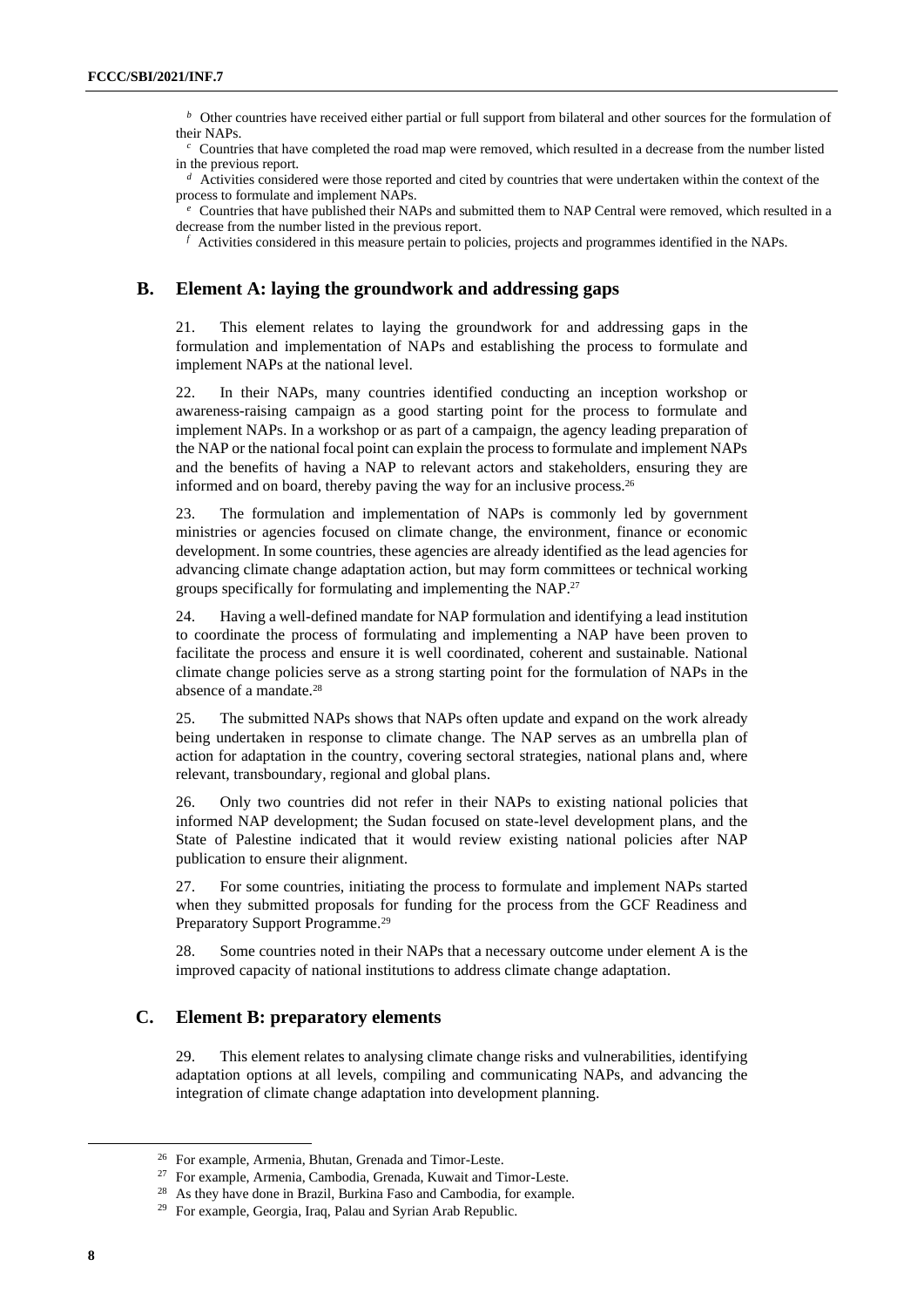30. As at 14 October 2021, five new NAPs from Armenia, Kuwait, Peru, South Africa and Timor-Leste were submitted through NAP Central, which brings the total number of submitted NAPs to 26. Table 2 outlines all NAPs available on NAP Central.

31. The risk and vulnerability profiles in the submitted NAPs reveal floods, droughts, increasing temperature, sea level rise, and the increasing incidence of vector-borne and waterborne diseases as risks common to several countries and having little or no regional variation. Sea level rise hasthe most regional variation: it was mentioned by all Pacific island, Caribbean island and Middle Eastern States that have submitted a NAP, but not by any of the countries in Africa and South America that have submitted one.

32. Some countries indicated that, in the absence of the latest available science, they used information on risk and vulnerability assessments from studies conducted while preparing, for example, national communications, national adaptation programmes of action or sectoral policies.<sup>30</sup>

33. Some countries took a comprehensive approach to risk management, including consideration of planned or pre-emptive actions with regard to what might be considered as actions in relation to loss and damage.

34. Most countries mentioned in their NAPs the alignment of their adaptation actions with the 2030 Agenda for Sustainable Development and other relevant frameworks, such as the Sendai Framework for Disaster Risk Reduction 2015–2030. They highlighted this alignment as a means to ensuring the consistent reporting of progress.

35. With regard to identifying adaptation actions and undertaking appraisal and prioritization, most countries with submitted NAPs started with the information generated under the risk and vulnerability assessments at the sectoral level. Methodology for undertaking such assessments varies depending on the level of detail the country requires.

36. The common criteria used for prioritizing adaptation measures in NAPs are urgency, feasibility, no- or low-regret and cost-effective measures, alignment with other strategic documents and relevance of sector for national development and community-based measures.

| Party         | Date of submission | Document title                                                                                                                                    |
|---------------|--------------------|---------------------------------------------------------------------------------------------------------------------------------------------------|
| Armenia       | 24 September 2021  | National Adaptation Plan                                                                                                                          |
| <b>Brazil</b> | 12 May 2016        | National Adaptation Plan to Climate<br>Change/Plano Nacional Adaptação à<br>Mudança do Clima                                                      |
| Burkina Faso  | 15 October 2015    | Burkina Faso National Climate Change<br><b>Adaptation Plan/Plan National</b><br>d'Adaptation aux Changements<br>Climatiques (PNA) du Burkina Faso |
| Cambodia      | 7 July 2021        | Cambodia Climate Change Strategic Plan<br>2014-2023                                                                                               |
| Cameroon      | 26 October 2015    | Plan National d'Adaptation aux<br>Changements Climatiques du Cameroun                                                                             |
| Chile         | 7 September 2017   | Plan Nacional de Adaptación al Cambio<br>Climático                                                                                                |
| Colombia      | 27 February 2018   | Plan Nacional de Adaptación al Cambio<br>Climático: Lineas de Acción Prioritarias                                                                 |
| Ethiopia      | 1 March 2019       | Ethiopia's Climate Resilient Green<br><b>Economy National Adaptation Plan</b>                                                                     |
| Fiji          | 12 December 2018   | Republic of Fiji National Adaptation Plan                                                                                                         |

**National adaptation plans submitted to the secretariat as at 14 October 2021**

Table 2

<sup>30</sup> For example, Argentina, Indonesia, Jordan and Malawi.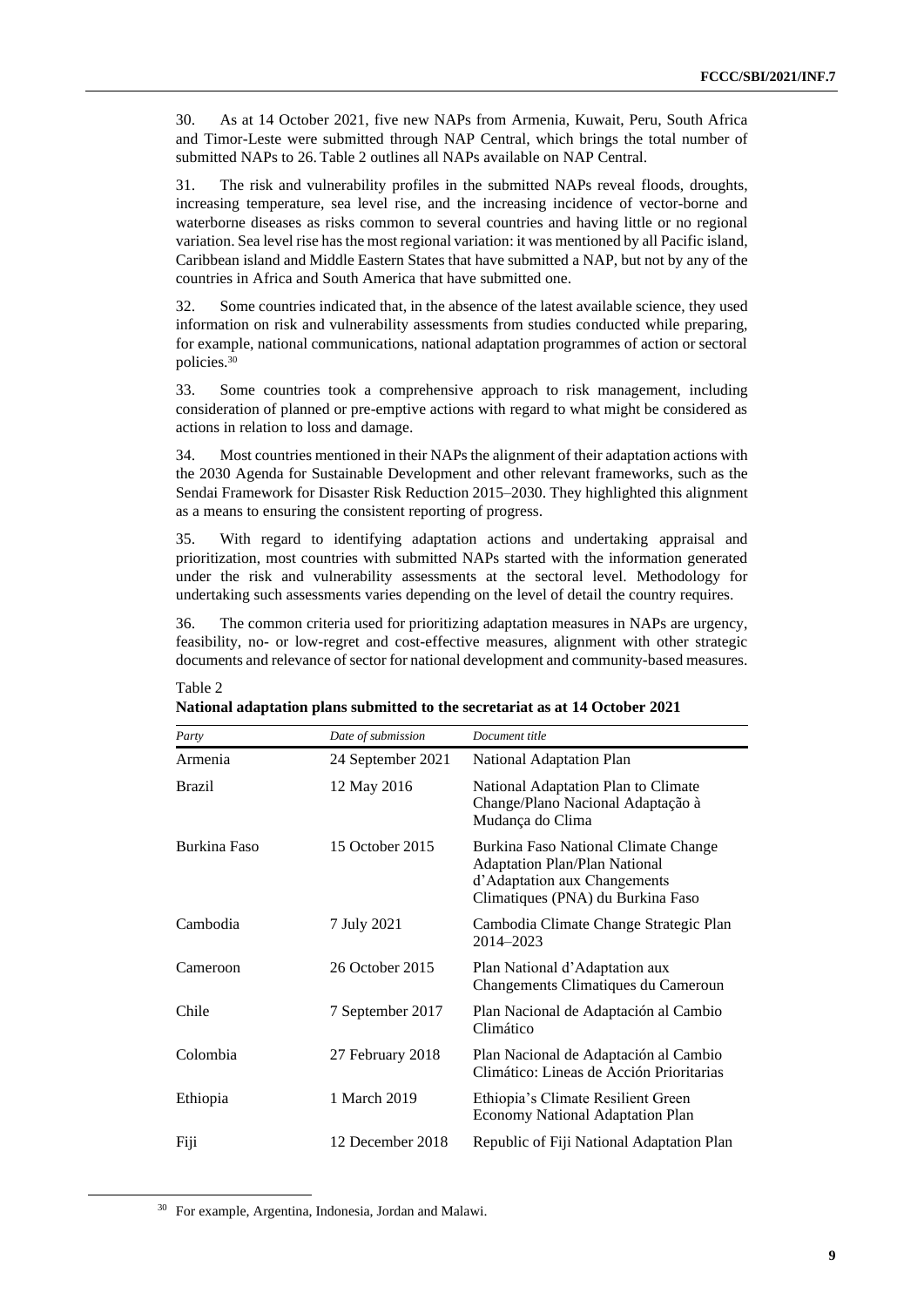| Party                               | Date of submission | Document title                                                                                                                                        |
|-------------------------------------|--------------------|-------------------------------------------------------------------------------------------------------------------------------------------------------|
| Grenada                             | 6 November 2019    | National Climate Change Adaptation Plan<br>(NAP) for Grenada, Carriacou and Petite<br>Martinique                                                      |
| Guatemala                           | 2 August 2019      | Plan de Acción Nacional de Cambio<br>$Climático - PANCE - segunda edición$                                                                            |
| Kenya                               | 28 February 2017   | Kenya National Adaptation Plan 2015-<br>2030                                                                                                          |
| Kiribati                            | 21 January 2020    | Kiribati Joint Implementation Plan for<br>Climate Change and Disaster Risk<br>Management (KJIP) 2019-2028                                             |
| Kuwait                              | 11 February 2021   | Kuwait National Adaptation Plan 2019-<br>2030: Enhanced Climate Resilience to<br>Improve Community Livelihood and<br>Achieve Sustainability           |
| Paraguay                            | 3 May 2020         | Plan Nacional de Adaptación al Cambio<br>Climático                                                                                                    |
| Peru                                | 22 July 2021       | Plan Nacional de Adaptación al Cambio<br>Climático del Perú: un insumo para la<br>actualización de la Estrategia Nacional<br>ante el Cambio Climático |
| Saint Lucia                         | 21 September 2018  | Saint Lucia's National Adaptation Plan<br>2018–2028                                                                                                   |
| Saint Vincent and the<br>Grenadines | 14 November 2019   | National Adaptation Plan for Saint<br>Vincent and the Grenadines                                                                                      |
| South Africa                        | 29 September 2021  | National Climate Change Adaptation<br>Strategy                                                                                                        |
| Sri Lanka                           | 1 November 2016    | National Adaptation Plan for Climate<br>Change Impacts in Sri Lanka                                                                                   |
| <b>State of Palestine</b>           | 11 November 2016   | National Adaptation Plan to Climate<br>Change                                                                                                         |
| Sudan                               | 26 September 2016  | National Adaptation Plan                                                                                                                              |
| Suriname                            | 2 June 2020        | Suriname National Adaptation Plan                                                                                                                     |
| Timor-Leste                         | 31 March 2021      | Timor-Leste's National Adaptation Plan:<br>Addressing climate risks and building<br>climate resilience                                                |
| Togo                                | 17 January 2018    | Plan National d'Adaptation aux<br>Changements Climatiques du Togo                                                                                     |
| Uruguay                             | 3 December 2019    | Plan Nacional de Adaptación a la<br>Variabilidad y el Cambio Climático para<br>el Sector Agropecuario de Uruguay                                      |

*Note*: The NAPs are available at [https://www4.unfccc.int/sites/NAPC/Pages/national-adaptation](https://www4.unfccc.int/sites/NAPC/Pages/national-adaptation-plans.aspx)[plans.aspx.](https://www4.unfccc.int/sites/NAPC/Pages/national-adaptation-plans.aspx)

### **D. Element C: implementation strategies**

37. This element relates to designing implementation strategies for the policies, projects and programmes identified in NAPs. This involves prioritizing adaptation actions in national planning, packaging adaptation actions into project proposals for funding, identifying synergies, and developing and enhancing Parties' long-term capacity for planning and implementing adaptation actions.

38. Of the 26 countries that have submitted a NAP, 15 have submitted a total of 32 project proposals to the GCF for implementing priority projects identified in those NAPs. The project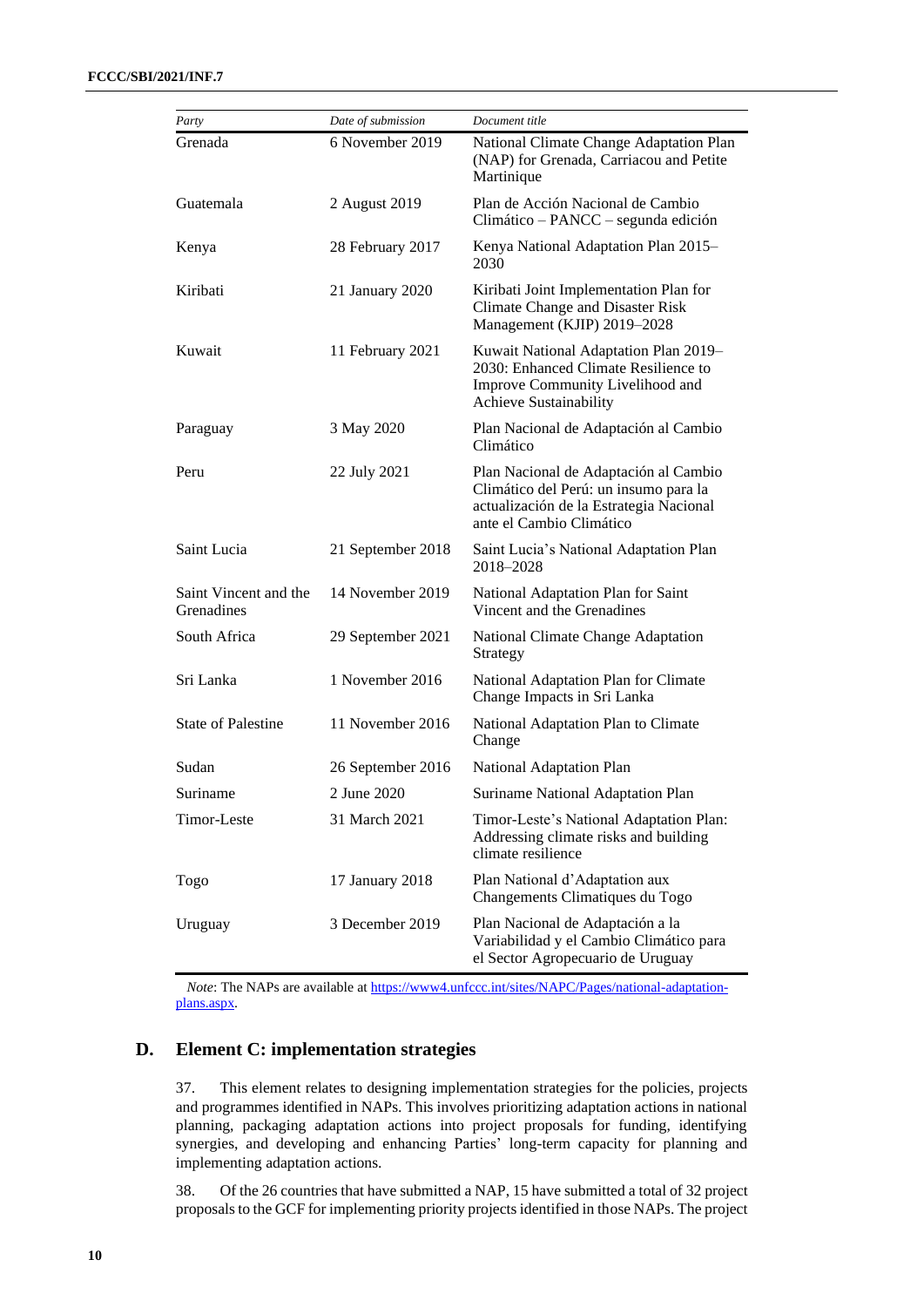proposals relate to food and agriculture, water resources, health, vulnerable people's livelihoods, ecosystems, infrastructure and built environment, and extreme weather.

39. Thirteen countries<sup>31</sup> have received approval to access funding from the GCF for implementing 16 of the 32 proposals for the priority projects identified in their NAPs. The total GCF funding (grants and loans) for these projects amounts to USD 1.53 billion (see more information on financial support in chap. V.A below).

40. Many countries have also developed and submitted proposals for accessing funding from the GCF for implementing adaptation actions identified in existing strategies and plans.

41. Some countries used the process to formulate and implement NAPs as an opportunity to estimate the costs of adaptation actions and establish a budget for them, while others mentioned their plans to evaluate these costs in the future. Some countries also provided estimates of implementation costs, broken down either by sector or by initiative.

42. In terms of financing, some countries indicated that national funds would support a portion of NAP programming. Others expressed confidence in international financing through the GCF or bilateral sources.

43. Countries varied in their approach to proposing adaptation actions and in the number of actions proposed. Some countries provided short-, medium- and long-term plans for sectors or resources in need of protection, while others did not distinguish between actions on the basis of time frame.

44. In most cases, countries explicitly identified a section on implementation strategy in their NAPs that mainly outlined how the priority adaptation actions will be implemented and how resources will be mobilized for implementation. It also identified ministries and institutions in charge of implementation. Other countries mentioned establishing enabling governance structures to support the implementation of their NAP.

#### **E. Element D: reporting, monitoring and review**

45. This element relates to collecting information on and reviewing the process to formulate and implement NAPs, assessing the process through a national monitoring and evaluation system, providing outputs for the reporting on progress to the COP, sharing knowledge and facilitating learning, providing a better understanding of the gaps and needs in the process to formulate and implement NAPs, communicating capacity-building needs, communicating achievements in reducing vulnerability to climate change, and matching needs with sources of support. Activities under this element are implemented throughout the process to formulate and implement NAPs.

46. With regard to monitoring and periodically reviewing the process, the information provided by countries varies. Some countries mention only that they are undertaking activity under this element without providing additional information or evidence. Recent research looked at the various stages of developing a NAP monitoring and evaluation framework and clustered countries based on the monitoring and evaluation activities undertaken. <sup>32</sup> Some countries are currently in the early stage, <sup>33</sup> others with identified indicators are in the

<sup>31</sup> Brazil, Burkina Faso, Cambodia, Colombia, Ethiopia, Guatemala (two projects), Kenya (two projects), Kiribati, Peru, South Africa, State of Palestine, Sudan (two projects) and Timor-Leste.

<sup>&</sup>lt;sup>32</sup> Leiter T. 2021. Do governments track the implementation of national climate change adaptation plans? An evidence-based global stocktake of monitoring and evaluation systems. *Environmental Science & Policy*. 125: pp.179–188. Available at [https://www.sciencedirect.com/science/article/pii/S1462901121002379?via%3Dihub.](https://www.sciencedirect.com/science/article/pii/S1462901121002379?via%3Dihub)

<sup>33</sup> Benin, Cook Islands, Jordan, Paraguay, Sri Lanka and Uganda.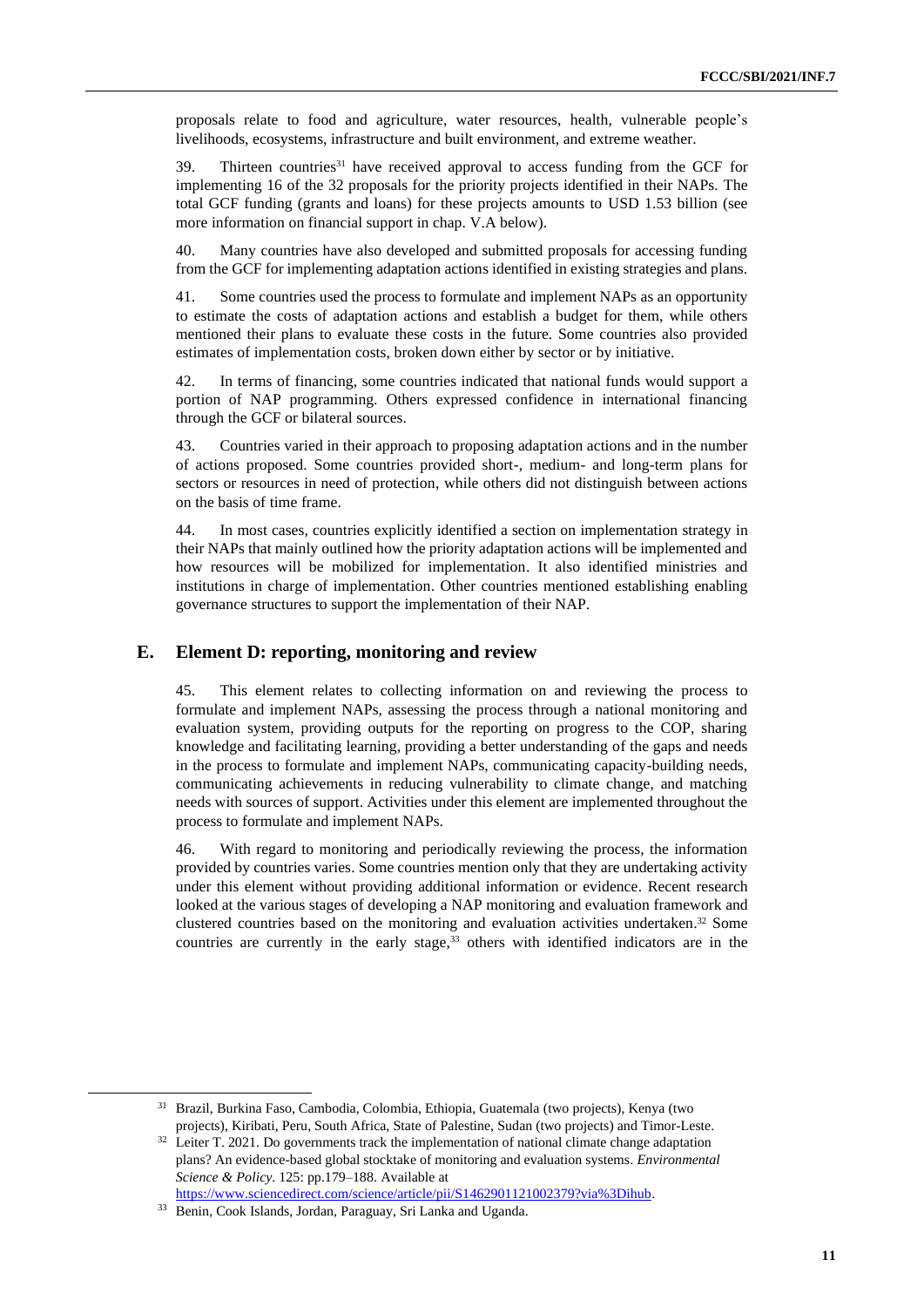advanced stage,<sup>34</sup> still others are in the approved stage,<sup>35</sup> and some are monitoring information and have already published a progress report. 36

47. With regard to communicating progress on the process to formulate and implement NAPs, 54 countries that submitted NDCs in 2020–2021 provided information on the status of activities or measures being undertaken for the formulation and implementation of NAPs. The information presented in the NDCs varies, with some only including a general comment that their NAP is under way while others describe the process and activities in detail.

## **IV. Progress in achieving the objectives of the process to formulate and implement national adaptation plans, including guiding principles**

#### **A. Reducing vulnerability to the impacts of climate change**

48. Countries are increasingly developing adaptation solutions for implementation to reduce vulnerability to the impacts of climate change. Adaptation projects being developed cut across all the adaptation results area of the GCF, such as sustainable land use, management, agriculture and rural adaptation; ecosystems and ecosystem-based adaptation; climate-resilient infrastructure; people, health and well-being; and approaches to risk-sharing and transfer. As at 31 July 2021, developing countries had accessed USD 2.7 billion for implementing diverse adaptation solutions via 70 adaptation and 40 cross-cutting projects.

49. All five new NAPs mentioned in paragraph 30 above highlighted their key hazards, vulnerabilities and priority activities to be implemented. There is a commonality in the sectors identified as at risk, with some regional variations in the assets that are most vulnerable within the sectors. The most common assets identified were crop systems, livestock and pasture systems, forestry systems, fisheries and aquaculture systems, temperate and boreal forests, lakes, rivers and wetlands, grasslands and savannahs, coastal lands and intertidal zones, water quality, cities, land and water transport, energy infrastructure, farmlands and housing.

50. One of the outcomes of climate change efforts such as the process to formulate and implement NAPs is the ability of countries to implement adaptation actions. One indicator of that outcome is the ability to access climate finance through the GCF. Figures 1 and 2 show how countries are accessing funding from the GCF through data that cover adaptation and mitigation projects.

<sup>34</sup> Albania, Cameroon, Colombia, Ethiopia, Fiji, Grenada, Moldova, Morocco, Mozambique, Nauru, Peru, Rwanda, Saint Vincent and the Grenadines, Senegal, Suriname, Thailand, Togo, Tonga and Viet Nam.

Indonesia, Philippines and Saint Lucia.

<sup>36</sup> Brazil, Burkina Faso, Cambodia, Chile, Kenya, Kiribati, Mexico, Republic of Korea and South Africa.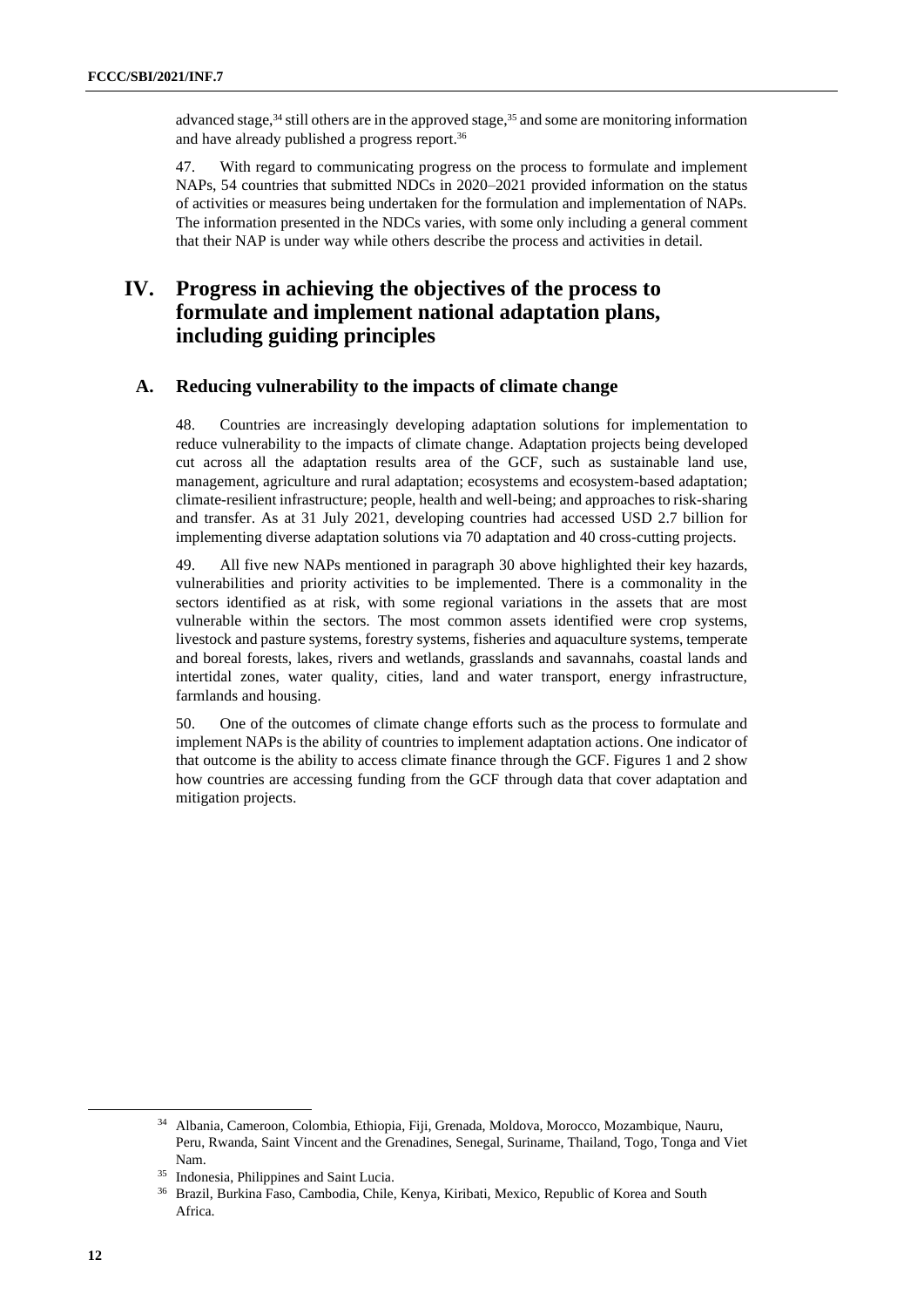Figure 1



**Total funding accessed by each least developed country under the Green Climate Fund as displayed on country pages of the Green Climate Fund website as at 30 September 2021**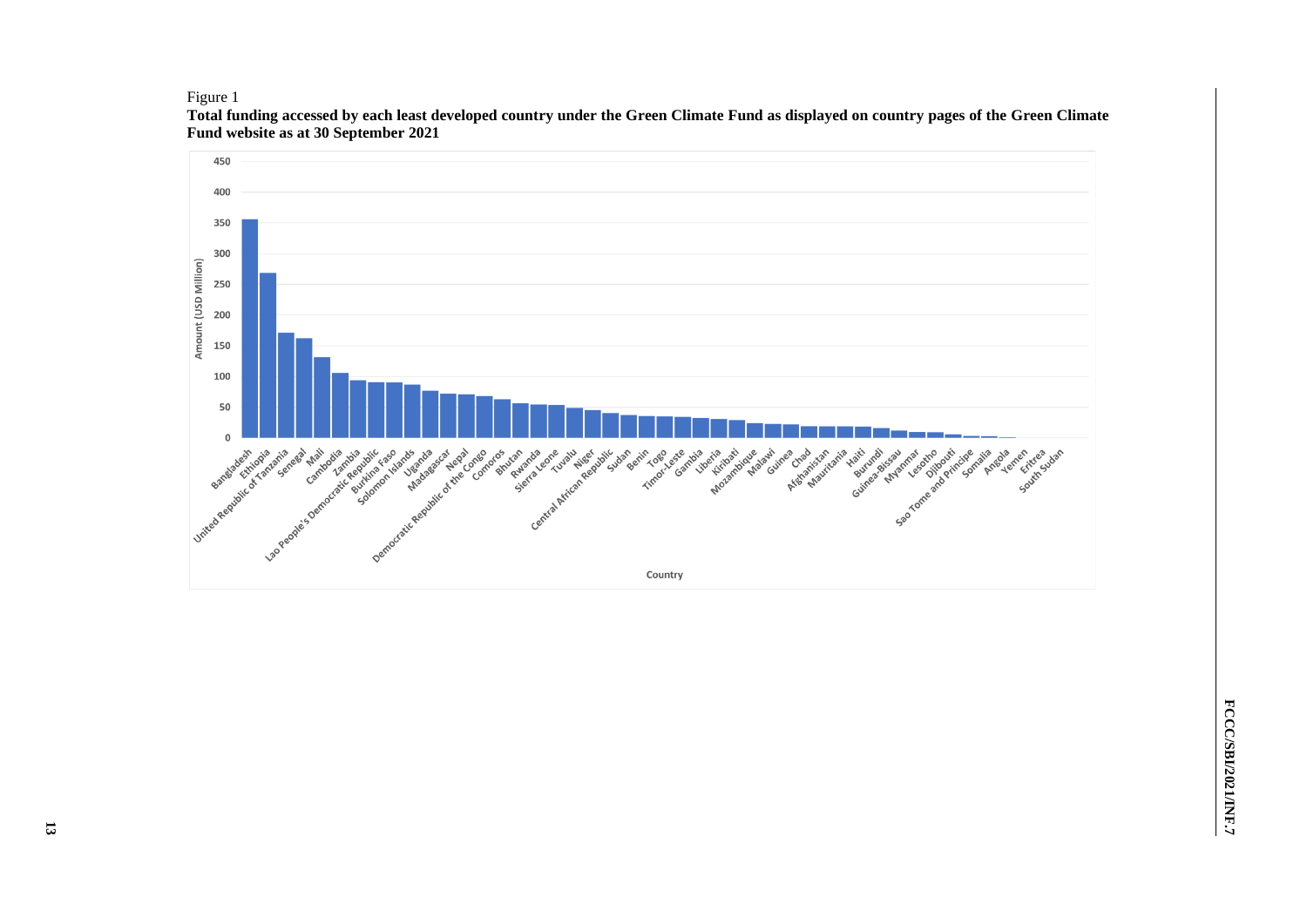450 400 350 300 250 200 150 100 50  $\Omega$ Mongolia<br>Costa bilia *Position and the contract of the contract of the contract of the contract of the contract of the contract of the contract of the contract of the contract of the contract of the contract of the contract of the contract of* 1936 Arty<br>Prince Pue <sup>eng</sup>iuty<br>Uniped Pue engiuty<br>Uniped Pue engiuty<br>Uniped Pue<br>Shele<sub>M</sub> oration<br>State of palest<br>Joy Lages<br>State of palest<br>State of palest<br>State of palest ra<br>Bel<br>Dominican Repul<br>Estud inin'i Vallande<br>1990<br>1990<br>Ally Villow Malay Republic of Imbab<br>Aepublic of Mold<br>Mold  $B_{ab}$ n Baha<br>Monta<br>Monta Azerba<br>Azerba ing)<br>Iran (Islamic Republic<br>In (Islamic Republic<br>Alud  $D_{\mathbf{0}\eta}$ Bosnia and Herzeg<br>Seyel pue endo<br>Sexel riang apply the turn of the September of the September of the September of the September of the September of the September of the September of the September of the September of the September of the September of the Septemb England of the Morth Marin<br>Indian Martin Martin<br>Indoo<br>Indian Martin Martin Martin Martin Martin Martin Martin Martin Martin Martin Martin Martin Martin Marti Trinidad<br>Tom Equatoring<br>The Peping<br>Suratian Stal G Ao Jiquayisi<br>Pemocratic People's Republic Charles<br>Part A Republic Republic Charles<br>Pemocratic People's Republic of<br>Iran <sub>Inc.</sub>  $r_{\pmb{\mathsf{u}}_{\pmb{\mathsf{r}} \pmb{\mathsf{k}} \pmb{\mathsf{r}} \pmb{\mathsf{n}} \pmb{\mathsf{e}}}}$ ng<br>Menezuela (Bojinarian di Panzaua)<br>1 Angles Ludwin (Bojinarian di Panzaua)<br>1 Angles Ludwin (Bojinarian di Panzaua)<br>1 Angles Roman di Panzaua)

Country

**FCCC/SBI/2021/INF.7**

FCCC/SBI/2021/INF.7

**Total funding accessed by developing counties that are not least developed countries under the Green Climate Fund as displayed on country pages of the Green Climate Fund website as at 30 September 2021**

#### **14** Figure 2

Amount (USD Million)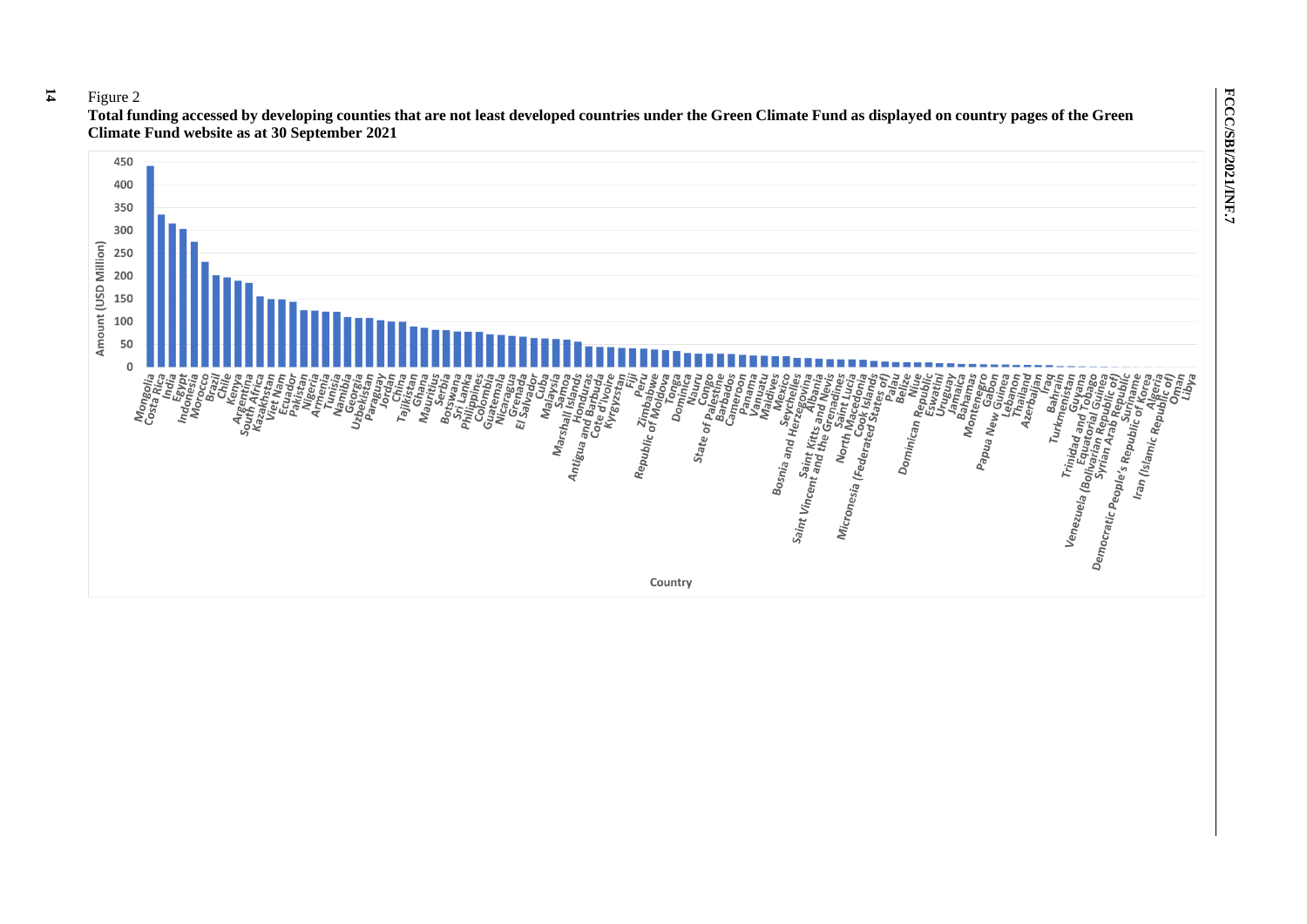## **B. Facilitating integration of climate change adaptation into development**

51. Countries are continuously implementing activities to facilitate the integration of climate change adaptation into development. Benin has developed guidelines for tracking and coding the national budget to monitor the mainstreaming of climate change adaptation in the national budgeting process. The Democratic Republic of the Congo has developed an action plan for integrating the adaptation priorities of indigenous peoples into its National Agricultural Investment Plan. Liberia has mainstreamed climate change adaptation in relevant sectors, programmes, policies, strategies and plans in the country.

52. Countries are increasingly making attempts to ensure that climate change is integrated in all development plans at the national, regional and local level, at the same time linking the process to formulate and implement NAPs to the broader policy context such as the Sustainable Development Goals and the Sendai Framework. Such efforts are meant to enhance common actions and facilitate political commitment across all levels of government. Integrating climate change adaptation into development facilitates the flow of domestic public resources to the domains of adaptation and ensures that climate change adaptation is comprehensive and cross-sectoral.

## **C. Guiding principles**

53. The LEG has consistently promoted addressing all the guiding principles of the process to formulate and implement NAPs set out in decision 5/CP.17, and countries are actively applying them.

54. Countries are placing great importance on gender considerations in adaptation actions, with some<sup>37</sup> identifying in their NAPs specific adaptation measures that have considered gender. Women are presented in the NAPs as comprising a group that is vulnerable to the impacts of climate change, is likely to benefit from adaptation action and has the potential to act as an agent of change.

55. Specifically, women are presented in all five new NAPs as a group vulnerable to climate change, beneficiaries of adaptation action or agents of change. Three of the new NAPs have anchored gender responsiveness as a key principle of the NAP, aiming to empower women in decision-making. In addition, one NAP notes the country intends to build gender responsiveness through a focal point on gender and climate change at the national level, who will work with university researchers.

56. Countries that have recognized indigenous peoples and local communities are undertaking steps to ensure they are meaningfully engaged and their knowledge systems are well integrated into the process to formulate and implement NAPs. For example, Malawi's NAP framework highlights the key role of indigenous knowledge in climate change adaptation. Also, one of the priority activities identified by Sudan in its NAP is to assess and document existing indigenous knowledge and options to overcome climate vulnerabilities and to amalgamate climate-friendly agriculture technologies with the rich indigenous knowledge and practices to enhance resilience. Cambodia highlighted the need to engage indigenous peoples in the design of social protection programmes, which is one of its priority interventions.

## **V. Support provided and received relevant to the process to formulate and implement national adaptation plans**

57. Information on support provided to developing country Parties for the process to formulate and implement NAPs is included in the information notes on NAPs prepared for

<sup>37</sup> Burkina Faso, Ethiopia, Fiji, Kenya, Kiribati, Saint Vincent and the Grenadines, State of Palestine, Suriname and Uruguay.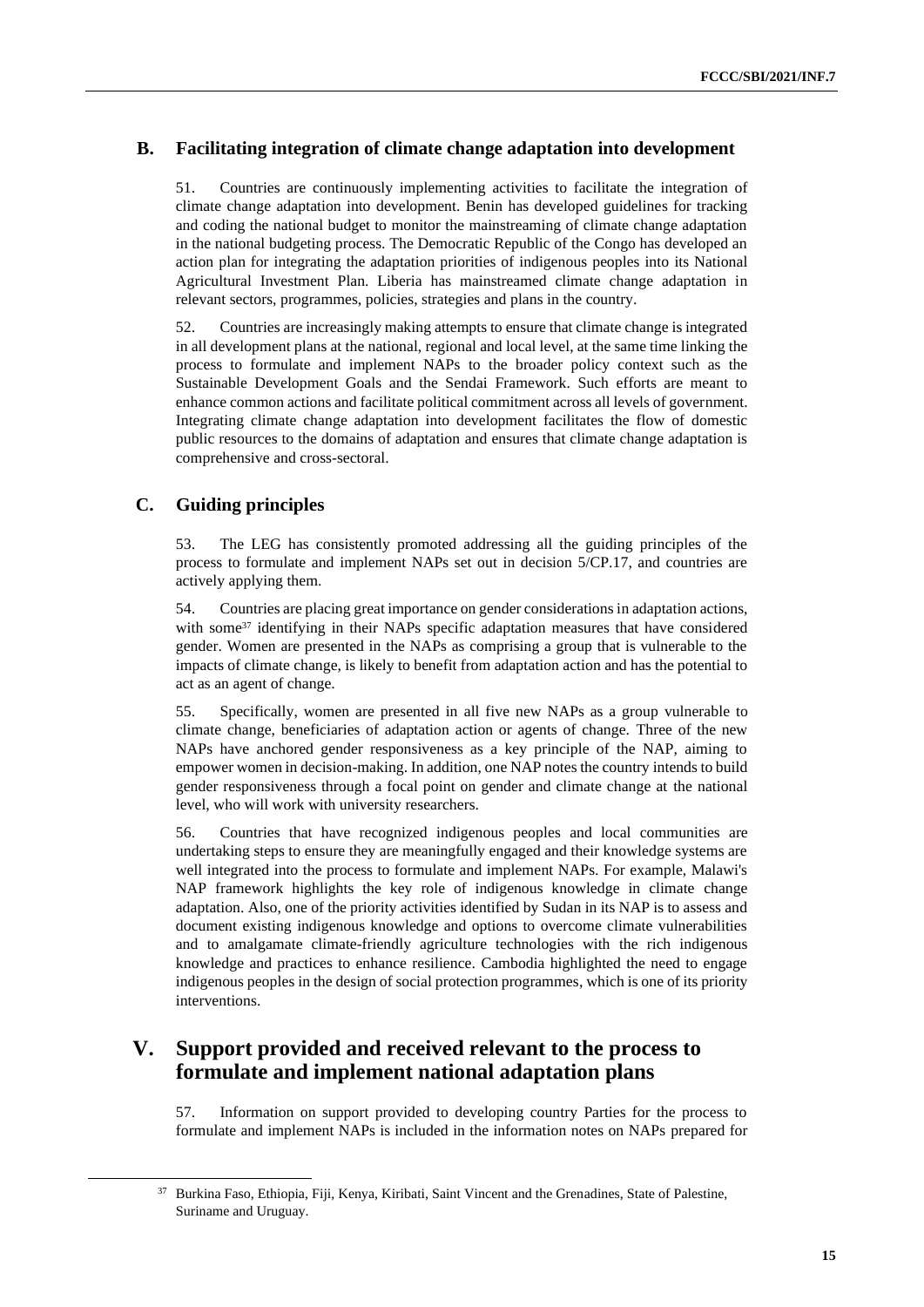the  $SBI^{38}$  and in the reports on the meetings of the LEG.<sup>39</sup> The remainder of this chapter provides information on the support provided and received by Parties between December 2020 and October 2021.

## **A. Financial support**

58. As at 31 July 2021, 106 project proposals had been submitted by developing countries for accessing funding from the GCF for the formulation of NAPs. Funds had been disbursed for 62 of the approved projects. Details of the proposals for funding for the formulation of NAPs, including dates of submission and status, are provided in annex I.

59. Regarding the LDCs, as at 31 July 2021, 24 had accessed funding from the GCF for formulating NAPs and 13 LDCs had proposals in the pipeline under the GCF Readiness and Preparatory Support Programme. Of the 46 LDCs, 9 have yet to prepare or submit a proposal for accessing funding. Many of the LDCs have communicated that accessing funding from the GCF remains a challenge for them.

60. As at 30 June 2021, total funding from the LDCF in support of the process to formulate and implement NAPs amounted to USD 60.3 million. This is in addition to targeted technical assistance for tailored one-on-one support being provided through the NAP-GSP. The SCCF support amounting to USD 5.1 million seeks to complement the LDCF initiative through providing funding assistance to developing countries that are not the LDCs.<sup>40</sup>

61. Table 3 provides a summary of project proposals for accessing funding from the GCF and the LDCF. It shows the distribution of proposals by region and by category of countries (i.e. LDCs and other developing countries). It also indicates funds disbursed by region.

| Funding<br>source | Region                          | Number of<br>submitted<br>proposals | Number of proposals<br>approved or in the<br>process of approval | Number of projects<br>with funds<br>disbursed |
|-------------------|---------------------------------|-------------------------------------|------------------------------------------------------------------|-----------------------------------------------|
| $GCF^a$           | Africa                          | 44 (28)                             | 30(19)                                                           | 25(16)                                        |
|                   | Asia-Pacific                    | 29(6)                               | 13(5)                                                            | 12(4)                                         |
|                   | Eastern Europe and Central Asia | 14                                  | 12                                                               | 11                                            |
|                   | Latin America and the Caribbean | 19(1)                               | 15(1)                                                            | 14(1)                                         |
| <b>Total</b>      |                                 | 106(35)                             | 70(25)                                                           | 62(21)                                        |
| $LDCF^b$          | Africa                          | 8                                   | 8                                                                | 4                                             |
|                   | Asia-Pacific                    | 2                                   | 2                                                                |                                               |
|                   | Latin America and the Caribbean | $\theta$                            | $\Omega$                                                         |                                               |
| <b>Total</b>      |                                 | 10                                  | 10                                                               | 6                                             |

Table 3

**Status of project proposals submitted by developing countries for accessing funding for formulating national adaptation plans from the Green Climate Fund and the Least Developed Countries Fund**

*Note*: A more detailed version of this table listing the submitting countries is available at [https://www4.unfccc.int/sites/NAPC/Pages/accessing\\_funding\\_for\\_NAPs.aspx.](https://www4.unfccc.int/sites/NAPC/Pages/accessing_funding_for_NAPs.aspx)

*a* As at 31 July 2021. Figures in parentheses indicate the number of LDCs.

*b* As at 30 June 2021. Figures apply to the LDCs only.

62. Accessing funding from the GCF for formulating and implementing NAPs continues to prove challenging for many LDCs. Of the 46 LDCs, 10 have yet to prepare or submit proposals for accessing funding under the GCF Readiness and Preparatory Support Programme. Figure 3 shows the proportion of developing countries that have submitted NAP readiness funding proposals to the GCF since 2016.

<sup>&</sup>lt;sup>38</sup> Available a[t https://unfccc.int/topics/adaptation-and-resilience/workstreams/national-adaptation](https://unfccc.int/topics/adaptation-and-resilience/workstreams/national-adaptation-plans-naps/documents-national-adaptation-plans)[plans-naps/documents-national-adaptation-plans.](https://unfccc.int/topics/adaptation-and-resilience/workstreams/national-adaptation-plans-naps/documents-national-adaptation-plans)

Available a[t https://unfccc.int/topics/resilience/resources/documents-on-the-ldc-expert-group.](https://unfccc.int/topics/resilience/resources/documents-on-the-ldc-expert-group)

<sup>40</sup> See document FCCC/CP/2021/9, para. 143.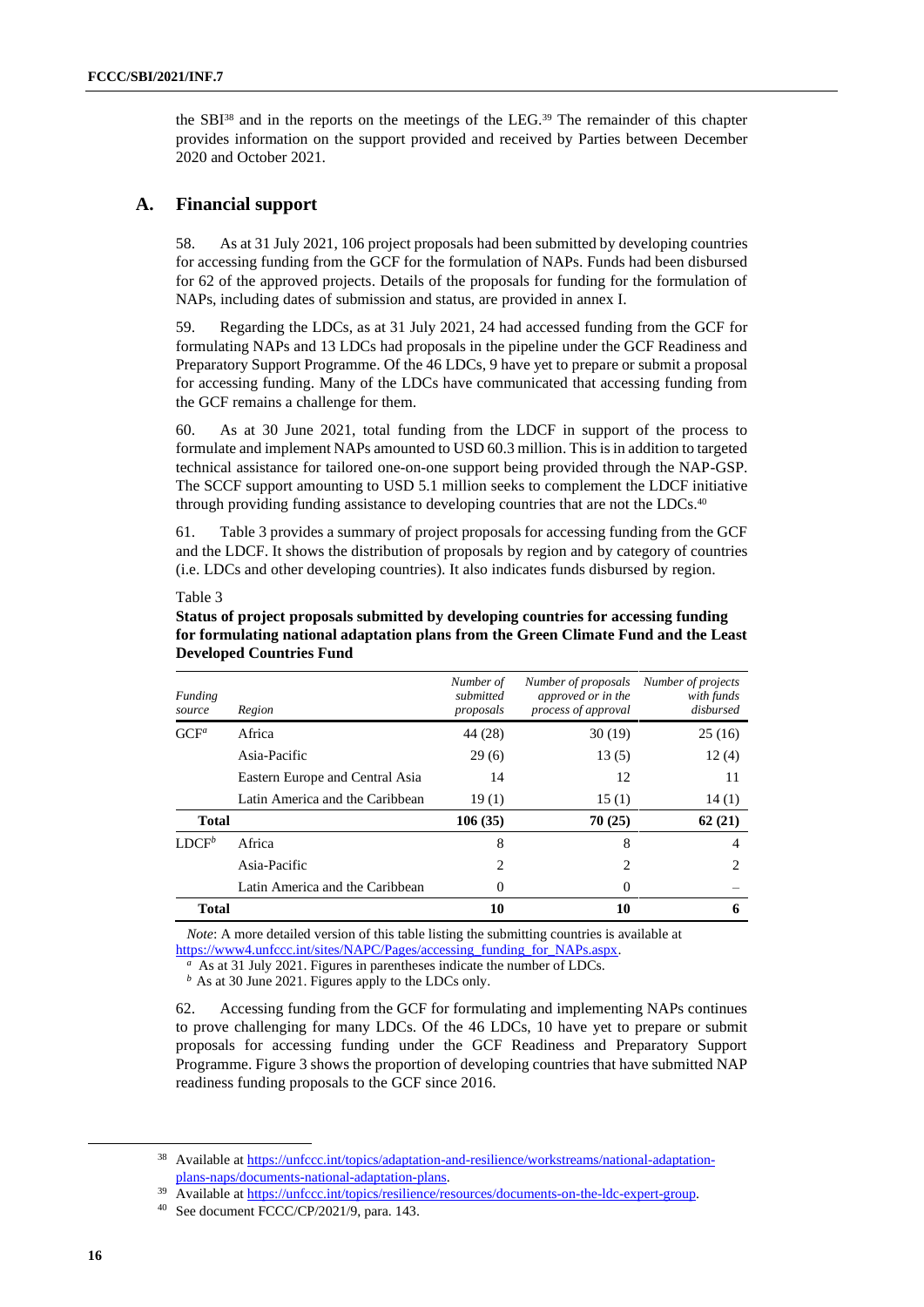#### Figure 3

**Proportion of developing countries seeking or accessing funding for the formulation of national adaptation plans from the Green Climate Fund Readiness and Preparatory Support Programme between 2016 and 2021**



63. With regard to accessing funding for the implementation of the projects and programmes identified in the NAPs, a total of 32 proposals (some at the concept note stage) from 13 NAPs have been submitted to the GCF, with total GCF financing (grant and loan) amounting to USD 1.53 billion. Of the 32 proposals, 16 have been approved, which amounts to USD 1.1 billion. Figure 4 shows the total amount of proposals submitted by each country, and Table 4 provides the list of countries that have submitted proposals.

#### Figure 4

**Amount of funding accessed by developing countries for the implementation of the projects and programmes in the national adaptation plans from the Green Climate Fund as at 14 October 2021 (in millions of United States dollars)**

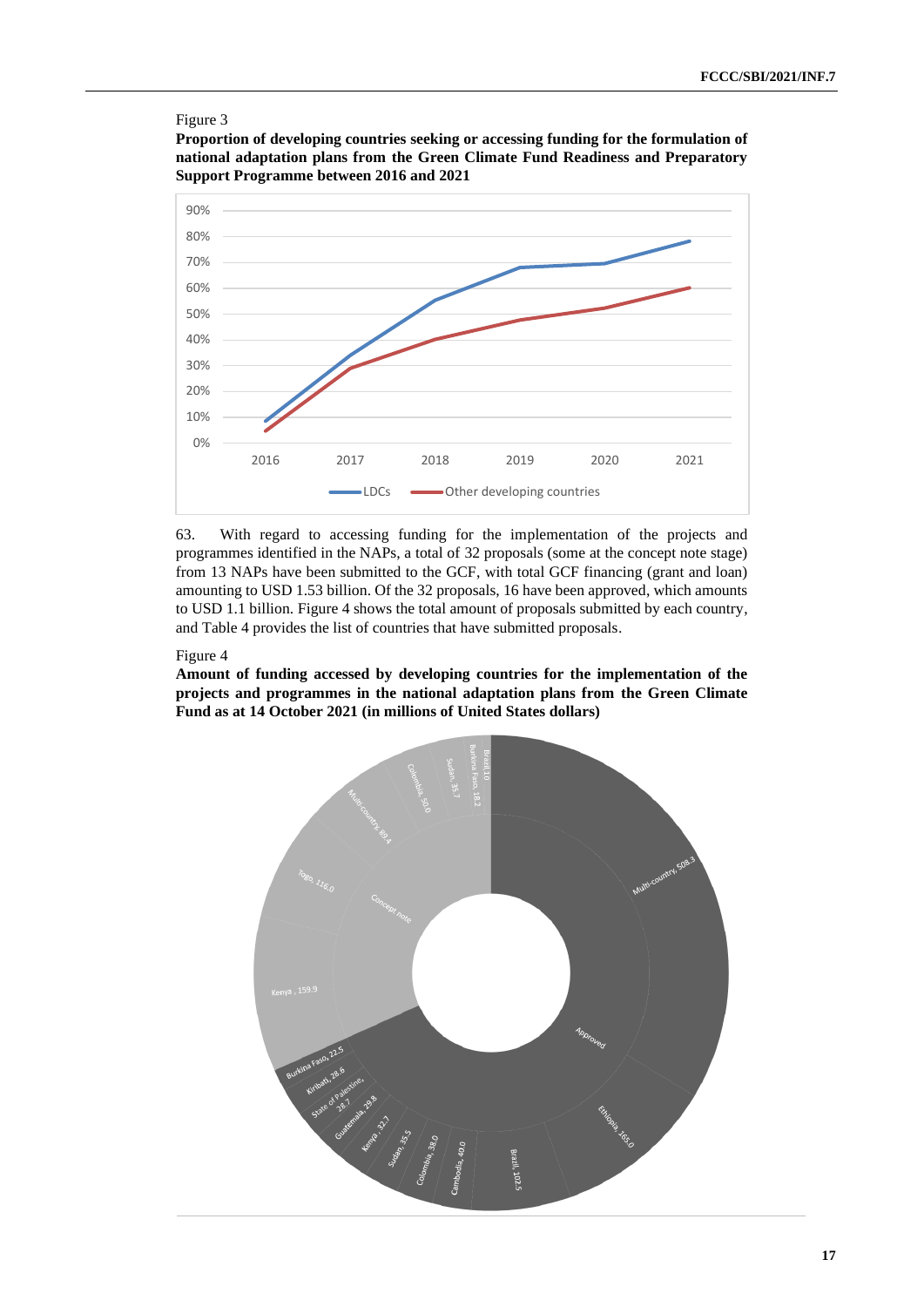## **B. Technical support**

64. Information included in this section is that communicated by relevant agencies providing support to countries on adaptation. The activities identified under technical support have addressed the gaps and needs that were identified in previous reports, with regard to the process to formulate and implement NAPs. Annex III includes details on how organizations have addressed these gaps.

65. The NAP technical working group continued to assist the LEG in providing technical guidance and support for the process to formulate and implement NAPs through guidelines; technical papers; training; the identification of ways to address gaps and needs related to adaptation for the LDCs; the tool for monitoring and reviewing progress, effectiveness and gaps in the formulation and implementation of NAPs; the Open NAP initiative; and NAP Central. The NAP technical working group held virtual meetings in 2021 in order to continue providing support to countries on their NAPs. Annex IV provides a list of all developing countries and relevant organizations and/or programmes that provides support on NAPs.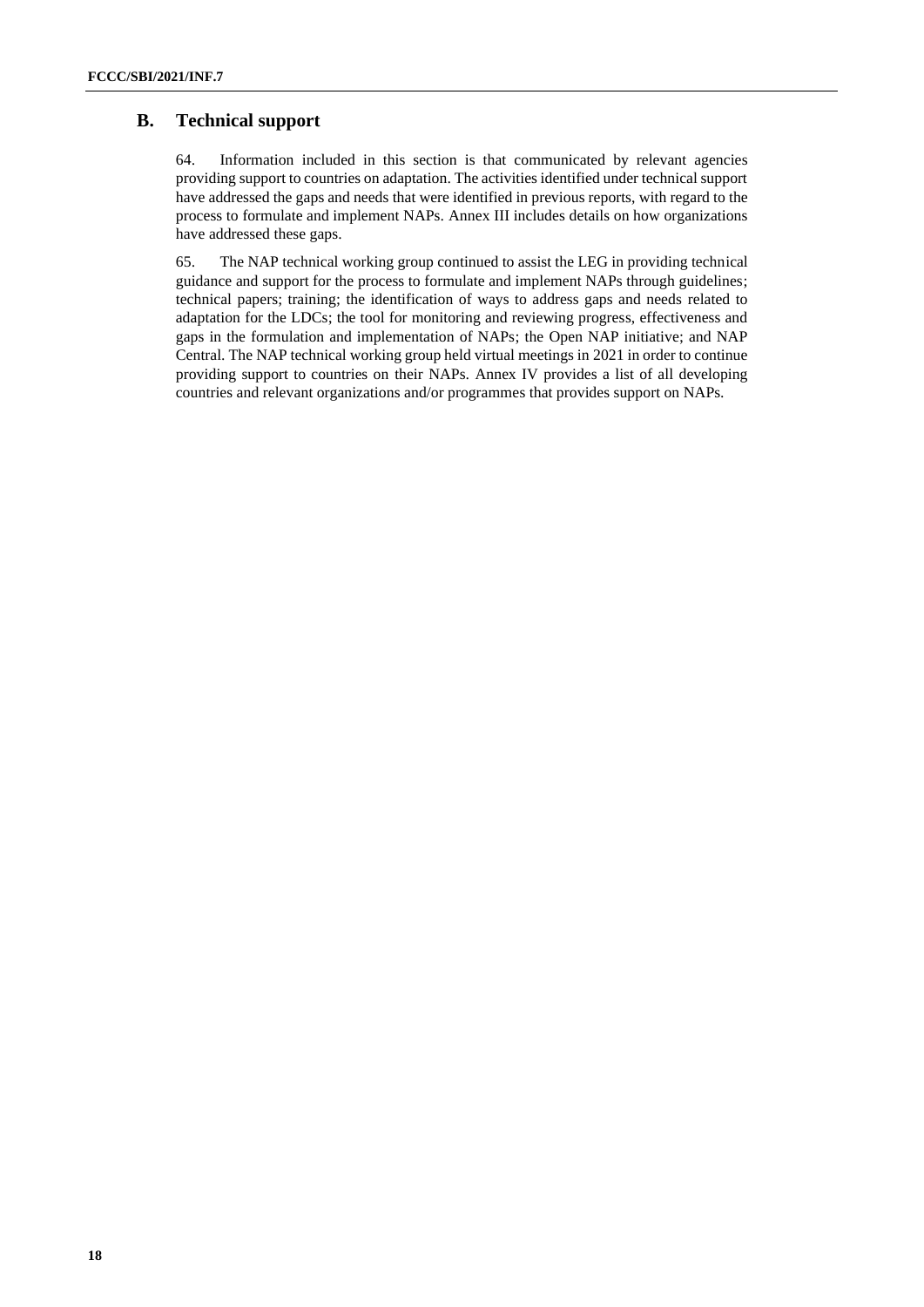### Table 4

**Project proposals for accessing funding from the Green Climate Fund for implementing policies, projects and programmes identified in national adaptation plans as at 14 October 2021**

| Country                                                 | Project title                                                                                                                                                                                                                                                                              | Delivery partner/implementing<br>agency                                 | (USD million) date | GCF financing Concept note submission | Approval date     |
|---------------------------------------------------------|--------------------------------------------------------------------------------------------------------------------------------------------------------------------------------------------------------------------------------------------------------------------------------------------|-------------------------------------------------------------------------|--------------------|---------------------------------------|-------------------|
| <b>Brazil</b>                                           | Enhancing resilience of local communities to climate<br>change in the Brazilian Amazon                                                                                                                                                                                                     | Avina Foundation                                                        |                    | 10.0 1 June 2018                      |                   |
|                                                         | Planting climate resilience in rural communities of the International Fund for<br>Northeast                                                                                                                                                                                                | <b>Agricultural Development</b>                                         |                    | 102.5 21 December 2017                |                   |
| Brazil, Colombia,<br>Ecuador, Guyana, Peru,<br>Suriname | The Amazon Bioeconomy Fund: Unlocking private<br>capital by valuing bioeconomy products and services<br>with climate mitigation and adaptation results in the<br>Amazon, undertaken with the Inter-American<br>Development Bank in Brazil, Colombia, Ecuador,<br>Guyana, Peru and Suriname | Inter-American<br>Development Bank                                      |                    | 279.0 31 March 2021                   | 7 October 2021    |
| Burkina Faso                                            | Africa Hydromet Program: Strengthening climate<br>resilience in Sub-Saharan Africa: Burkina Faso<br>country project                                                                                                                                                                        | International Bank for<br>Reconstruction and<br>Development; World Bank |                    | 22.5 19 January 2017                  | 27 March 2018     |
|                                                         | Promoting modern irrigation to enhance the resilience<br>of vulnerable communities in Burkina Faso                                                                                                                                                                                         | West African Development<br>Bank                                        |                    | 8.3 26 February 2018                  | $\qquad \qquad -$ |
|                                                         | Increasing people's resilience in Koubri and Bakata<br>municipalities affected by rainwater floods and<br>climate change shocks through Adaptation-based<br>Approach for ecosystem, forest, water resources and<br>river basins management in Burkina Faso                                 | West African Development<br>Bank                                        |                    | 9.9 17 February 2018                  |                   |
| Burkina Faso, Mali,<br>Niger                            | Regional Programme for Sustainable Land<br>Management and Strengthening the Resilience of<br>Rural Communities and Ecosystems to Climate<br>Change in the Liptako-Gourma Region                                                                                                            | West African Development<br>Bank                                        |                    | 36.0 6 February 2019                  |                   |
| Cambodia                                                | Climate-Friendly Agribusiness Value Chains Sector<br>Project                                                                                                                                                                                                                               | <b>Asian Development Bank</b>                                           |                    | 40.0 5 June 2017                      | 1 March 2018      |
| Colombia                                                | Scaling up climate-resilient water management<br>practices for vulnerable communities in La Mojana                                                                                                                                                                                         | <b>UNDP</b>                                                             |                    | 38.0 5 March 2017                     | 2 October 2017    |
|                                                         | Heritage Colombia (HECO): Maximizing the<br>Contributions of Sustainably Managed Landscapes in<br>Colombia for Achievement of Climate Goals                                                                                                                                                | <b>WWF</b>                                                              |                    | 50.0 22 October 2019                  |                   |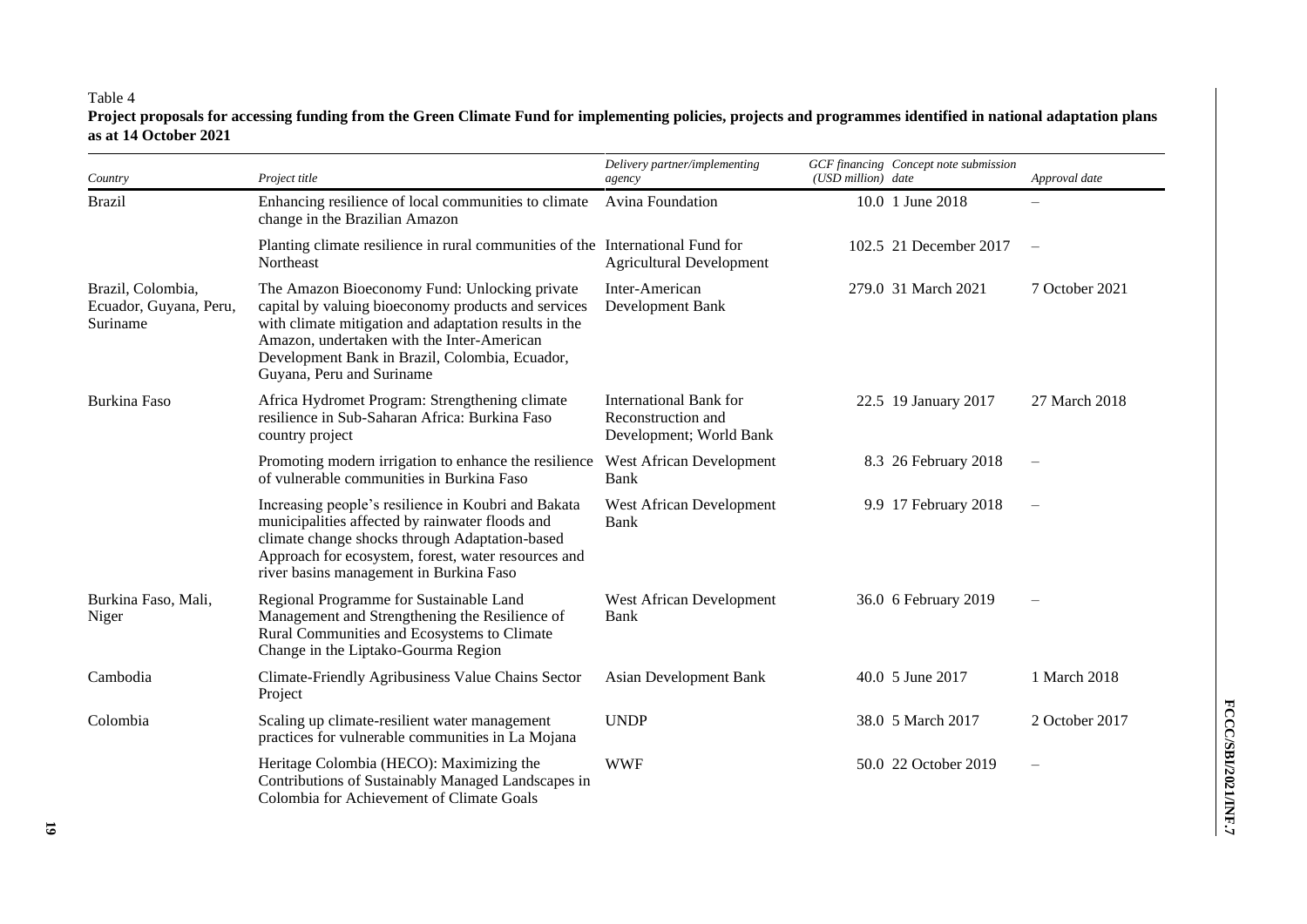| Country                                                                                                                                                                                     | Project title                                                                                                                                                                                                 | Delivery partner/implementing<br>agency                  | GCF financing Concept note submission<br>(USD million) date | Approval date    |
|---------------------------------------------------------------------------------------------------------------------------------------------------------------------------------------------|---------------------------------------------------------------------------------------------------------------------------------------------------------------------------------------------------------------|----------------------------------------------------------|-------------------------------------------------------------|------------------|
| Cook Islands, Fiji,<br>Kiribati, Marshall<br>Islands, Micronesia<br>(Federated States of),<br>Nauru, Niue, Palau,<br>Papua New Guinea,<br>Samoa, Solomon Islands,<br>Tonga, Tuvalu, Vanuatu | Strengthened Weather and Climate Services for<br>Resilient Development for Pacific Islands                                                                                                                    | <b>SPREP</b>                                             | 10.0 4 August 2018                                          |                  |
| Costa Rica, Dominican<br>Republic, El Salvador,<br>Guatemala, Honduras,<br>Nicaragua, Panama                                                                                                | Ecosystem-based Adaptation to increase climate<br>resilience in the Central American Dry Corridor and<br>the Arid Zones of the Dominican Republic                                                             | Central American Bank for<br><b>Economic Integration</b> | 174.3 18 October 2019                                       | 7 October 2021   |
| Djibouti, Eritrea,<br>Ethiopia, Kenya,<br>Somalia, South Sudan,<br>Sudan, Uganda                                                                                                            | Strengthening Climate Information Systems for<br>Climate Change Adaptation in the Greater Horn of<br>Africa through regional cooperation                                                                      | <b>UNDP</b>                                              | 9.4 24 March 2020                                           |                  |
| Ethiopia                                                                                                                                                                                    | Resilient Landscapes and Livelihoods Project                                                                                                                                                                  | World Bank                                               | 165.2 22 June 2018                                          | 21 August 2020   |
| Fiji, Samoa, Solomon<br><b>Islands</b>                                                                                                                                                      | Enhancing resilience of agriculture and food security<br>in the Pacific Island Countries through managing<br>climate induced transboundary plant, animal pests and<br>invasive exotic aquatic species threats | Pacific Community                                        | 34.0 28 May 2019                                            |                  |
| Guatemala                                                                                                                                                                                   | RELIVE - REsilient LIVElihoods of vulnerable<br>smallholder farmers in the Mayan landscapes and the<br>Dry Corridor of Guatemala                                                                              | <b>FAO</b>                                               | 29.8 4 November 2019                                        | 10 November 2020 |
| Kenya                                                                                                                                                                                       | Enhancing Land-based Adaptation and Resilient<br>Green Economies in Makueni, Kajiado, Machakos<br>and Kitui Counties in Kenya                                                                                 | <b>National Treasury</b>                                 | 40.0 24 March 2020                                          |                  |
|                                                                                                                                                                                             | Enhancing community resilience and water security in National Environment<br>the Upper Athi River Catchment Area                                                                                              | <b>Management Authority</b>                              | 9.5 12 October 2016                                         | 7 October 2021   |
|                                                                                                                                                                                             | TWENDE: Towards Ending Drought Emergencies:<br>Ecosystem Based Adaptation in Kenya's Arid and<br>Semi-Arid Rangelands                                                                                         | International Union for<br><b>Conservation of Nature</b> | 23.2 1 June 2018                                            | 23 July 2019     |
|                                                                                                                                                                                             | Makueni Climate Resilience and Food Security                                                                                                                                                                  | <b>National Environment</b>                              | 9.9 27 May 2019                                             |                  |

Management Authority

Project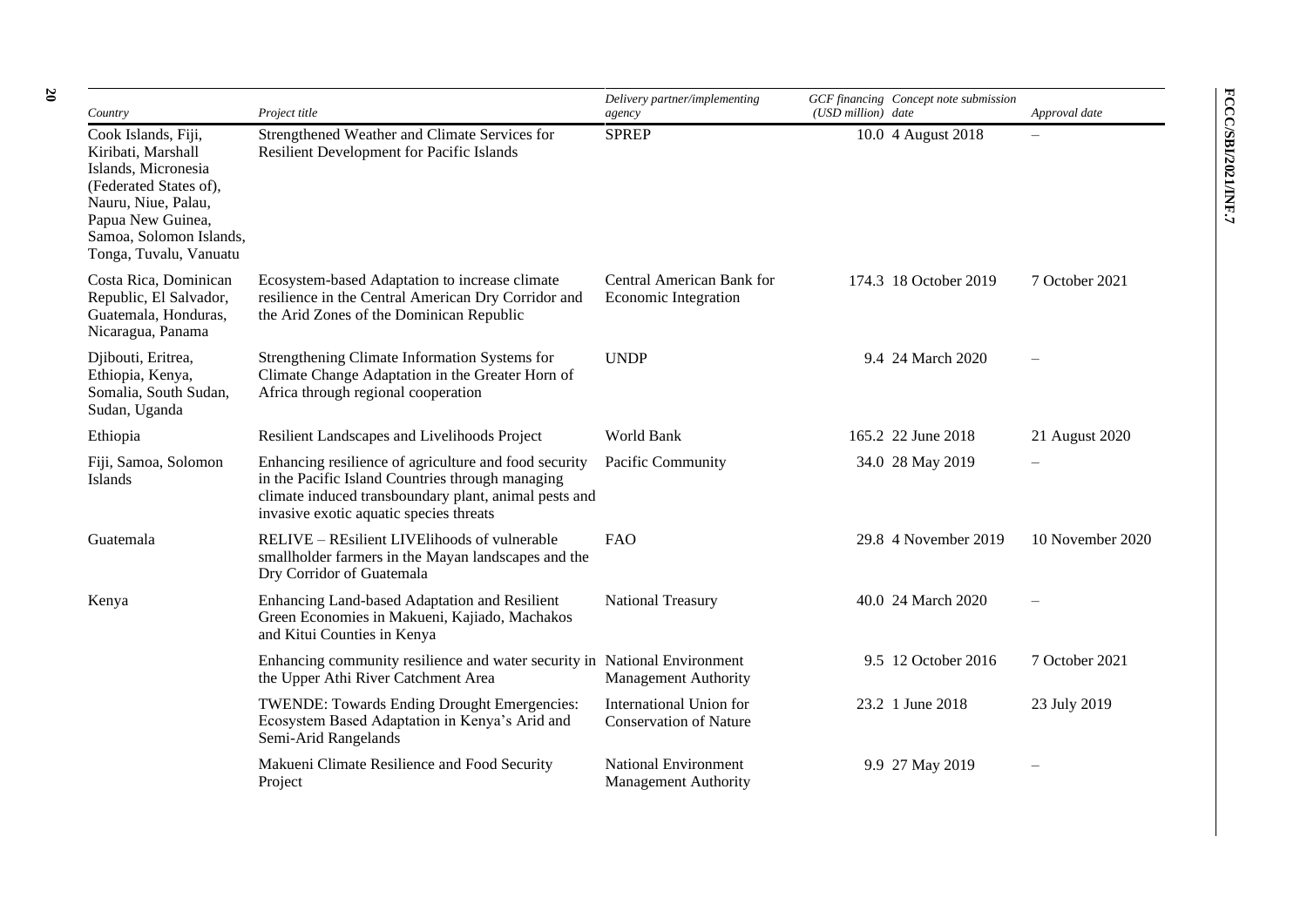| Country                                                                 | Project title                                                                                                                                                                                                 | Delivery partner/implementing<br>agency                  | (USD million) date | GCF financing Concept note submission | Approval date    |
|-------------------------------------------------------------------------|---------------------------------------------------------------------------------------------------------------------------------------------------------------------------------------------------------------|----------------------------------------------------------|--------------------|---------------------------------------|------------------|
|                                                                         | Climate-Resilient Aggregation, Storage, Warehousing<br>Receipts, and Trading Facility for Dry Grains in<br>Nakuru County, Kenya                                                                               | National Environment<br>Management Authority of<br>Kenya |                    | 10.0 18 December 2020                 |                  |
|                                                                         | Strengthening resilience of ecosystems and<br>communities to climate change effects in the North<br>Rift Valley Region of Kenya                                                                               |                                                          |                    | 100.0 18 September 2020               |                  |
| Kiribati                                                                | South Tarawa Water Supply Project                                                                                                                                                                             | Asian Development Bank                                   |                    | 28.6 26 February 2018                 | 20 October 2018  |
| Madagascar, Mozambique,<br>South Africa, United<br>Republic of Tanzania | Blue Action Fund (BAF): GCF Ecosystem Based<br>Adaptation Programme in the Western Indian Ocean                                                                                                               | <b>KfW</b>                                               |                    | 55.0 17 June 2019                     | 14 November 2019 |
| <b>State of Palestine</b>                                               | Water Banking and Adaptation of Agriculture to<br>Climate Change in Northern Gaza                                                                                                                             | French Development<br>Agency                             |                    | 28.7 25 November 2017                 | 4 December 2019  |
| Sudan                                                                   | <b>Impact Forecast-Based Early Warning Systems</b>                                                                                                                                                            | <b>UNEP</b>                                              |                    | 10.0 25 November 2018                 |                  |
|                                                                         | Strengthening Capacity of Rural Primary Health Care<br>Services to Address Adverse Impacts of Climate<br>Change on Health                                                                                     | <b>UNDP</b>                                              |                    | 25.7 30 April 2018                    |                  |
|                                                                         | Building resilience in the face of climate change<br>within traditional rain fed agricultural and pastoral<br>systems in Sudan                                                                                | <b>UNDP</b>                                              |                    | 25.6 18 April 2016                    | 21 August 2020   |
|                                                                         | Gums for Adaptation and Mitigation in Sudan<br>(GAMS): Enhancing adaptive capacity of local<br>communities and restoring carbon sink potential of the<br>Gum Arabic belt, expanding Africa's Great Green Wall | <b>FAO</b>                                               |                    | 10.0 28 April 2020                    | 13 November 2020 |
| Timor-Leste                                                             | Enhancing Early Warning Systems to build greater<br>resilience to hydro-meteorological hazards in Timor-<br>Leste                                                                                             | <b>UNDP</b>                                              |                    | 21.0 11 August 2020                   | 7 October 2021   |
| Togo                                                                    | Strengthening the resilience of communities and<br>ecosystems vulnerable to the impacts of climate<br>change in the Mono-Togo basin                                                                           | <b>UNDP</b>                                              |                    | 16.0 27 July 2019                     |                  |
|                                                                         | Addressing accelerating climate change-induced<br>urban-to-rural migration through Low Emissions<br>Climate Resilient Agro-Spatial Development in Togo<br>[Togo LECR - ASD Programme]                         | West African Development<br>Bank                         |                    | 100.0 28 January 2021                 |                  |

*Notes:* (1) This table provides an update to table 2 in document FCCC/SBI/2021/13; (2) for multi-country projects, the names of countries with NAPs are shown in bold.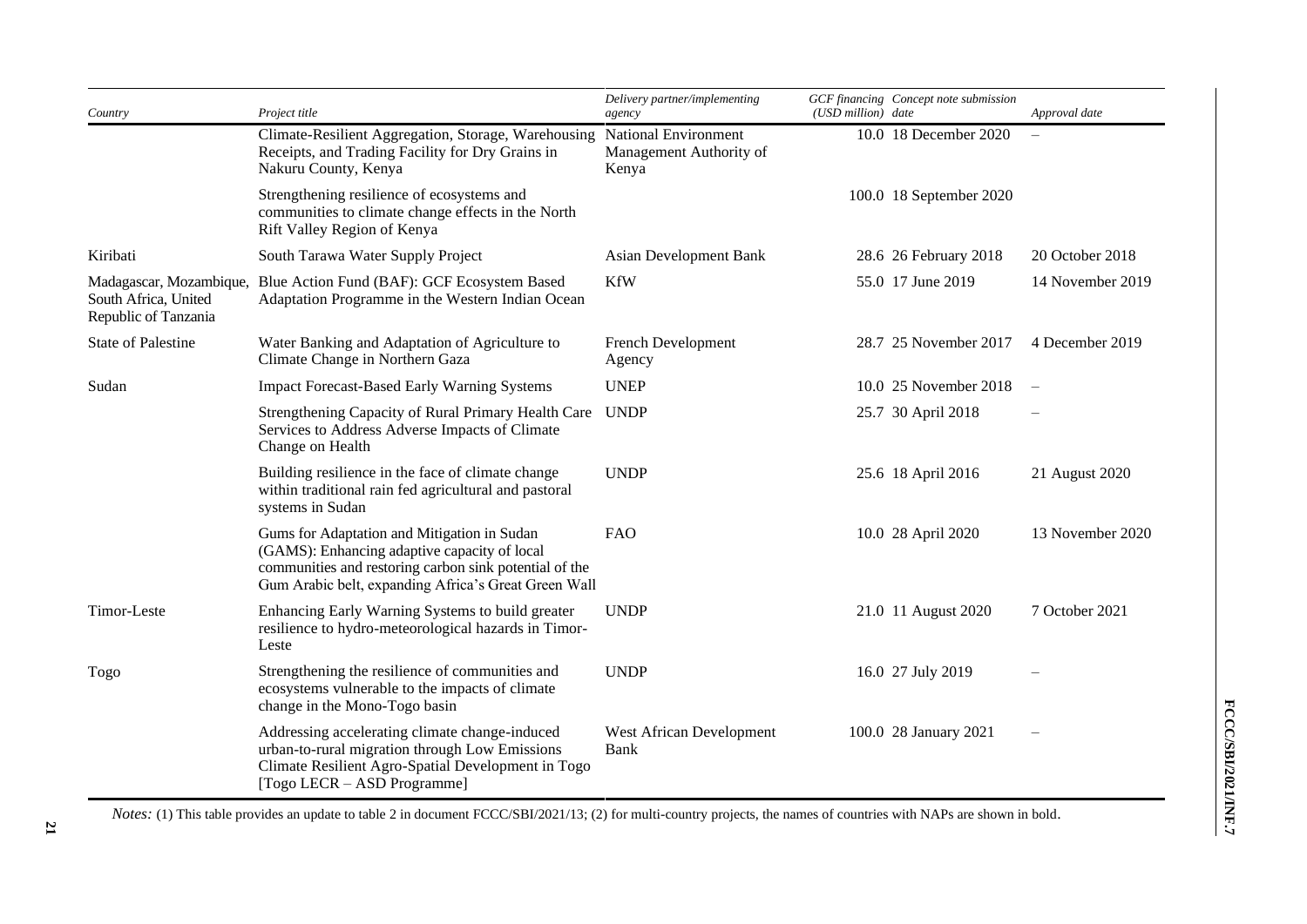66. The LEG continued to provide technical guidance and other support to developing countries for formulating and implementing their NAPs through the Open NAP initiative, NAP country dialogues, NAP Expos, NAP Central and the NAP technical working group, as well as by tracking progress and developing guidelines and other materials, such as the NAP-SDG iFrame, on the formulation and implementation of NAPs. The NAP country dialogues under the Open NAP initiative have become a regular platform for the LEG to converse with NAP country teams on progress in the process to formulate and implement NAPs, and these dialogues continued in 2021. The NAP writing workshop, which took place from 31 August to 3 September 2021, was designed and undertaken to provide technical assistance to the LDCs still producing their NAPs and to those transitioning to implementation. More information on the work of the LEG on NAPs can be found in the report of the 40<sup>th</sup> meeting of the LEG.<sup>41</sup>

67. The Open NAP initiative, which is aimed at offering comprehensive support to the LDCs and other interested countries for formulating their NAPs, provided support to 18 countries<sup>42</sup> at various stages of the process. The support provided ranged from assembling the best available data and packaging information as an input to project proposals to reviewing draft NAPs. The LEG continues to mobilize agencies and organizations through the NAP technical working group to provided coordinated support to targeted LDCs.

68. In collaboration with the LEG, constituted bodies and programmes under the Convention and the Paris Agreement such as the AC, the Consultative Group of Experts, the Executive Committee of the Warsaw International Mechanism for Loss and Damage associated with Climate Change Impacts, the NWP, the Paris Committee on Capacity-Building and the TEC have also undertaken activities relevant to the process to formulate and implement NAPs. The details of these activities are outlined in annex II.

69. The Climate Service Center Germany contributes to the WASCAL-LANDSURF project, which is developing a regional high-resolution Earth observation system model and a decision support system for policymakers and practitioners, with a focus on agriculture and food security for West Africa, including for seven LDCs.<sup>43</sup>

70. FAO is supporting two GCF-approved projects, <sup>44</sup> and 19 GCF projects in the LDCs are in the pipeline. FAO has also published two supplements to the NAP technical guidelines – one on forestry and agroforestry<sup>45</sup> and the other on fisheries and aquaculture.<sup>46</sup>

71. Since 2010, GIZ has supported 40 countries in undertaking various activities such as conducting stakeholder consultations and developing monitoring and evaluation systems, including defining indicators in the process to formulate and implement NAPs. Its support has been provided either bilaterally or multilaterally via NAP-GSP or the NAP Global Network, with whom Germany collaborates closely. The number of countries supported refers to direct beneficiaries of financial support, but an additional 27 countries benefit indirectly from German support of the NAP Global Network. Furthermore, GIZ has supported four countries in undertaking climate risk analysis and, in cooperation with the Potsdam Institute for Climate Impact Research, 12 countries in undertaking climate risk profiling. The InsuResilience Solutions Fund supports three countries in analysing climate risk. In addition to support provided through GIZ, Germany supported 14 other countries under the International Climate Initiative through other implementing organizations.

72. GEO provides actionable Earth observation data and information on and for adaptation to governments for agriculture, forestry, land use, water, biodiversity, coastal zones, urban areas, and other key sectors, through over 60 joint activities. Supplementary

<sup>41</sup> FCCC/SBI/2021/13.

<sup>&</sup>lt;sup>42</sup> Afghanistan, Burundi, Chad, Comoros, Democratic Republic of the Congo, Djibouti, Eritrea, Gambia, Haiti, Lesotho, Malawi, Mozambique, Sao Tome and Principe, Sierra Leone, Somalia, South Sudan, Timor-Leste and Yemen.

<sup>43</sup> Benin, Burkina Faso, Gambia, Mali, Niger, Senegal and Togo.

<sup>44</sup> Nepal and Sudan.

Available in English, French, Spanish and Russian at [https://www.fao.org/policy-support/tools-and](https://www.fao.org/policy-support/tools-and-publications/resources-details/en/c/888816/)[publications/resources-details/en/c/888816/.](https://www.fao.org/policy-support/tools-and-publications/resources-details/en/c/888816/)

Available a[t https://www.fao.org/policy-support/tools-and-publications/resources](https://www.fao.org/policy-support/tools-and-publications/resources-details/en/c/1401996/)[details/en/c/1401996/.](https://www.fao.org/policy-support/tools-and-publications/resources-details/en/c/1401996/)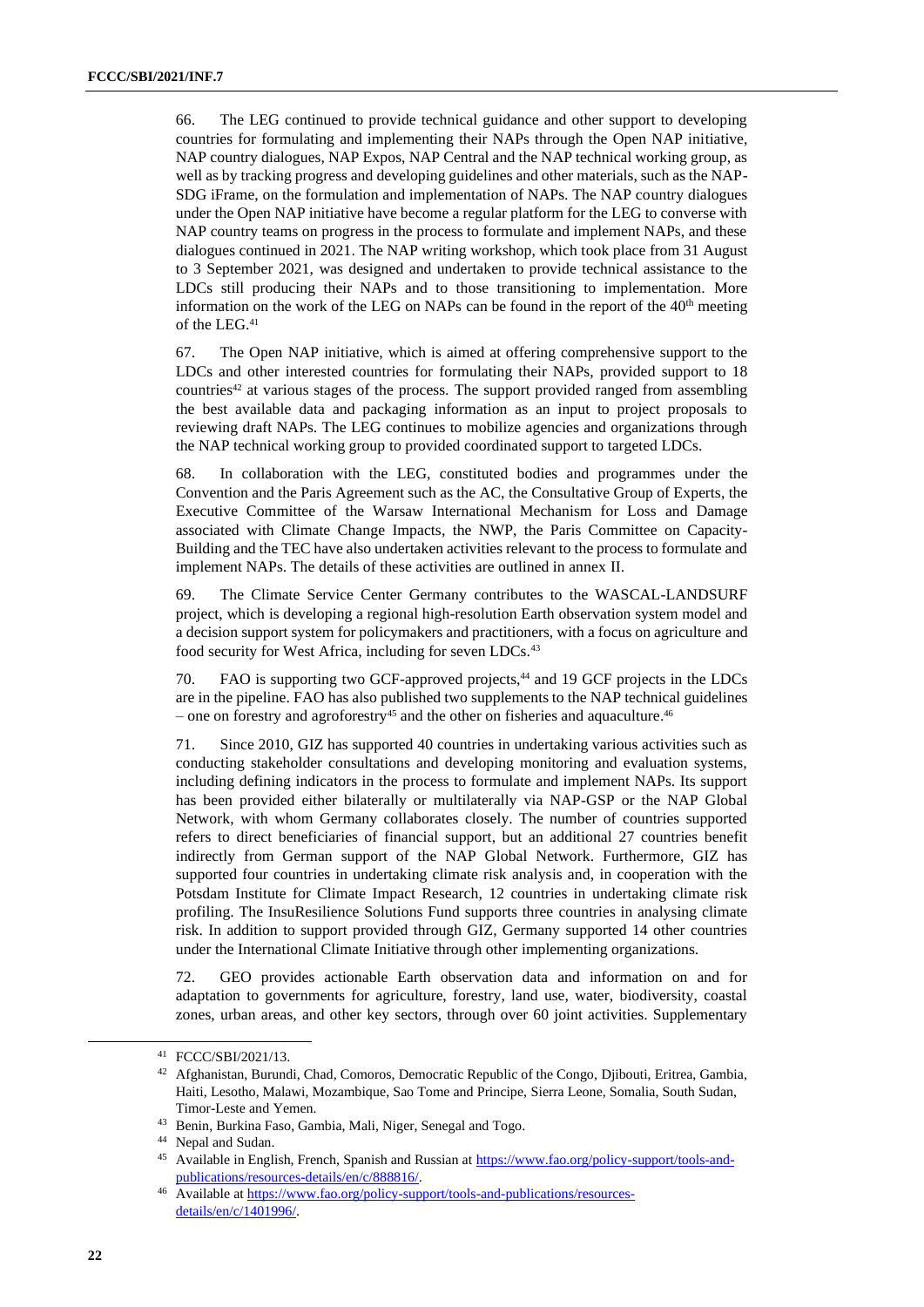technical guidance on integrating Earth observations into NAPs is being developed for the agriculture sector with the GEO Global Agricultural Monitoring initiative, with a view to producing a GEO NAP guidance series for multiple sectors.

73. The NAP-GSP, which is jointly managed by UNDP and UNEP with funding from the LDCF, supports the LDCs in advancing the process to formulate and implement NAPs by facilitating effective medium- to long-term adaptation planning in the LDCs, providing technical support, serving as a knowledge broker for the LDCs, and promoting South–South cooperation. Specifically, the NAP-GSP has provided direct technical support to 28 LDCs, including through in-country stocktaking of available capacities, policies, strategies and plans; national and subnational NAP consultations; development of NAP road maps, workplans and priority activities; formulation of NAPs, in line with the LEG vision; identification of adaptation planning priorities; and project proposal development. It has also delivered cross-sectoral and thematic in-country training, as well as regional training. Since the start of 2021, the NAP-GSP has continued its support on NAP formulation to seven LDCs.<sup>47</sup> These LDCs are preparing a first NAP on the basis of existing information and consultations and highlighting gaps to be filled in. A Global South–South knowledge exchange forum on NAPs was organized from 28 June to 1 July 2021, aimed at facilitating an exchange among the LDCs and exploring existing and untapped opportunities in addressing medium- and long-term adaptation needs through NAPs. It was attended by 170 country participants from 30 LDCs and six non-LDCs. It also brought together 10 NAP-GSP collaborators, including FAO, GIZ, NAP Global Network, Stockholm Environment Institute, UNDRR, UNITAR, United Nations Human Settlements Programme, United Nations Entity for Gender Equality and the Empowerment of Women, WHO and WMO. In addition, in 2021, the NAP-GSP released supplementary guidelines on integrating ecosystem-based adaptation into NAPs and is finalizing a self-paced training course on NAPs, a NAP ecompendium and a publication on integrating climate risks for a resilient future.

74. The NAP Global Network has been supporting 33 countries<sup>48</sup> in undertaking activities relevant to the process to formulate and implement NAPs. Support activities for this reporting period include organizing peer learning and exchange events and publishing knowledge products, analysis tools and communications resources. This work focuses on integrating gender and social inclusion considerations into adaptation action; supporting monitoring, evaluation and learning on adaptation; engaging the private sector in adaptation initiatives; developing NAP communication strategies; leveraging the process to formulate and implement NAPs to guide formulation of adaptation communications; developing financing and resource mobilization strategies; enhancing sectoral integration of adaptation; strengthening linkages between the national and subnational level; integrating ecosystembased adaptation approaches into NAPs; and aligning NAPs with peacebuilding processes. The NAP Global Network is developing a supplement to the NAP technical guidelines on linking peacebuilding and adaptation in the context of conflict.

75. SCALA, <sup>49</sup> jointly implemented by FAO and UNDP with funding from the Government of Germany through the International Climate Initiative, is a five-year programme on scaling up climate ambition on land use and agriculture through NDCs and NAPs. The programme was launched in 2020, provides direct support to 12 countries,<sup>50</sup> has a strong component for global and regional knowledge exchange and advocacy on agriculture and climate change, and will develop and disseminate a series of tools to support countries in identifying and promoting transformative climate solutions.

<sup>47</sup> Burundi, Central African Republic, Chad, Democratic Republic of the Congo, Sierra Leone, South Sudan and Timor-Leste.

<sup>48</sup> Albania, Antigua and Barbuda, Benin, Bolivia (Plurinational State of), Burkina Faso, Central African Republic, Chad, Costa Rica, Côte d'Ivoire, Democratic Republic of the Congo, Dominican Republic, Eswatini, Ghana, Grenada, Haiti, Jamaica, Kenya, Liberia, Madagascar, Malawi, Marshall Islands, Mexico, Namibia, Nigeria, Peru, Saint Lucia, Sierra Leone, Solomon Islands, Somalia, South Africa, Turkmenistan, Uganda and Viet Nam.

<sup>49</sup> Se[e https://www.fao.org/in-action/scala/overview/about/en.](https://www.fao.org/in-action/scala/overview/about/en)

<sup>50</sup> Argentina, Cambodia, Colombia, Costa Rica, Côte d'Ivoire, Egypt, Ethiopia, Mongolia, Nepal, Senegal, Thailand and Uganda.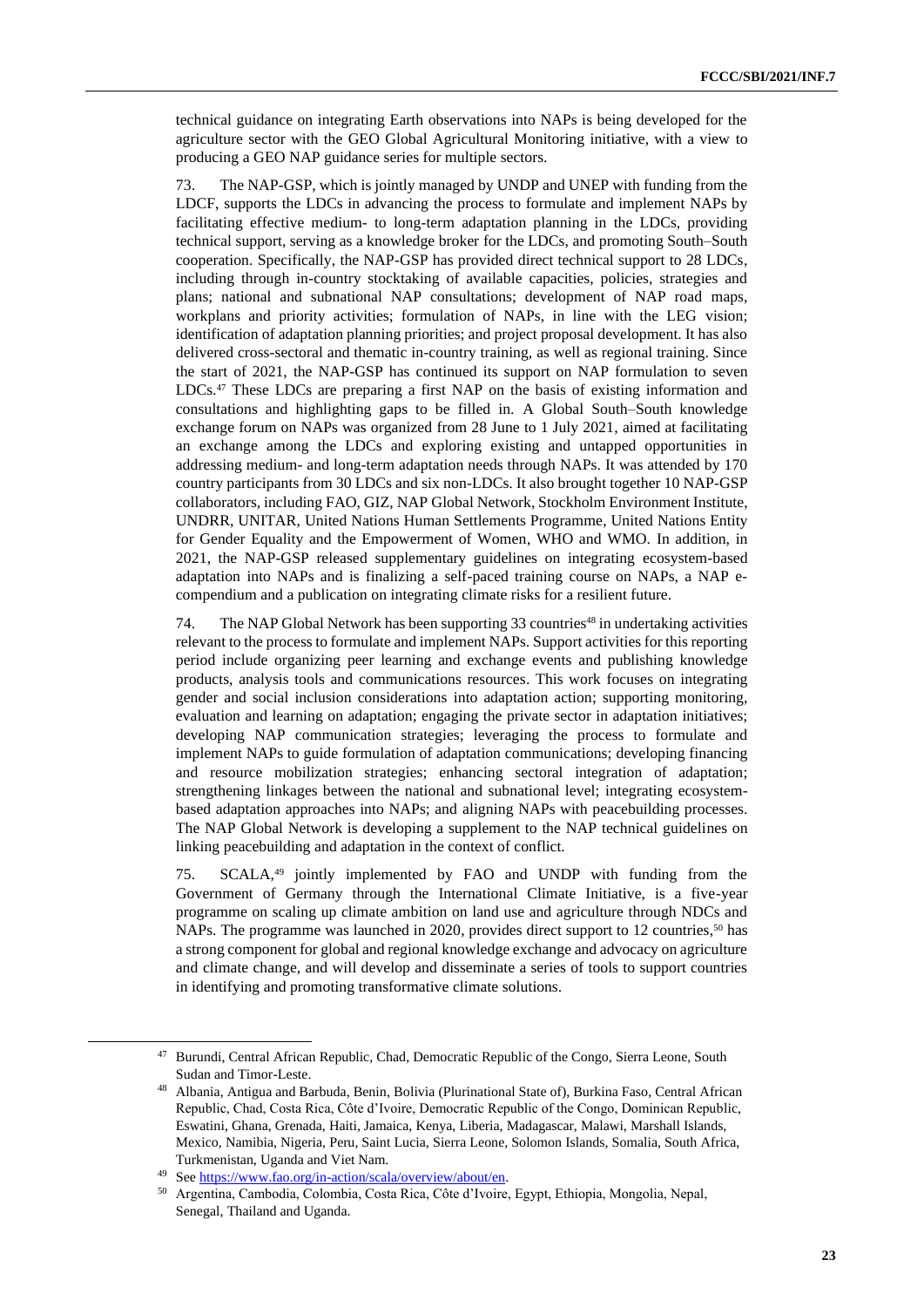76. UNCDF supports the expansion of NAP-aligned Local Climate Adaptive Living Facility initiatives in 22 developing countries<sup>51</sup> and the development of GCF project concept notes and readiness proposals related to subnational adaptation initiatives.

77. UNDP supports 50 adaptation projects (including 15 in the LDCs) across Africa, Asia and Latin America funded by different streams (the GCF, GEF, LDCF and SCCF, as well as bilateral sources) in order to address areas of the process to formulate and implement NAPs. For example, UNDP has assisted Burundi, Djibouti, Guinea-Bissau, Mozambique, Senegal and the United Republic of Tanzania in preparing proposals for readiness funding under the GCF; Chad, Malawi, the Niger and Senegal in implementing NAP projects with approved LDCF funding; and the Democratic Republic of the Congo in preparing project grants under the LDCF. UNDP has also assisted 10 LDCs<sup>52</sup> and 20 other developing countries<sup>53</sup> in securing funding from the GCF for formulating NAPs, while other countries' proposals are still under review by the GCF and some are pending resubmission by their NDAs. Further support is provided to countries in Africa through the European Union–UNDP Africa Adaptation Initiative, which aims to enhance knowledge and evidence to scale up adaptation action in the continent. Complementary to the support it provides for NAPs, UNDP has supported 39 LDCs with financial and technical support under its Climate Promise programme, to enhance NDCs.

78. UNEP supports the implementation of 20 GCF- and LDCF-funded NAP projects in Africa,<sup>54</sup> Asia<sup>55</sup> and Latin America,<sup>56</sup> and is assisting 14 countries<sup>57</sup> with NAP projects under development. Under the NAP-GSP and in collaboration with UNDP, UNEP carried out four web-based training events for African francophone developing countries in December 2020 and January 2021 to facilitate regional exchange and highlight emerging best practices. UNEP produced a supplement to the NAP technical guidelines on integrating ecosystembased adaptation into NAPs and a supporting video. UNEP is also collaborating with the One UN Climate Change Learning Partnership, UNITAR and the NAP-GSP to develop an etraining module on the process to formulate and implement NAPs that covers formulation, implementation and financing, for completion in December 2021.

79. UNDRR produced a supplement to the NAP technical guidelines on promoting synergy and alignment between climate change adaptation and disaster risk reduction. It will use the supplement as part of a training package on comprehensive risk management to be delivered to 16 LDCs and SIDS in 2021–2022. The aim of the training is to help countries (1) better understand and apply system-level approaches to addressing climate and disaster risks and (2) develop risk-informed NAPs and national disaster risk reduction strategies for adapting to climate change.

80. WHO supports countries in developing the health components of NAPs and in conducting climate change and health vulnerability and adaptation assessments. It has published guidance on developing and implementing the health components of NAPs, including guidance on quality criteria, and published updated guidance on conducting climate change and vulnerability and adaptation assessments in the health sector in October 2021. In

<sup>51</sup> Bangladesh, Benin, Bhutan, Burkina Faso, Cambodia, Fiji, Gambia, Lao People's Democratic Republic, Lesotho, Liberia, Malawi, Mali, Mozambique, Nepal, Niger, Sao Tome and Principe, Senegal, Solomon Islands, Sudan, Tuvalu, Uganda and United Republic of Tanzania.

<sup>52</sup> Bangladesh, Benin, Bhutan, Democratic Republic of the Congo, Guinea, Haiti, Liberia, Madagascar, Niger and Somalia.

<sup>53</sup> Albania, Argentina, Armenia, Azerbaijan, Bosnia and Herzegovina, Côte d'Ivoire, Ecuador, Egypt, Kyrgyzstan, Montenegro, Morocco, Papua New Guinea, Republic of Moldova, Serbia, Tajikistan, Thailand, Turkmenistan, Uruguay, Uzbekistan and Viet Nam.

<sup>54</sup> Eswatini, Ghana, Lesotho, Malawi, Mauritania, Nigeria, Rwanda, Sao Tome and Principe, Uganda and Zimbabwe.

<sup>55</sup> Iraq, Lao People's Democratic Republic, Mongolia, Myanmar, Nepal, Oman and Pakistan.

<sup>56</sup> Costa Rica, Dominican Republic and Honduras.

<sup>57</sup> Angola, Cameroon, El Salvador, Eritrea, Gambia, Georgia, Maldives, Mexico, Panama, Seychelles, South Sudan, Syrian Arab Republic, Vanuatu and Yemen.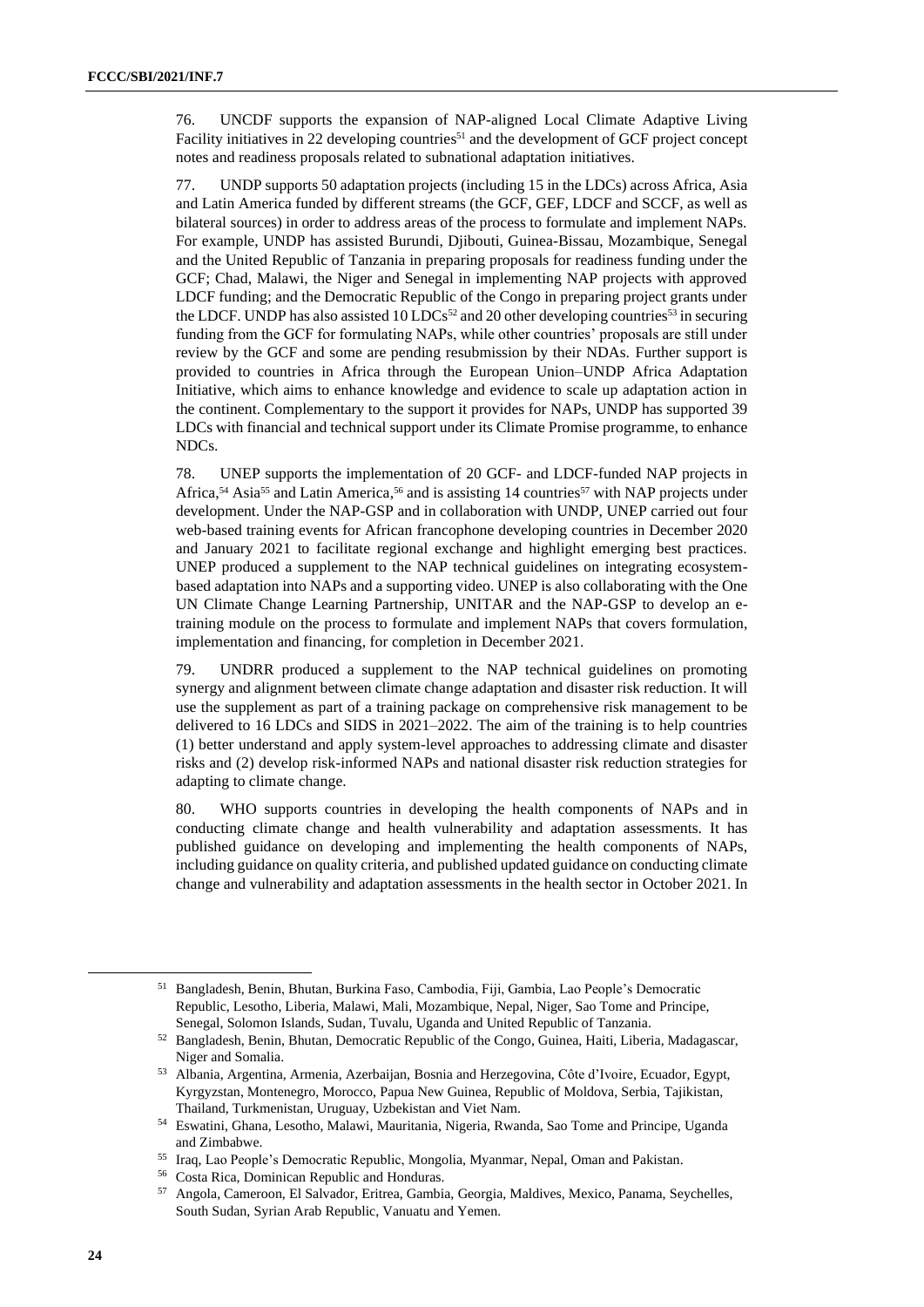addition, WHO has supported the development of health-related proposals under the GCF Readiness and Preparatory Support Programme for eight LDCs. 58

81. WMO partnered with the GCF to provide the international community with access to new climate information, methods and tools to obtain and present climate science data that show how climate actions will address current and projected climate impacts. The partnership had developed three resources: a Climate Information Platform providing access to information on past, present and projected-future climate worldwide; an online version of Climpact for calculating climate indices associated with impacts in climate-sensitive sectors; and a guidance document that explains how these tools can be used to recognize climatic factors that contribute to socioeconomic and environmental impacts, to guide the identification of effective climate actions.

82. SLYCAN Trust supported the engagement of civil society groups in NAP preparation by holding virtual capacity-building workshops in a few LDCs. In addition, it developed knowledge products on youth engagement in NAPs, with a focus on Ghana, Niger and Sri Lanka, interlinked with activities of the Global Youth Forum on Climate Change.

## **VI. Concluding remarks**

83. The report on progress in the process to formulate and implement NAPs is updated annually with information from various channels, such as responses to the online questionnaire, information submitted by Parties under the Convention, information provided by United Nations entities supporting countries in the process to formulate and implement NAPs, and information provided by countries at official UNFCCC events. Updated information is frequently posted on NAP Central.

<sup>58</sup> Ethiopia, Haiti, Lao People's Democratic Republic, Malawi, Mozambique, Myanmar, Sierra Leone and United Republic of Tanzania.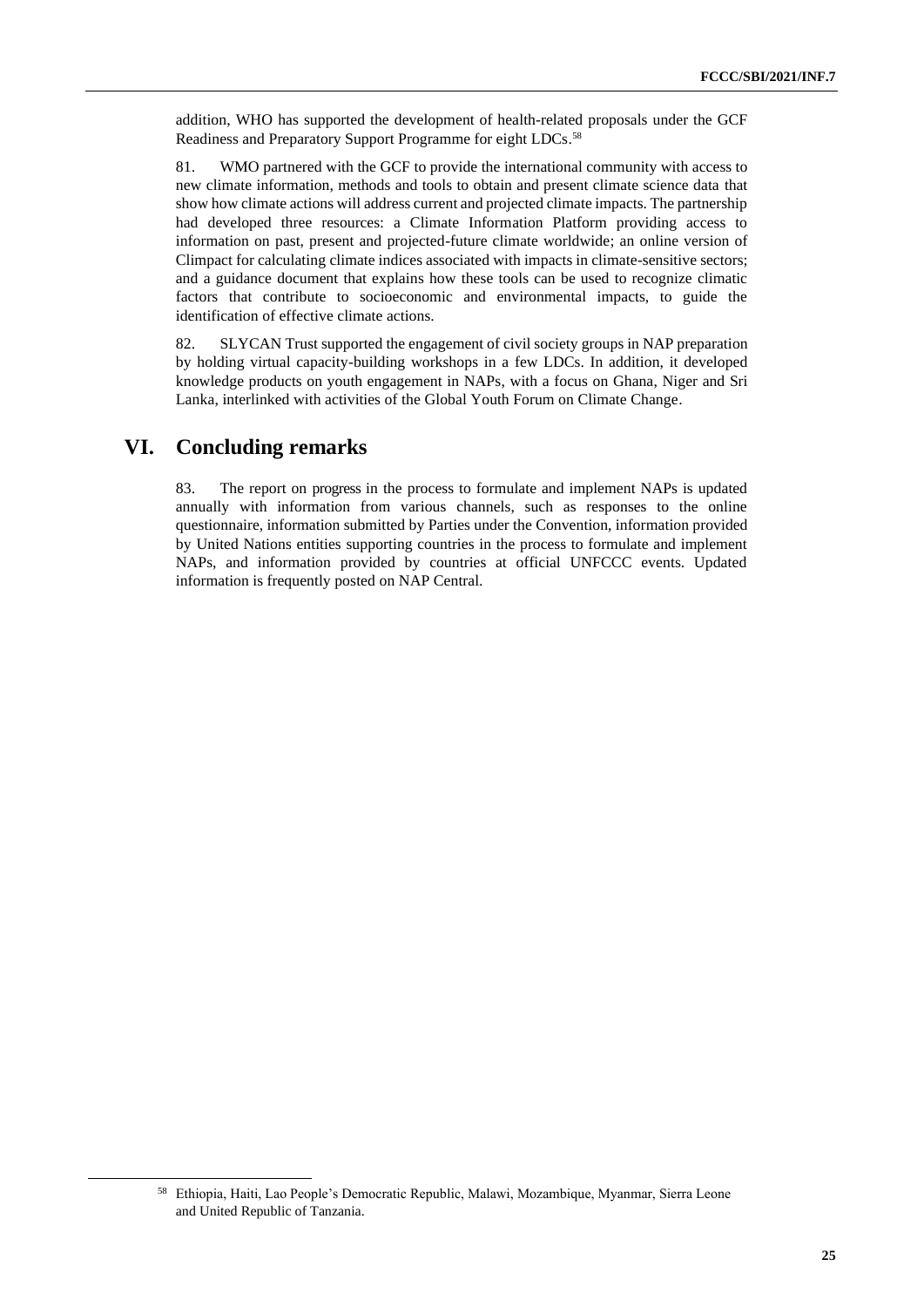#### **26 Annex I**

## **Status of support from the Green Climate Fund and the Least Developed Countries Fund for the process to formulate and implement national adaptation plans as at 31 July 2021**

| Party                  | Date of initial<br>submission | Approval date            | Delivery partner/implementing agency                                                                        | <b>Status</b>                                             |
|------------------------|-------------------------------|--------------------------|-------------------------------------------------------------------------------------------------------------|-----------------------------------------------------------|
| Albania                | 30 October 2017               | 24 October 2019          | <b>UNDP</b>                                                                                                 | 1 <sup>st</sup> disbursement completed on 16 October 2020 |
| Angola                 | 20 February 2019              | $\overline{\phantom{m}}$ | United Nations Children's Fund                                                                              | Cancelled at NDA request on 28 July 2020                  |
| Antigua and Barbuda    | 26 January 2017               | 1 November 2017          | Ministry of Health and Environment                                                                          | 3 <sup>rd</sup> disbursement completed                    |
| Argentina              | 28 April 2017                 | 4 December 2018          | <b>UNDP</b>                                                                                                 | 3 <sup>rd</sup> disbursement completed                    |
| Armenia                | 14 February 2017              | 24 October 2019          | <b>UNDP</b>                                                                                                 | 4 <sup>th</sup> disbursement completed                    |
| Azerbaijan             | 13 August 2018                | 2 December 2019          | <b>UNDP</b>                                                                                                 | 1 <sup>st</sup> disbursement completed on 8 October 2020  |
| Bangladesh             | 16 July 2017                  | 9 February 2018          | <b>UNDP</b>                                                                                                 | 2 <sup>nd</sup> disbursement completed                    |
| <b>Belize</b>          | 23 August 2020                | 1 June 2021              | <b>FAO</b>                                                                                                  | 1 <sup>st</sup> disbursement completed                    |
| <b>Belize</b>          | 16 September 2020             | $\overline{\phantom{m}}$ | Caribbean Community Climate Change Centre                                                                   | Under GCF secretariat review                              |
| Benin                  | 27 July 2017                  | 8 February 2019          | <b>UNDP</b>                                                                                                 | All disbursements completed                               |
| <b>Bhutan</b>          | 18 August 2017                | 23 December 2018         | <b>UNDP</b>                                                                                                 | 2 <sup>nd</sup> disbursement completed                    |
| Bosnia and Herzegovina | 5 April 2018                  | 26 March 2018            | <b>UNDP</b>                                                                                                 | 5 <sup>th</sup> disbursement completed                    |
| <b>Burkina Faso</b>    | 5 October 2020                | $\overline{\phantom{m}}$ | GGGI                                                                                                        | Under GCF secretariat review                              |
| Burundi                | 27 August 2018                |                          | <b>UNDP</b>                                                                                                 | GCF comments shared on 10 December 2018                   |
| Cambodia               | 1 February 2021               |                          | Department of Climate Change, General<br>Secretariat of the National Council for<br>Sustainable Development | GCF comments shared on 27 July 2021                       |
| Cameroon               | 31 October 2017               |                          | <b>UNEP</b>                                                                                                 | GCF comments shared on 12 October 2020                    |
| Chad                   | 25 June 2018                  | 18 December 2019         | National Water Fund/Fund for Environmental<br>Action and Childhood                                          | 2 <sup>nd</sup> disbursement completed                    |
| Chile                  | 5 February 2019               | 2 December 2019          | <b>FAO</b>                                                                                                  | $2nd$ disbursement completed                              |
| Chile                  | 17 November 2020              | $\overline{\phantom{a}}$ | <b>FAO</b>                                                                                                  | Under GCF Secretariat review                              |
| Chile                  | 1 February 2021               | $\overline{\phantom{m}}$ | <b>FAO</b>                                                                                                  | GCF comments shared on 22 March 2021                      |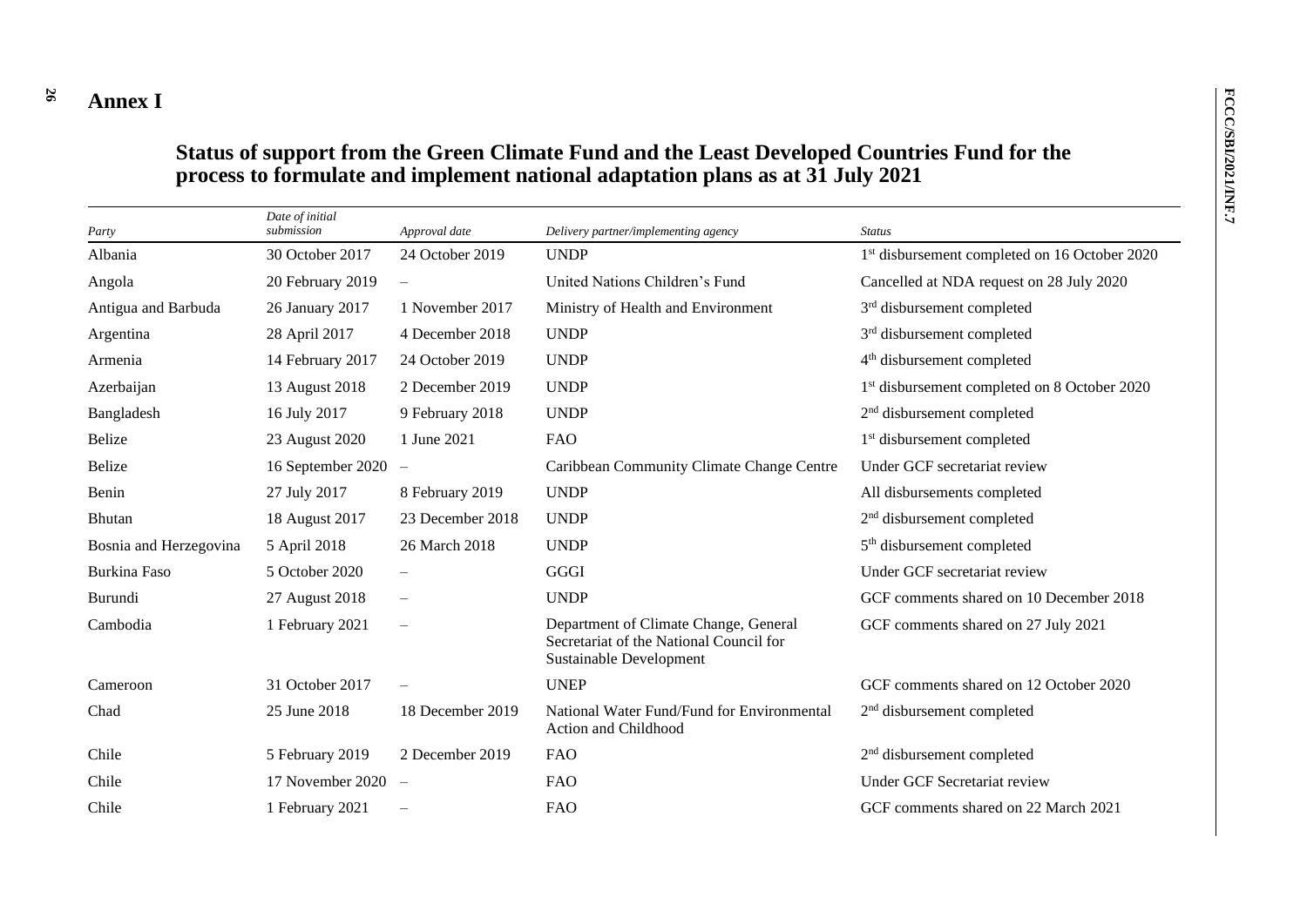| Party                               | Date of initial<br>submission   | Approval date     | Delivery partner/implementing agency                                                              | <b>Status</b>                                                |
|-------------------------------------|---------------------------------|-------------------|---------------------------------------------------------------------------------------------------|--------------------------------------------------------------|
| Colombia                            | 11 November 2016 8 January 2018 |                   | Action Fund/Fund for Environmental Action and 4 <sup>th</sup> disbursement completed<br>Childhood |                                                              |
| Comoros                             | 12 November 2020 $-$            |                   | Ernst & Young GmbH                                                                                | Pending confirmation on the selection of delivery<br>partner |
| Cook Islands                        | 19 April 2021                   |                   | Ministry of Finance and Economic Management                                                       | Under GCF Secretariat review                                 |
| Costa Rica                          | 5 July 2017                     | 10 October 2018   | <b>UNEP</b>                                                                                       | 3 <sup>rd</sup> disbursement completed                       |
| Côte d'Ivoire                       | 31 July 2017                    | 9 February 2019   | <b>UNDP</b>                                                                                       | 2 <sup>nd</sup> disbursement completed                       |
| Cuba                                | 19 June 2019                    |                   | <b>UNDP</b>                                                                                       | Under GCF Secretariat review                                 |
| Democratic Republic of<br>the Congo | 14 February 2017                | 31 January 2018   | <b>UNDP</b>                                                                                       | All disbursements completed                                  |
| Djibouti                            | 24 December 2018 $-$            |                   | <b>UNDP</b>                                                                                       | GCF comments received on 1 April 2019                        |
| Dominica                            | 31 October 2017                 | 3 September 2018  | Ministry of Health and Environment of Antigua<br>and Barbuda for the Commonwealth of<br>Dominica  | 1 <sup>st</sup> disbursement completed                       |
| Dominican Republic                  | 31 March 2017                   | 11 May 2018       | <b>UNEP</b>                                                                                       | 2 <sup>nd</sup> disbursement completed                       |
| Ecuador                             | 10 April 2017                   | 11 July 2018      | <b>UNDP</b>                                                                                       | 3 <sup>rd</sup> disbursement completed                       |
| Egypt                               | 31 July 2017                    | 5 March 2021      | <b>UNDP</b>                                                                                       | 1 <sup>st</sup> disbursement completed                       |
| El Salvador                         | 6 June 2018                     |                   | <b>UNEP</b>                                                                                       | With the NDA since 6 August 2019                             |
| <b>Equatorial Guinea</b>            | 2 February 2021                 |                   | Ernst & Young GmbH                                                                                | GCF comments shared on 13 April 2021                         |
| Eritrea                             | 30 September 2018 $-$           |                   | <b>UNEP</b>                                                                                       | GCF comments shared on 16 April 2020                         |
| Eswatini                            | 17 July 2017                    | 26 June 2018      | <b>UNEP</b>                                                                                       | 2 <sup>nd</sup> disbursement completed                       |
| Ethiopia                            | 16 February 2019                | 21 May 2021       | GGGI                                                                                              | 1 <sup>st</sup> disbursement completed                       |
| Fiji                                | 16 May 2021                     |                   | GGGI                                                                                              | GCF comments shared on 23 July 2021                          |
| Gabon                               | 15 June 2017                    | 12 September 2018 | Deposits and Consignments Fund Gabon                                                              | 2 <sup>nd</sup> disbursement completed                       |
| Gambia                              | 12 February 2021                |                   | <b>UNEP</b>                                                                                       | GCF comments shared on 6 April 2021                          |
| Georgia                             | 31 May 2021                     |                   | <b>UNEP</b>                                                                                       | GCF comments shared on 22 July 2021                          |
| Ghana                               | 31 October 2017                 | 1 May 2019        | <b>UNEP</b>                                                                                       | 2 <sup>nd</sup> disbursement completed                       |
| Grenada                             | 14 July 2020                    |                   | <b>FAO</b>                                                                                        | Under GCF secretariat review                                 |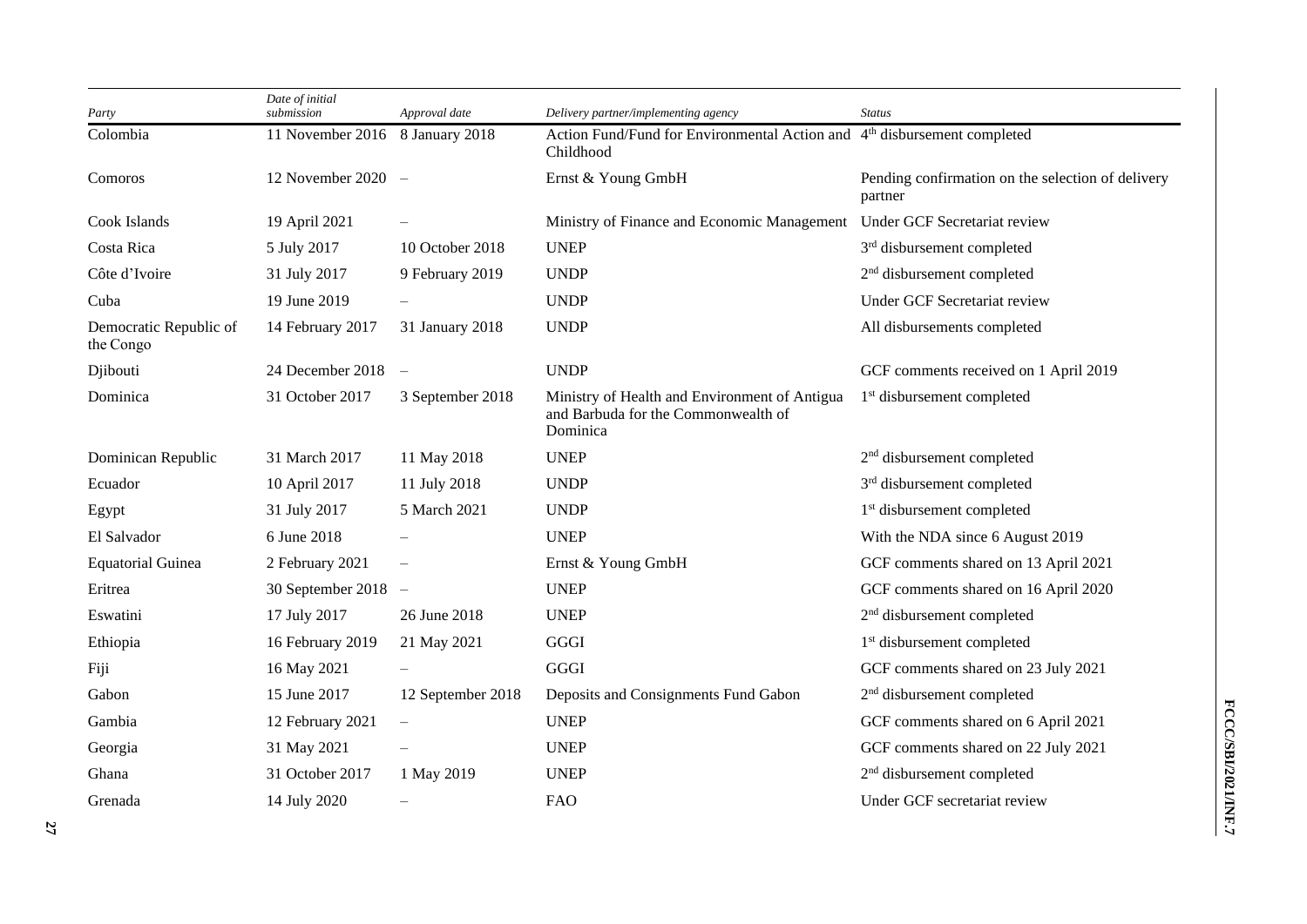| Party         | Date of initial<br>submission | Approval date            | Delivery partner/implementing agency                                                             | <b>Status</b>                                                               |
|---------------|-------------------------------|--------------------------|--------------------------------------------------------------------------------------------------|-----------------------------------------------------------------------------|
| Guatemala     | 31 October 2019               | 10 January 2020          | Rainforest Alliance                                                                              | 1 <sup>st</sup> disbursement completed                                      |
| Guinea        | 22 August 2019                | 2 March 2020             | <b>UNDP</b>                                                                                      | 1 <sup>st</sup> disbursement completed                                      |
| Guinea-Bissau | 23 April 2019                 |                          | <b>UNDP</b>                                                                                      | GCF comments shared on 2 June 2021                                          |
| Haiti         | 23 April 2018                 | 15 May 2019              | <b>UNDP</b>                                                                                      | 3 <sup>rd</sup> disbursement completed                                      |
| Honduras      | 4 July 2017                   | 27 June 2019             | <b>UNEP</b>                                                                                      | 2 <sup>nd</sup> disbursement completed                                      |
| Indonesia     | 25 September 2019             | $\equiv$                 | <b>UNDP</b>                                                                                      | Under GCF secretariat review                                                |
| Iraq          | 31 October 2017               | 7 February 2019          | <b>UNEP</b>                                                                                      | 1 <sup>st</sup> disbursement completed                                      |
| Jamaica       | 30 October 2020               | 15 April 2021            | Planning Institute of Jamaica                                                                    | Grant agreement process under way                                           |
| Kazakhstan    | 7 May 2021                    |                          | <b>UNDP</b>                                                                                      | GCF comments shared on 17 June 2021                                         |
| Kenya         | 25 April 25, 2017             | 31 July 2018             | <b>FAO</b>                                                                                       | 3 <sup>rd</sup> disbursement completed                                      |
| Kyrgyzstan    | 6 June 2018                   | 18 May 2020              | <b>UNDP</b>                                                                                      | 1 <sup>st</sup> disbursement completed                                      |
| Lesotho       | 13 October 2017               | 24 June 2020             | <b>UNEP</b>                                                                                      | 1 <sup>st</sup> disbursement completed                                      |
| Liberia       | 14 September 2016             | 14 November 2016         | <b>UNDP</b>                                                                                      | Disbursement completed                                                      |
| Madagascar    | 29 April 2017                 | 17 October 2019          | <b>UNDP</b>                                                                                      | 1 <sup>st</sup> disbursement completed                                      |
| Malawi        | 30 June 2017                  | 20 March 2019            | <b>UNEP</b>                                                                                      | 1 <sup>st</sup> disbursement completed                                      |
| Maldives      | 6 November 2020               |                          | <b>UNEP</b>                                                                                      | GCF comments shared on 10 May 2021                                          |
| Mali          | 18 December 2017              | $\overline{\phantom{a}}$ | African Fertilizer and Agribusiness Partnership                                                  | GCF comments shared on 21 October 2020                                      |
| Mauritania    | 30 June 2017                  | 9 July 2018              | <b>UNEP</b>                                                                                      | 2 <sup>nd</sup> disbursement completed                                      |
| Mauritius     | 31 October 2017               |                          | Ministry of Social Security, National Solidarity,<br>and Environment and Sustainable Development | Technical assistance provided: mission dates<br>25 February to 2 March 2019 |
| Mauritius     | 22 January 2021               |                          | <b>WHO</b>                                                                                       | Under GCF secretariat review                                                |
| Mexico        | 28 April 2018                 |                          | NA                                                                                               | With the NDA since 26 November 2018                                         |
| Mongolia      | 10 February 2017              | 22 May 2018              | <b>UNEP</b>                                                                                      | 4 <sup>th</sup> disbursement completed                                      |
| Montenegro    | 31 July 2017                  | 23 October 2020          | <b>UNDP</b>                                                                                      | 1 <sup>st</sup> disbursement completed                                      |
| Morocco       | 14 December 2018              | 17 March 2021            | <b>UNDP</b>                                                                                      | 1 <sup>st</sup> disbursement completed                                      |
| Myanmar       | 31 July 2017                  | 15 February 2020         | <b>UNEP</b>                                                                                      | 1 <sup>st</sup> disbursement completed                                      |
| Nauru         | 13 March 2020                 | $\overline{\phantom{0}}$ | <b>SPREP</b>                                                                                     | Under GCF secretariat review                                                |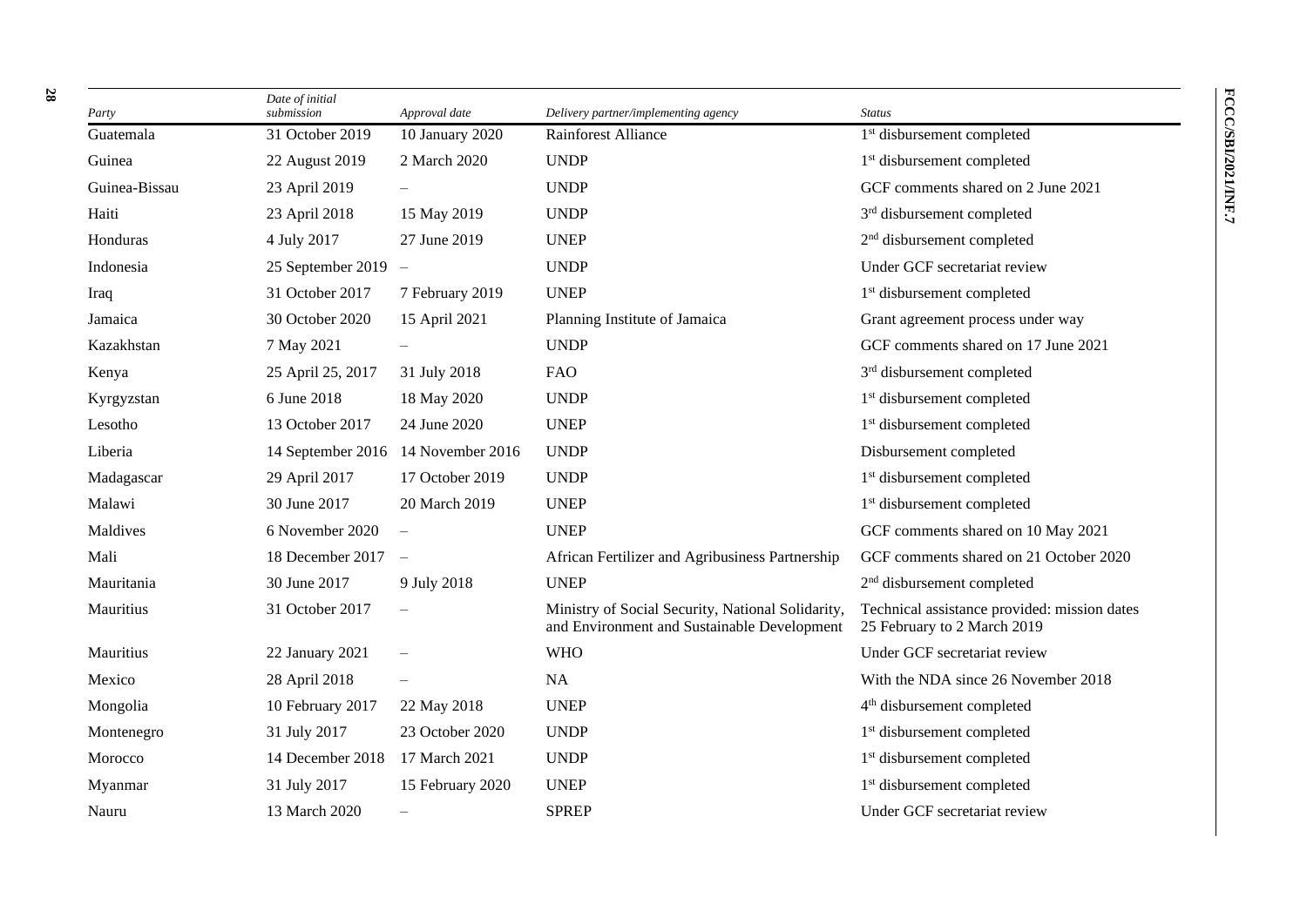| Party                     | Date of initial<br>submission    | Approval date                      | Delivery partner/implementing agency | <b>Status</b>                                                                                                               |
|---------------------------|----------------------------------|------------------------------------|--------------------------------------|-----------------------------------------------------------------------------------------------------------------------------|
| Nepal                     | 9 September 2016                 | 14 November 2016                   | <b>UNEP</b>                          | 2 <sup>nd</sup> disbursement completed                                                                                      |
| Niger                     | 11 November 2016 31 January 2018 |                                    | <b>UNDP</b>                          | 3 <sup>rd</sup> disbursement completed                                                                                      |
| Nigeria                   |                                  | 25 September 2017 22 November 2019 | <b>UNEP</b>                          | 1 <sup>st</sup> disbursement completed                                                                                      |
| Oman                      | 31 May 2018                      |                                    | <b>UNEP</b>                          | Resubmitted with a new delivery partner<br>(UNEP). However, the submission was retracted.<br>Awaiting a complete submission |
| Pakistan                  | 10 February 2017                 | 6 June 2017                        | <b>UNEP</b>                          | 1 <sup>st</sup> disbursement completed                                                                                      |
| Palau                     | 28 January 2021                  |                                    | Bureau of Budget and Planning        | Under GCF secretariat review                                                                                                |
| Panama                    | 29 April 2021                    |                                    | <b>UNEP</b>                          | GCF comments shared on 2 June 2021                                                                                          |
| Papua New Guinea          | 31 October 2017                  | 24 October 2019                    | <b>UNDP</b>                          | 2 <sup>nd</sup> disbursement completed                                                                                      |
| Peru                      | 5 September 2018                 | 25 October 2019                    | Avina Foundation                     | 1 <sup>st</sup> disbursement completed                                                                                      |
| Republic of Moldova       | 28 September 2018                | 16 March 2020                      | <b>UNDP</b>                          | 2 <sup>nd</sup> disbursement completed                                                                                      |
| Republic of Moldova       | 12 February 2019                 | 20 January 2020                    | <b>FAO</b>                           | 1 <sup>st</sup> disbursement completed                                                                                      |
| Rwanda                    | 3 April 2019                     | 25 January 2020                    | GGGI                                 | 1 <sup>st</sup> disbursement completed                                                                                      |
| Saint Lucia               | 3 December 2020                  |                                    | <b>FAO</b>                           | Under GCF secretariat review                                                                                                |
| Sao Tome and Principe     | 1 September 2018                 | 24 June 2020                       | <b>UNEP</b>                          | 1 <sup>st</sup> disbursement completed                                                                                      |
| Serbia                    | 20 July 2017                     | 22 July 2019                       | <b>UNDP</b>                          | 3 <sup>rd</sup> disbursement completed                                                                                      |
| Seychelles                | 31 October 2017                  |                                    | <b>UNEP</b>                          | Under GCF secretariat review                                                                                                |
| Somalia                   | 11 July 2018                     | 22 November 2019                   | <b>UNDP</b>                          | 1 <sup>st</sup> disbursement completed                                                                                      |
| South Sudan               | 30 April 2017                    |                                    | <b>UNEP</b>                          | GCF comments received on 27 September 2017                                                                                  |
| Sri Lanka                 | 5 June 2019                      | 31 July 2020                       | GGGI                                 | 1 <sup>st</sup> disbursement completed                                                                                      |
| <b>State of Palestine</b> | 3 November 2020                  |                                    | <b>FAO</b>                           | Under GCF secretariat review                                                                                                |
| Sudan                     | 30 April 2017                    | 9 June 2020                        | <b>FAO</b>                           | 1 <sup>st</sup> disbursement completed                                                                                      |
| Syrian Arab Republic      | 30 July 2020                     |                                    | <b>UNEP</b>                          | GCF comments shared on 18 December 2020                                                                                     |
| Tajikistan                | 24 August 2018                   | 18 May 2020                        | <b>UNDP</b>                          | 1 <sup>st</sup> disbursement completed                                                                                      |
| Thailand                  | 21 September 2018                | 21 August 2020                     | <b>UNDP</b>                          | 1 <sup>st</sup> disbursement completed                                                                                      |
| Togo                      | 19 April 2021                    |                                    | <b>FAO</b>                           | GCF comments shared on 26 May 2021                                                                                          |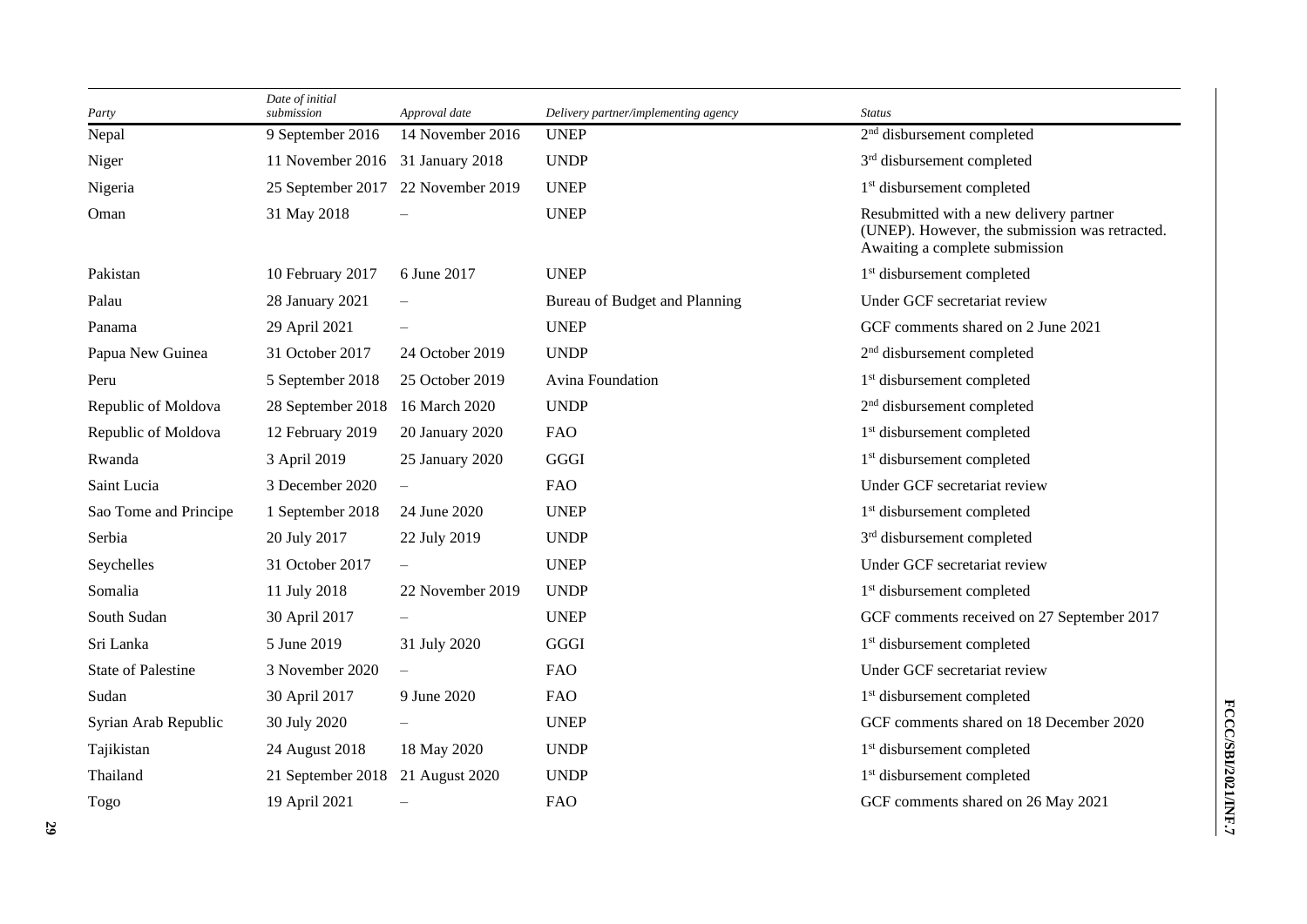| Party                                       | Date of initial<br>submission   | Approval date            | Delivery partner/implementing agency      | <b>Status</b>                          |
|---------------------------------------------|---------------------------------|--------------------------|-------------------------------------------|----------------------------------------|
| Tonga                                       | 21 September 2018 16 March 2020 |                          | Ministry of Finance and National Planning | 1 <sup>st</sup> disbursement completed |
| Tunisia <sup>a</sup>                        | 13 September 2019 $-$           |                          | <b>UNDP</b>                               | Approval process                       |
| Tunisia <sup>a</sup>                        | 18 September 2019 $-$           |                          | FAO                                       | Approval process                       |
| Turkmenistan                                | 18 October 2018                 | 12 May 2021              | <b>UNDP</b>                               | Pending 1 <sup>st</sup> disbursement   |
| Tuvalu                                      | 20 November 2019                | 13 January 2021          | <b>SPREP</b>                              | Grant agreement process under way      |
| Uganda                                      | 19 April 2018                   | 22 June 2021             | <b>UNEP</b>                               | Pending 1 <sup>st</sup> disbursement   |
| United Republic of<br>Tanzania <sup>a</sup> | 25 November 2016 $-$            |                          | <b>UNDP</b>                               | Approval process                       |
| Uruguay                                     | 13 February 2017                | 8 January 2018           | <b>UNDP</b>                               | 6 <sup>th</sup> disbursement completed |
| Uzbekistan                                  | 5 July 2017                     | 24 October 2019          | <b>UNDP</b>                               | 1 <sup>st</sup> disbursement completed |
| Vanuatu                                     | 9 November 2018                 | $\overline{\phantom{0}}$ | <b>UNEP</b>                               | GCF comments shared on 21 July 2021    |
| Viet Nam                                    | 27 February 2019                | 18 December 2019         | <b>UNDP</b>                               | 1 <sup>st</sup> disbursement completed |
| Zambia                                      | 15 December 2018                | 30 March 2020            | Global Water Partnership                  | 1 <sup>st</sup> disbursement completed |
| Zimbabwe                                    | 30 June 2017                    | 8 May 2018               | <b>UNEP</b>                               | 1 <sup>st</sup> disbursement completed |

*Notes*: (1) Update to annex I to document FCCC/SBI/2020/INF.13; (2) information sourced from the GCF and GEF secretariats.

<sup>a</sup> Country with a proposal that has been reviewed and presented to the Readiness Working Group of the GCF and may have minor comments to address prior to approval.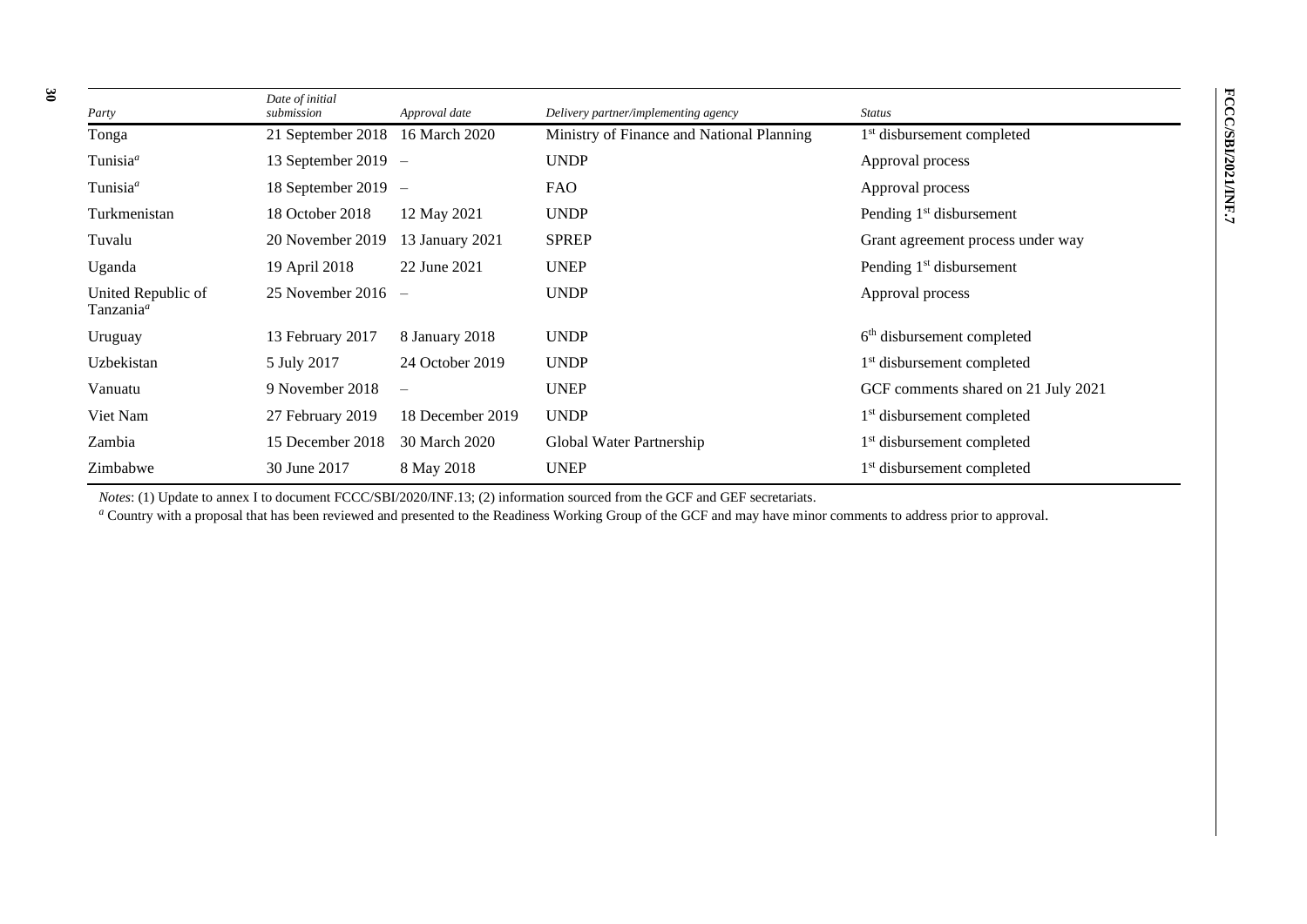## **Annex II**

## **Activities related to the process to formulate and implement national adaptation plans undertaken by relevant bodies and programmes under the Convention between December 2020 and November 2021**

| Activity                                                                                                                                                                                                                                                                                                        | Relevant workplan/<br>work programme | Relevant mandate               | Period                                          | Target group $(s)$      | Relevant<br>components of the<br>NAP process | Reference/source report                                                                                                                 |
|-----------------------------------------------------------------------------------------------------------------------------------------------------------------------------------------------------------------------------------------------------------------------------------------------------------------|--------------------------------------|--------------------------------|-------------------------------------------------|-------------------------|----------------------------------------------|-----------------------------------------------------------------------------------------------------------------------------------------|
| AC                                                                                                                                                                                                                                                                                                              |                                      |                                |                                                 |                         |                                              |                                                                                                                                         |
| Work of the AC NAP task force                                                                                                                                                                                                                                                                                   | AC workplan<br>for 2019-2021         | Decision 8/CP.24               | Ongoing                                         | <b>All Parties</b>      | Whole process                                | https://unfccc.int/documents/218221                                                                                                     |
| Technical paper on data for<br>adaptation at different spatial and<br>temporal scales                                                                                                                                                                                                                           | AC workplan<br>for $2019 - 2021$     |                                | 2020                                            | <b>All Parties</b>      | Preparatory<br>elements                      | Summary for policymakers:<br>https://unfccc.int/documents/267554<br>Full technical paper:<br>https://unfccc.int/documents/267555        |
| Methodologies for assessing<br>adaptation needs                                                                                                                                                                                                                                                                 | AC workplan<br>for 2019-2021         | Decision 11/CMA.1,<br>para. 15 | Inventory<br>launched in<br>2020 and<br>ongoing | Developing<br>countries | Whole process                                | https://www4.unfccc.int/sites/NWP<br>Staging/Pages/SearchAsses.aspx                                                                     |
| Capacity gaps in accessing<br>adaptation funding                                                                                                                                                                                                                                                                | AC workplan<br>for 2019-2021         |                                | 2021                                            | <b>All Parties</b>      | Implementation<br>strategies                 | AC document AC20/INFO/7A                                                                                                                |
| Draft technical paper on priorities<br>and needs: technologies for<br>adaptation in agriculture, water<br>resources and coastal zones;<br>including experiences in stakeholder<br>engagement and regulatory issues<br>pertaining to the development,<br>transfer and uptake of technologies<br>in those sectors | AC workplan<br>for 2019-2021         |                                | Ongoing                                         | All Parties             | Implementation<br>strategies                 | AC document AC20/TP/7B                                                                                                                  |
| Adaptation finance bulletins (issues<br>$7-9)$                                                                                                                                                                                                                                                                  | AC workplan<br>for $2019 - 2021$     |                                | Ongoing                                         | <b>All Parties</b>      | Implementation<br>strategies                 | https://unfccc.int/process-and-<br>meetings/bodies/constituted-<br>bodies/adaptation-committee-<br>ac/publications-bulletin-adaptation- |

[committee](https://unfccc.int/process-and-meetings/bodies/constituted-bodies/adaptation-committee-ac/publications-bulletin-adaptation-committee)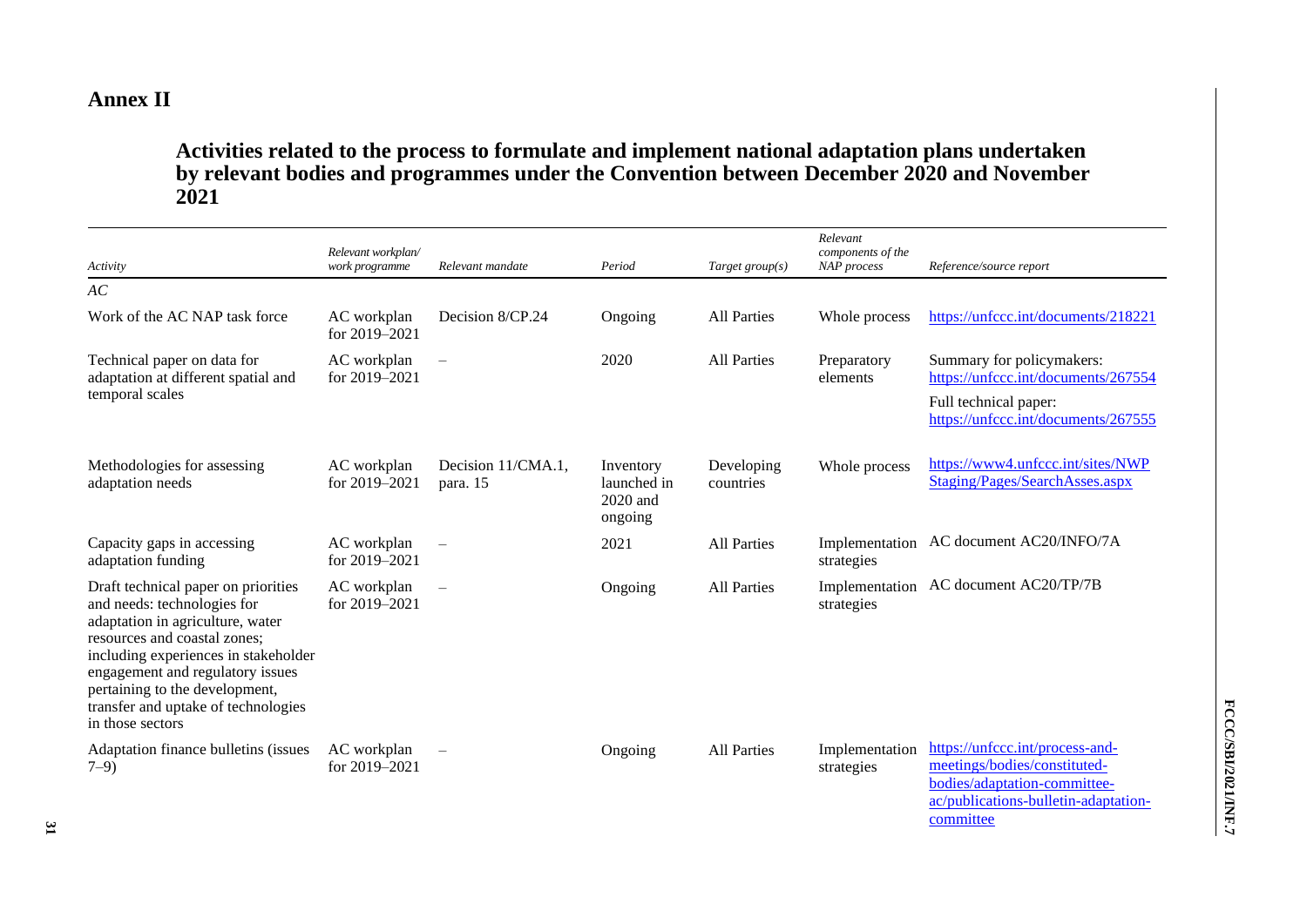| Activity                                                                                                                                                                                                                                                                                                                                                                                                                                                        | Relevant workplan/<br>work programme                                                                                    | Relevant mandate                                                                              | Period                      | Target group $(s)$      | Relevant<br>components of the<br><b>NAP</b> process | Reference/source report       |
|-----------------------------------------------------------------------------------------------------------------------------------------------------------------------------------------------------------------------------------------------------------------------------------------------------------------------------------------------------------------------------------------------------------------------------------------------------------------|-------------------------------------------------------------------------------------------------------------------------|-----------------------------------------------------------------------------------------------|-----------------------------|-------------------------|-----------------------------------------------------|-------------------------------|
| Update of the 2015 thematic report<br>on navigating the landscape of<br>support for the process to formulate<br>and implement national adaptation<br>plans                                                                                                                                                                                                                                                                                                      | AC workplan<br>for 2019-2021                                                                                            |                                                                                               | Ongoing                     | Developing<br>countries | Whole process                                       | AC document AC19/CN/8C        |
| <b>Consultative Group of Experts</b>                                                                                                                                                                                                                                                                                                                                                                                                                            |                                                                                                                         |                                                                                               |                             |                         |                                                     |                               |
| Compilation and synthesis of<br>available information on problems<br>and constraints faced, lessons<br>learned by developing country<br>Parties in the process of preparing<br>national communications and<br>biennial update reports                                                                                                                                                                                                                           | Consultative<br>Group of<br>Experts<br>Workplan for<br>2021                                                             | Decisions 19/CP.19,<br>11/CP.24 and<br>18/CMA.1                                               | April-<br>September<br>2021 | Developing<br>countries | Reporting,<br>monitoring and<br>review              | FCCC/TP/2021/2                |
| Executive Committee of the Warsaw International Mechanism for Loss and Damage associated with Climate Change Impacts                                                                                                                                                                                                                                                                                                                                            |                                                                                                                         |                                                                                               |                             |                         |                                                     |                               |
| Work of the technical expert group<br>on comprehensive risk management:<br>(a) Technical guidelines for<br>comprehensive risk assessment<br>by UNDRR<br>(b) Identifying links between the<br>NAP process and disaster risk<br>reduction strategies to promote<br>comprehensive risk<br>management<br>(c) NAP Global Network's<br>regional peer-learning summit<br>for 12 countries in the Pacific<br>on linking community<br>assessment with the NAP<br>process | Activity 2a<br>under strategic<br>workstream (c)<br>of the<br>Executive<br>Committee's<br>five-year rolling<br>workplan | Decisions 2/CP.19,<br>para. 5; 10/CP.24, para.<br>$5(c)$ ; and $2/CMA.2$ ,<br>paras. 2 and 26 | 2021                        | Developing<br>countries | Preparatory<br>elements                             | FCCC/SB/2020/3, paras. 28-35  |
| Work of the task force on<br>displacement on developing<br>guidelines on integrating human<br>mobility into the process to<br>formulate and implement NAPs                                                                                                                                                                                                                                                                                                      | Strategic<br>workstream (d)<br>of the<br>Executive<br>Committee's<br>five-year rolling<br>workplan                      | Decisions 5/CP.23,<br>para. $19(b-c)$ ; and<br>2/CMA.2, para. 2                               | Ongoing                     | Developing<br>countries | Whole process                                       | FCCC/SB/2020/3,, paras. 39-45 |

**FCCC/SBI/2021/INF.7**

FCCC/SBI/2021/INF.7

**32**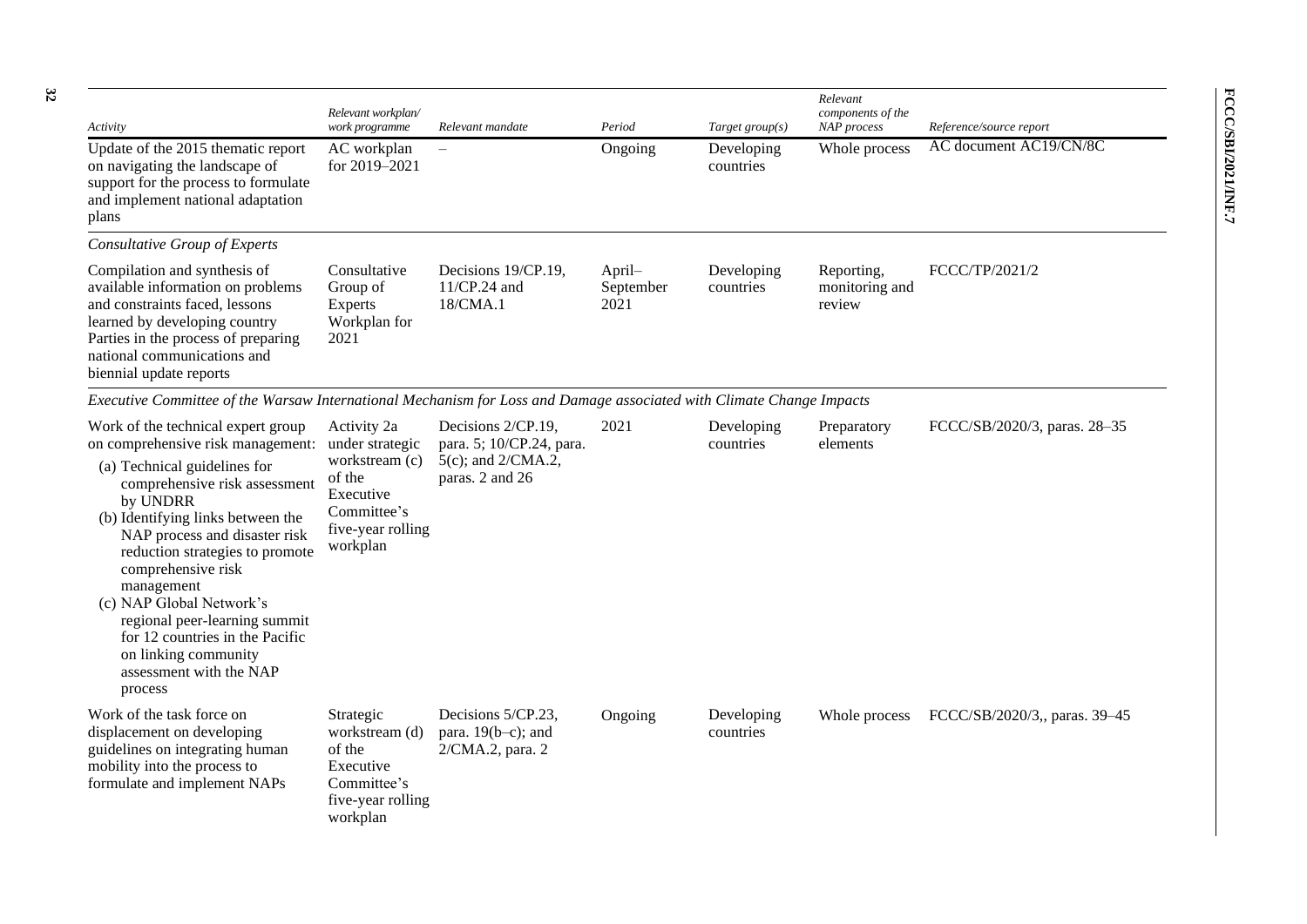| Activity                                                                                                                                                                                                                                                                                                         | Relevant workplan/<br>work programme                                                               | Relevant mandate                       | Period  | Target $group(s)$       | Relevant<br>components of the<br>NAP process                          | Reference/source report                                                                                                          |
|------------------------------------------------------------------------------------------------------------------------------------------------------------------------------------------------------------------------------------------------------------------------------------------------------------------|----------------------------------------------------------------------------------------------------|----------------------------------------|---------|-------------------------|-----------------------------------------------------------------------|----------------------------------------------------------------------------------------------------------------------------------|
| Work of the expert group on slow<br>onset events on a special issue on<br>slow onset events published in the<br>journal Current Opinion in<br>Environmental Sustainability, which<br>enhances understanding of adverse<br>impacts of these events on<br>vulnerable populations and<br>approaches to address them | Strategic<br>workstream (a)<br>of the<br>Executive<br>Committee's<br>five-year rolling<br>workplan | Decision 2/CMA.2,<br>para. 25          | 2021    | All countries           | Whole process                                                         | FCCC/SB/2020/3,, para. 24                                                                                                        |
| Enhancement and continuing<br>development of the Fiji Clearing<br>House for Risk Transfer, including<br>its interactive function, RISK TALK                                                                                                                                                                      | Executive<br>Committee's<br>five-year rolling<br>workplan                                          | Decision 1/CP.21, para. Ongoing<br>48  |         | <b>All Parties</b>      | Whole process                                                         | http://unfccc-clearinghouse.org/                                                                                                 |
| <b>LEG</b>                                                                                                                                                                                                                                                                                                       |                                                                                                    |                                        |         |                         |                                                                       |                                                                                                                                  |
| Direct country support through the<br>Open NAP initiative in producing<br>NAPs, reviewing draft NAPs and<br>accessing data                                                                                                                                                                                       | LEG work<br>programme for<br>2020-2021                                                             | Decision 5/CP.17, para. Ongoing<br>-13 |         | <b>LDCs</b>             | Whole process                                                         | https://unfccc.int/topics/adaptation-<br>and-<br>resilience/workstreams/national-<br>adaptation-plans-naps/publications-<br>naps |
| Continuing engagement with the<br>GCF during LEG meetings on ways<br>to assist developing countries in<br>accessing funding from the GCF for<br><b>NAPs</b>                                                                                                                                                      | LEG work<br>programme for<br>2020-2021                                                             | Decision 19/CP.21,<br>para. $2(c)$     | Ongoing | Developing<br>countries | Laying the<br>groundwork<br>and gaps;<br>implementation<br>strategies | FCCC/SBI/2021/6;<br>FCCC/SBI/2021/13                                                                                             |
| Continuing the development and<br>application of NAP-SDG iFrame                                                                                                                                                                                                                                                  | LEG work<br>programme for<br>2020-2021                                                             | Decision 5/CP.17, para.<br>13          | Ongoing | Developing<br>countries | Whole process                                                         | FCCC/SBI/2021/6;<br>FCCC/SBI/2021/13                                                                                             |
| Compiling gaps and needs related to<br>the process to formulate and<br>implement NAPs, and ongoing<br>activities of the LEG, the AC and<br>relevant organizations related to<br>addressing those gaps and needs                                                                                                  | LEG work<br>programme for<br>2020-2021                                                             | Decision 8/CP.24, para.<br>-17         | Ongoing | <b>All Parties</b>      | Whole process                                                         | FCCC/SBI/2021/6;<br>FCCC/SBI/2021/13                                                                                             |
| Facilitating the NAP technical<br>working group                                                                                                                                                                                                                                                                  | LEG work<br>programme for<br>2020-2021                                                             | Decision 5/CP.17, para.<br>13          | Ongoing | <b>All Parties</b>      | Whole process                                                         | FCCC/SBI/2021/6;<br>FCCC/SBI/2021/13                                                                                             |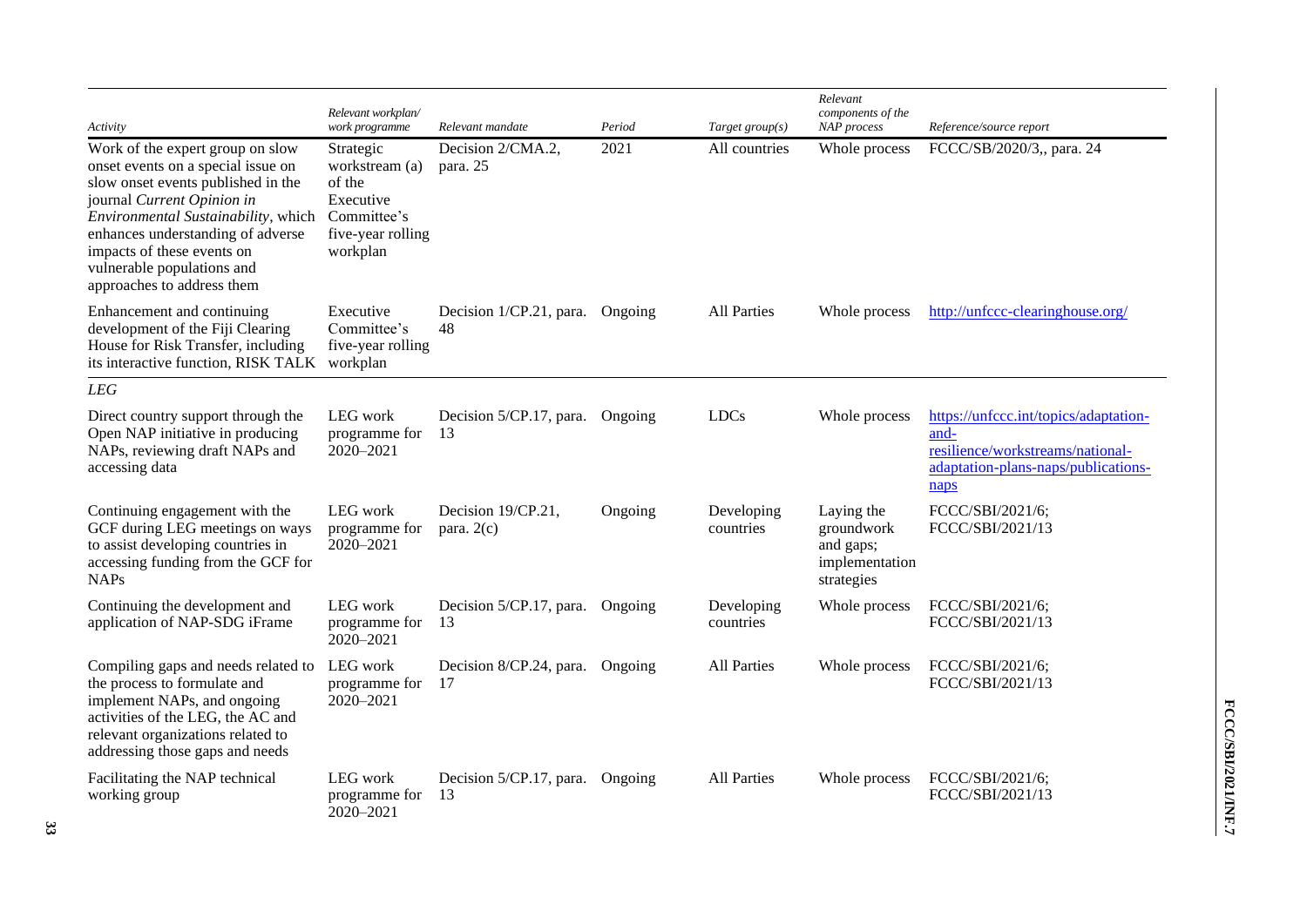| Activity                                                                                                                                                                                                                                                                                        | Relevant workplan/<br>work programme   | Relevant mandate               | Period                              | Target group $(s)$                          | Relevant<br>components of the<br>NAP process | Reference/source report                                              |
|-------------------------------------------------------------------------------------------------------------------------------------------------------------------------------------------------------------------------------------------------------------------------------------------------|----------------------------------------|--------------------------------|-------------------------------------|---------------------------------------------|----------------------------------------------|----------------------------------------------------------------------|
| Conducting the NAP writing<br>workshop                                                                                                                                                                                                                                                          | LEG work<br>programme for<br>2020-2021 | Decision 5/CP.17, para.<br>13  | 31 August to 3<br>September<br>2021 | All LDCs                                    | Whole process                                | FCCC/SBI/2021/13                                                     |
| Information event on the work of the<br>LEG in supporting LDCs on<br>adaptation                                                                                                                                                                                                                 | LEG work<br>programme for<br>2020-2021 | Decision 5/CP.17, para.<br>13  | May 2021                            | <b>All Parties</b>                          | Whole process                                | https://unfccc.int/event/info_event_<br><b>LEG SB2021</b>            |
| Enhancing and continuing the<br>development of NAP Central and<br>related web pages                                                                                                                                                                                                             | LEG work<br>programme for<br>2020-2021 | Decision 5/CP.17, para.<br>13  | Ongoing                             | Developing<br>countries                     | Whole process                                | http://unfccc.int/nap;<br>http://napexpo.org/napblogger/<br>blogger  |
| Collaborating with other constituted<br>bodies on work in support of the<br>LDCs and the process to formulate<br>and implement NAPs                                                                                                                                                             | LEG work<br>programme for<br>2020-2021 | Decision 5/CP.17, para.<br>17  | Ongoing                             | Developing<br>countries                     | Whole process                                | FCCC/SBI/2021/6;<br>FCCC/SBI/2021/13                                 |
| Mobilizing relevant bodies and<br>organizations to contribute towards<br>the Open NAP initiative for<br>developing countries                                                                                                                                                                    | LEG work<br>programme for<br>2020-2021 | FCCC/SBI/2019/9,<br>para. 61   | Ongoing                             | Parties and<br>organizations                | Whole process                                | FCCC/SBI/2021/6;<br>FCCC/SBI/2021/13                                 |
| NWP                                                                                                                                                                                                                                                                                             |                                        |                                |                                     |                                             |                                              |                                                                      |
| Thematic area of biodiversity and<br>climate change adaptation, with an<br>emphasis on forests and grassland<br>ecosystems: ongoing work on<br>collaborative actions to close<br>knowledge gaps in partnership with<br>the NWP expert group on<br>biodiversity and climate change<br>adaptation | 2020-2021                              | FCCC/SBSTA/2019/2,<br>para. 18 | October 2021                        | Parties,<br>especially the<br>LDCs and SIDS | Whole process                                | https://www4.unfccc.int/sites/NWP<br>Staging/Pages/Biodiversity.aspx |
| Thematic area of oceans, coastal<br>areas and ecosystems: ongoing work<br>on collaborative actions to close<br>knowledge gaps in partnership with<br>the NWP expert group on oceans                                                                                                             | 2019-2021                              | FCCC/SBSTA/2019/2,<br>para. 18 | October 2021                        | Developing<br>countries,<br>LDCs and SIDS   | Whole process                                | https://www4.unfccc.int/sites/NWP<br>Staging/Pages/oceans-page.aspx  |
| A series of events in collaboration<br>with the NWP expert group on<br>oceans, TEC, International Union for<br>Conservation of Nature and the                                                                                                                                                   | 2020-2021                              | FCCC/SBSTA/2019/2,<br>para. 21 | 2021                                | <b>All Parties</b>                          | Whole process                                | https://unfccc.int/ttclear/events/2020<br>/2020 event07              |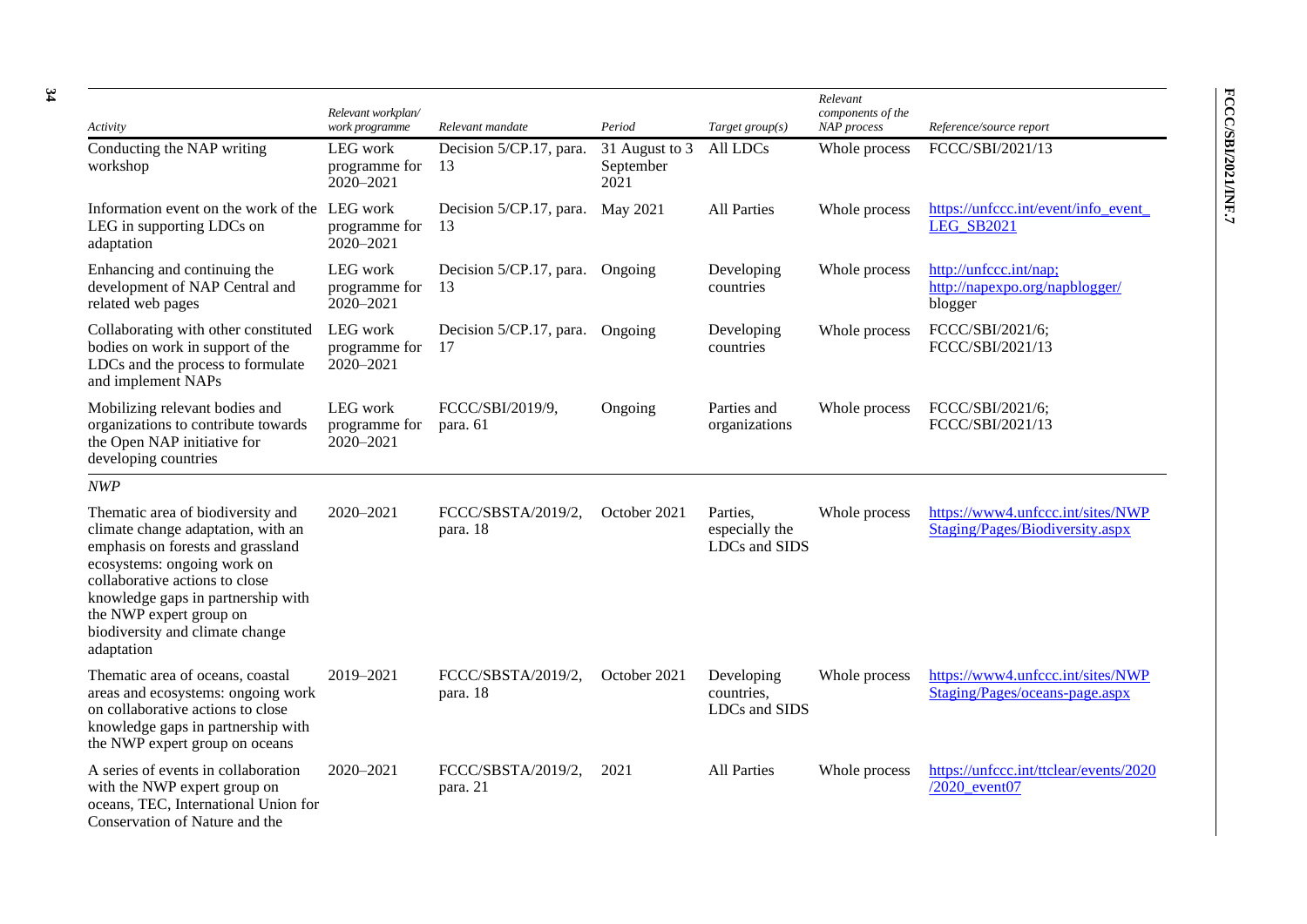| Activity                                                                                                                                                                                                                                                                                                                                                                                                             | Relevant workplan/<br>work programme | Relevant mandate                                                                                                                                                                                | Period  | Target group $(s)$                        | Relevant<br>components of the<br>NAP process | Reference/source report                                             |
|----------------------------------------------------------------------------------------------------------------------------------------------------------------------------------------------------------------------------------------------------------------------------------------------------------------------------------------------------------------------------------------------------------------------|--------------------------------------|-------------------------------------------------------------------------------------------------------------------------------------------------------------------------------------------------|---------|-------------------------------------------|----------------------------------------------|---------------------------------------------------------------------|
| Friends of Ecosystem-based<br>Adaptation network: opportunities<br>for uptake and scaling of integrated<br>technological and ecosystem-based<br>approaches to climate change<br>adaptation, particularly to support<br>countries in formulating and<br>implementing their NAPs and NDCs                                                                                                                              |                                      |                                                                                                                                                                                                 |         |                                           |                                              |                                                                     |
| A supplement to the NAP technical<br>guidelines on coastal adaptation and<br>nature-based solutions for the<br>implementation of NAPs:<br>considerations for GCF proposal<br>development. The publication<br>provides technical information to<br>developing countries on accessing<br>finance for implementing coastal and<br>marine nature-based solutions to<br>increase resilience to extreme<br>climatic events | 2021                                 | FCCC/SBSTA/2019/2,<br>paras. 18 and 21                                                                                                                                                          | 2021    | Developing<br>countries,<br>LDCs and SIDS | strategies                                   | Implementation https://unfccc.int/documents/278047                  |
| The NWP policy brief on oceans,<br>which highlights knowledge gaps<br>and collaborative actions in relation<br>to building the resilience of oceans,<br>coastal areas and ecosystems                                                                                                                                                                                                                                 | 2020                                 | FCCC/SBSTA/2019/2,<br>para. 18                                                                                                                                                                  | Ongoing | Developing<br>countries                   | Whole process                                |                                                                     |
| Updating and enhancing the NWP<br>adaptation knowledge portal                                                                                                                                                                                                                                                                                                                                                        |                                      | Decision 17/CP.19,<br>para. $3(a)$ ;<br>FCCC/SBSTA/2014/2,<br>para. $18(c)$ ;<br>FCCC/SBSTA/2014/5,<br>para. 16(b);<br>FCCC/SBSTA/2016/2,<br>para. 20;<br>FCCC/SBSTA/2018/4,<br>para. 18(b)(ii) | Ongoing | <b>All Parties</b>                        | Whole process                                | https://www4.unfccc.int/sites/nwpst<br>aging/pages/Home.aspx        |
| Addressing knowledge gaps under<br>the Lima Adaptation Knowledge                                                                                                                                                                                                                                                                                                                                                     | 2020-2021                            | FCCC/SBSTA/2016/4,<br>para. 17;                                                                                                                                                                 | 2021    | <b>SIDS</b>                               | Laying the<br>groundwork<br>and addressing   | https://www4.unfccc.int/sites/NWP<br>Staging/Pages/Lima-Adaptation- |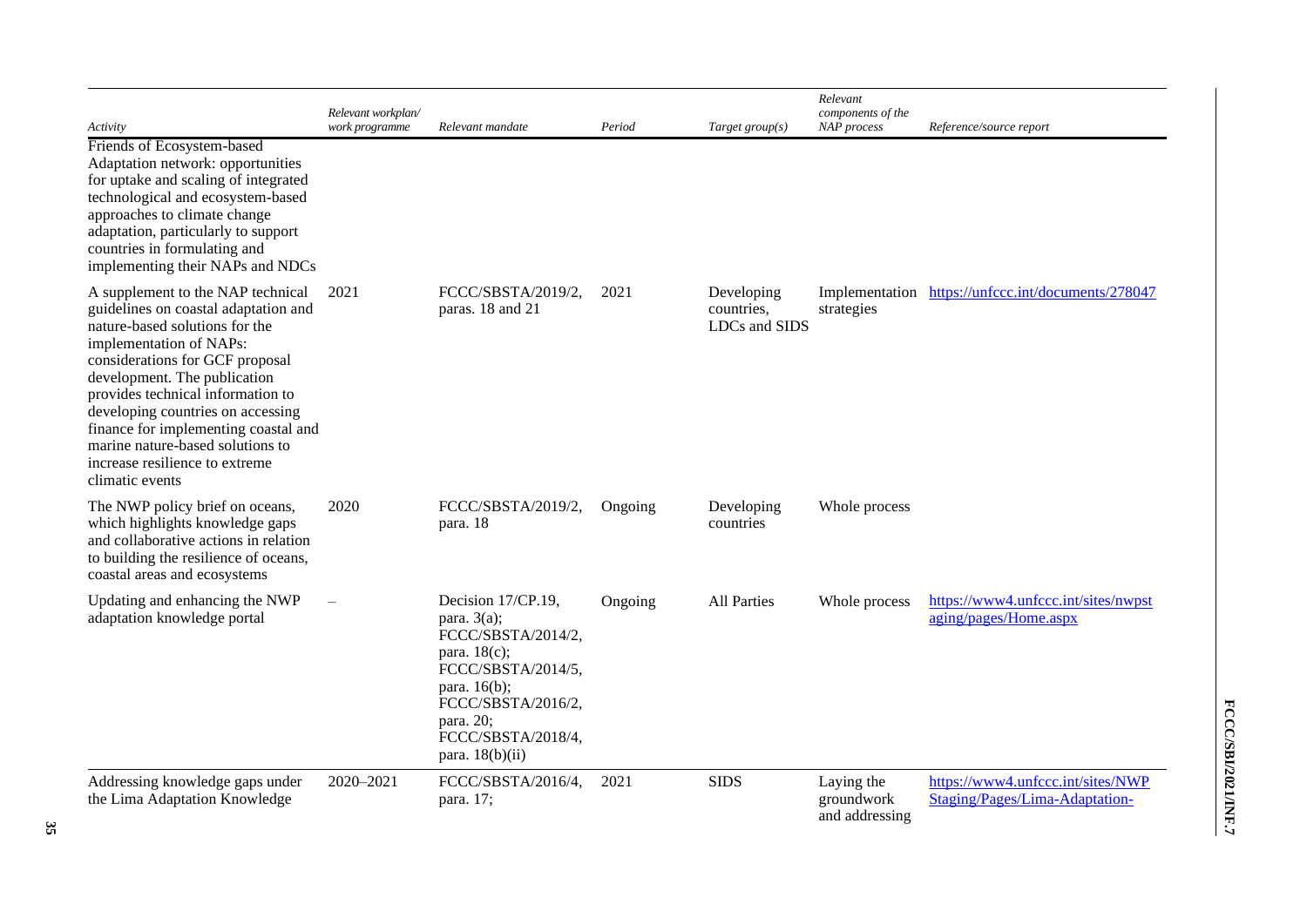| Activity<br>Initiative: organization of a priority-<br>setting workshop for Pacific SIDS                                                                                                                                                                                                                                                                                                                                                                                                                                                                                                                                               | Relevant workplan/<br>work programme                                | Relevant mandate<br>FCCC/SBSTA/2017/7,<br>para. 21                                                                       | Period                        | Target group $(s)$                                                                                          | Relevant<br>components of the<br><b>NAP</b> process<br>gaps;<br>implementation<br>strategies | Reference/source report<br>Knowledge-Initiative-(LAKI)-for-<br>the-Pacific-sub-region.aspx                                                            |
|----------------------------------------------------------------------------------------------------------------------------------------------------------------------------------------------------------------------------------------------------------------------------------------------------------------------------------------------------------------------------------------------------------------------------------------------------------------------------------------------------------------------------------------------------------------------------------------------------------------------------------------|---------------------------------------------------------------------|--------------------------------------------------------------------------------------------------------------------------|-------------------------------|-------------------------------------------------------------------------------------------------------------|----------------------------------------------------------------------------------------------|-------------------------------------------------------------------------------------------------------------------------------------------------------|
| Addressing knowledge gaps under<br>the Lima Adaptation Knowledge<br>Initiative: organization of a series of<br>meetings with partners to design<br>actions to close knowledge gaps in<br>the Gulf Cooperation Council and<br>North Africa subregions                                                                                                                                                                                                                                                                                                                                                                                   | $2020 - 2021$                                                       | FCCC/SBSTA/2016/4,<br>para. 17;<br>FCCC/SBSTA/2017/7,<br>para. 21                                                        | 2021                          | Africa                                                                                                      | Laying the<br>groundwork<br>and addressing<br>gaps;<br>implementation<br>strategies          | https://www4.unfccc.int/sites/nwpst<br>aging/Pages/LAKI-<br>NorthAfrica.aspx<br>https://www4.unfccc.int/sites/nwpst<br>aging/Pages/LAKI-WestAsia.aspx |
| Addressing knowledge gaps through 2020–2021<br>the UN Climate Change and<br>Universities Partnership Programme                                                                                                                                                                                                                                                                                                                                                                                                                                                                                                                         |                                                                     | FCCC/SBSTA/2016/4,<br>para. 17;<br>FCCC/SBSTA/2017/7,<br>para. 21                                                        | $2020 - 2021$                 | Developing<br>countries                                                                                     | Whole process                                                                                | https://www4.unfccc.int/sites/NWP<br>Staging/Pages/university-<br>partnerships.aspx                                                                   |
| Paris Committee on Capacity-Building                                                                                                                                                                                                                                                                                                                                                                                                                                                                                                                                                                                                   |                                                                     |                                                                                                                          |                               |                                                                                                             |                                                                                              |                                                                                                                                                       |
| Poster session at the twelfth meeting<br>of the research dialogue, where the<br>Paris Committee on Capacity-<br>Building showcased and discussed<br>with participants the outcomes of its<br>regional Capacity-building<br>Knowledge to Action Day series.<br>The event series aimed to facilitate a<br>better understanding of key capacity<br>needs for universities, research<br>institutions, policymakers, civil<br>society and the private sector in<br>developing countries for effective<br>engagement in preparing and<br>implementing NDCs and NAPs, and<br>focused on recommended actions for<br>various stakeholder groups | Paris<br>Committee on<br>Capacity-<br>workplan for<br>$2017 - 2020$ | Decisions 1/CP.21,<br>paras. 71, 72 and 73(b),<br>$(d)$ , $(f)$ and $(g)$ ; and<br>Building rolling 16/CP.22, para. 4(e) | $24 - 25$<br>November<br>2020 | Participants at<br>the Climate<br>Dialogues<br>2020, including<br>Parties and non-<br>Party<br>stakeholders | Whole process                                                                                | https://unfccc.int/topics/science/eve<br>nts-meetings/research-<br>dialogue/twelfth-meeting-of-the-<br>research-dialogue                              |
| <b>TEC</b>                                                                                                                                                                                                                                                                                                                                                                                                                                                                                                                                                                                                                             |                                                                     |                                                                                                                          |                               |                                                                                                             |                                                                                              |                                                                                                                                                       |
| Technology Day on scaling up<br>integrated approaches to<br>strengthening coastal and ocean                                                                                                                                                                                                                                                                                                                                                                                                                                                                                                                                            | Thematic area<br>innovation,<br>activity 3, TEC<br>rolling          | Decision 14/CP.25,<br>para. 12                                                                                           | 2021                          | <b>All Parties</b>                                                                                          | Whole process                                                                                | https://unfccc.int/ttclear/events/2020<br>/2020 event07                                                                                               |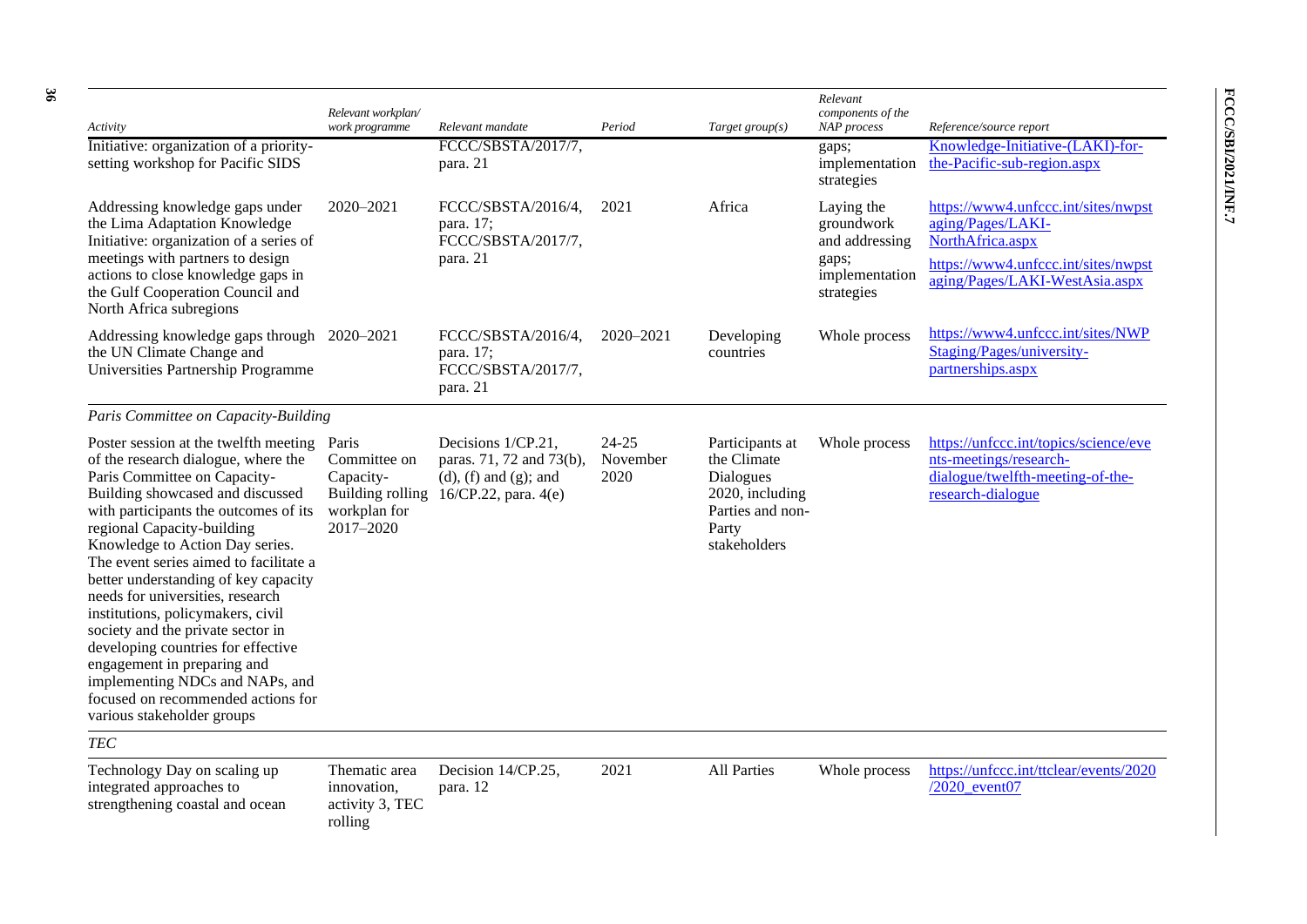| Activity<br>adaptation in countries: informing                                                                                                          | Relevant workplan/<br>work programme<br>workplan 2019-                                                                         | Relevant mandate                         | Period | Target group $(s)$ | Relevant<br>components of the<br>NAP process | Reference/source report                              |
|---------------------------------------------------------------------------------------------------------------------------------------------------------|--------------------------------------------------------------------------------------------------------------------------------|------------------------------------------|--------|--------------------|----------------------------------------------|------------------------------------------------------|
| national policies and local action                                                                                                                      | 2022                                                                                                                           |                                          |        |                    |                                              |                                                      |
| TEC Brief #14 on innovative<br>approaches to accelerating and<br>scaling up implementation of mature<br>climate technologies                            | Thematic area<br>implementation,<br>TEC rolling<br>workplan 2019-<br>2022                                                      |                                          | 2021   | <b>All Parties</b> | Whole process                                | https://unfccc.int/ttclear/tec/brief14.<br>html      |
| Good practices and lessons learned<br>on international collaborative<br>research, development and<br>demonstration initiatives of climate<br>technology | Thematic area<br>innovation.<br>activity 3, TEC<br>rolling<br>workplan 2019-<br>2022                                           | Decision $1/CP.21$ , para. 2021<br>66(a) |        | <b>All Parties</b> | Whole process                                | https://unfccc.int/ttclear/tec/rdandr                |
| Understanding gaps, needs and<br>challenges, and enabling measures to<br>promote endogenous capacities and<br>technologies                              | Thematic area<br>enabling<br>environment<br>and capacity-<br>building,<br>activity 2, TEC<br>rolling<br>workplan 2019-<br>2022 | Decision 1/CP.21, para. 2021<br>66(b)    |        | All Parties        | Whole process                                | https://unfccc.int/ttclear/endogenous<br>/index.html |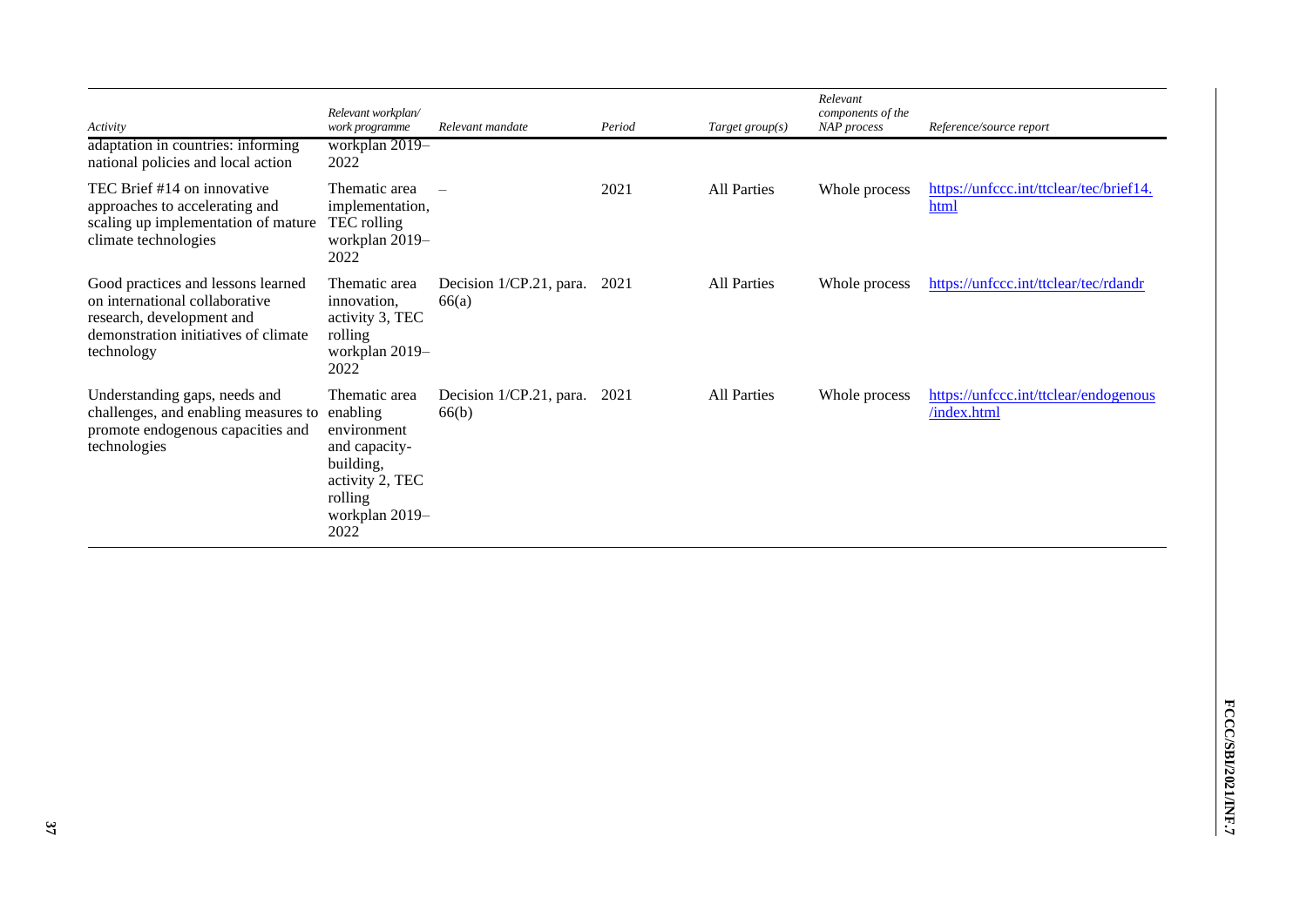## **Annex III**

## **Technical support provided by organizations and regional centres and networks to the least developed countries to address gaps in focus areas of the process to formulate and implement national adaptation plans**

| Focus area                               | Support provided                                                                                                                                                      | Parties supported                                                                                                              | <i>Provider(s) of support</i> |
|------------------------------------------|-----------------------------------------------------------------------------------------------------------------------------------------------------------------------|--------------------------------------------------------------------------------------------------------------------------------|-------------------------------|
| Access to financial<br>and other support | Supported the implementation of projects<br>under the GCF Readiness and<br><b>Preparatory Support Programme</b>                                                       | Bangladesh, Benin,<br>Bhutan, Democratic<br>Republic of the Congo,<br>Guinea, Haiti, Liberia,<br>Madagascar, Niger,<br>Somalia | <b>UNDP</b>                   |
|                                          | Supported the development of proposals<br>for GCF readiness funding                                                                                                   | Mozambique                                                                                                                     | <b>UNDP</b>                   |
|                                          | Supported the submission of proposals<br>for GCF readiness funding                                                                                                    | Burundi, Djibouti,<br>Guinea-Bissau, Senegal,<br>United Republic of<br>Tanzania                                                | <b>UNDP</b>                   |
|                                          | Supported the submission of proposals<br>for GCF readiness funding                                                                                                    | Angola, Eritrea, Gambia<br>South Sudan, Vanuatu,<br>Yemen                                                                      | <b>UNEP</b>                   |
|                                          | Supported the submission of a proposal<br>for LDCF funding for NAP formulation                                                                                        | Chad, Democratic<br>Republic of the Congo,<br>Senegal                                                                          | <b>UNDP</b>                   |
|                                          | Supported the implementation of projects<br>under LDCF funding for NAP<br>formulation                                                                                 | Lao People's<br>Democratic Republic,<br>Rwanda                                                                                 | <b>UNEP</b>                   |
|                                          | Supported the implementation of projects<br>under the GCF Readiness and<br><b>Preparatory Support Programme</b>                                                       | Lesotho, Malawi,<br>Mauritania, Myanmar,<br>Nepal, Sao Tome and<br>Principe, Uganda                                            | <b>UNEP</b>                   |
|                                          | Supported the development of proposals<br>for GCF readiness funding                                                                                                   | Haiti, Ethiopia, Malawi,<br>Mozambique, Myanmar                                                                                | <b>WHO</b>                    |
|                                          | Supported the submission of proposals<br>for GCF readiness funding                                                                                                    | Lao People's<br>Democratic Republic,<br>Sierra Leone, United<br>Republic of Tanzania                                           | <b>WHO</b>                    |
|                                          | Supported the implementation of a<br>GEF/LDCF project on agriculture and<br>water sector risk                                                                         | Somalia                                                                                                                        | <b>AfDB</b>                   |
|                                          | Conducted a needs assessment for<br>improved climate information services                                                                                             | Djibouti, Zambia                                                                                                               | AfDB                          |
|                                          | Initiated mapping of the technical,<br>institutional and financial needs and gaps<br>of the LDCs in order to expedite their<br>access to finance for local adaptation | All LDCs                                                                                                                       | <b>UNCDF</b>                  |
|                                          | Helped to access funding from the GEF<br>to implement climate risk interventions<br>in the agriculture and water sectors                                              | Somalia                                                                                                                        | <b>AfDB</b>                   |
|                                          | Provided technical support for accessing<br>funding from the GCF                                                                                                      | Chad, Mali, Tuvalu                                                                                                             | <b>GCF</b>                    |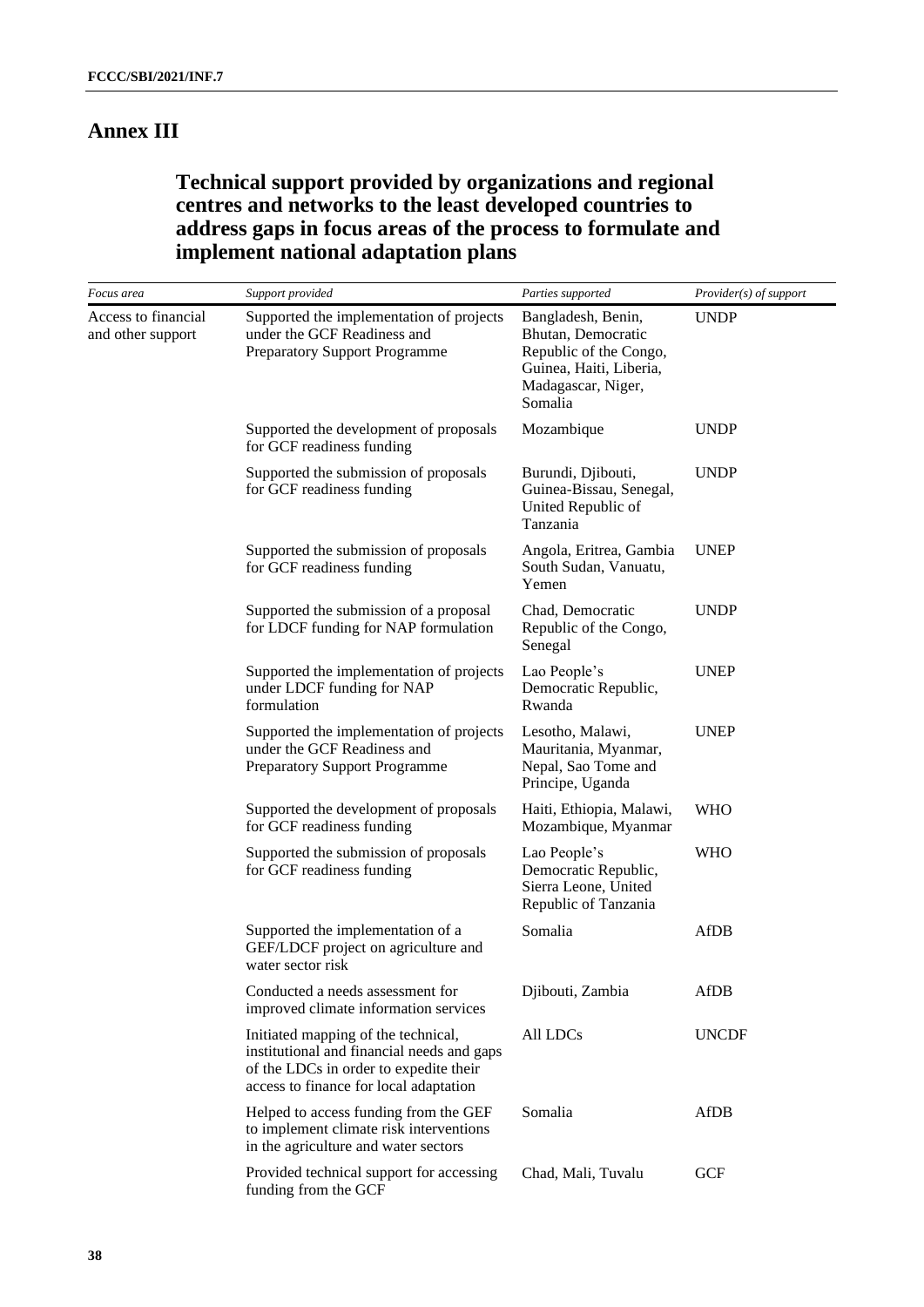| Focus area                                        | Support provided                                                                                                                                                                                                                                                                                                                                                           | Parties supported                                                                                                                         | Provider(s) of support         |
|---------------------------------------------------|----------------------------------------------------------------------------------------------------------------------------------------------------------------------------------------------------------------------------------------------------------------------------------------------------------------------------------------------------------------------------|-------------------------------------------------------------------------------------------------------------------------------------------|--------------------------------|
|                                                   | Deployed experts to provide technical<br>assistance to countries in preparing and<br>submitting proposals for funding under<br>the GCF Readiness and Preparatory<br><b>Support Programme</b>                                                                                                                                                                               | All LDCs                                                                                                                                  | <b>GCF</b>                     |
|                                                   | Provided continuous follow-up with<br>countries in order to enhance access to<br>finance during the COVID-19 pandemic.<br>In addition, it encouraged the use of<br>national or regional delivery partners,<br>introduced weekly technical<br>consultations, increased initial<br>disbursements, and encouraged the use of<br>the multiple sequential proposal<br>mechanism | All LDCs                                                                                                                                  | <b>GCF</b>                     |
|                                                   | Coordination among providers of support<br>at all levels to ensure that their support is<br>coherent and no overlaps at the national<br>level and that such support is in line with<br>national priorities and needs                                                                                                                                                       | Timor-Leste                                                                                                                               | <b>UNDP</b>                    |
|                                                   | Systems for ensuring that countries'<br>support needs for a long-term process are<br>met through limited, one-off funding<br>designed for projects over a fixed time<br>frame                                                                                                                                                                                              | Benin, Burkina Faso,<br>Comoros, Liberia,<br>Niger, Senegal, Timor-<br>Leste, Tuvalu                                                      | <b>UNDP</b>                    |
| Institutional<br>arrangements and<br>coordination | Assisted with revising agricultural<br>policies and drafting a road map for the<br>NAP for the agriculture sector                                                                                                                                                                                                                                                          | Gambia                                                                                                                                    | FAO and UNDP<br>through NAP-Ag |
|                                                   | Developed sectoral and integrated<br>modelling frameworks                                                                                                                                                                                                                                                                                                                  | Democratic Republic of<br>the Congo                                                                                                       | <b>UNDP</b>                    |
|                                                   | Conducted a national capacity<br>assessment for managing climate change<br>impacts and prepared a report on<br>mainstreaming climate change in sectors<br>and policies                                                                                                                                                                                                     | Haiti, Liberia                                                                                                                            | <b>UNDP</b>                    |
|                                                   | Facilitated revision of the national<br>climate change policy and action plan to<br>enable integration of indigenous peoples'<br>issues into the NAP                                                                                                                                                                                                                       | Democratic Republic of<br>the Congo                                                                                                       | <b>UNDP</b>                    |
|                                                   | Prepared a report on sectoral and<br>integrated modelling frameworks                                                                                                                                                                                                                                                                                                       | Benin                                                                                                                                     | <b>UNDP</b>                    |
|                                                   | Facilitated inter-institutional and intra-<br>institutional coordination and decision-<br>making mechanisms                                                                                                                                                                                                                                                                | 30 LDCs                                                                                                                                   | <b>GCF</b>                     |
|                                                   | Provided technical support for<br>developing a NAP framework                                                                                                                                                                                                                                                                                                               | Malawi                                                                                                                                    | <b>NAP Global</b><br>Network   |
|                                                   | Provided support for developing a<br>national agriculture investment plan and<br>agriculture and natural resources policy                                                                                                                                                                                                                                                  | Gambia                                                                                                                                    | FAO and UNDP<br>through NAP-Ag |
|                                                   | Established or enhanced institutional<br>arrangements for the process to formulate<br>and implement NAPs                                                                                                                                                                                                                                                                   | Bangladesh, Benin,<br>Bhutan, Democratic<br>Republic of the Congo,<br>Haiti, Guinea, Guinea-<br>Bissau, Madagascar,<br>Nepal, Timor-Leste | <b>UNDP</b>                    |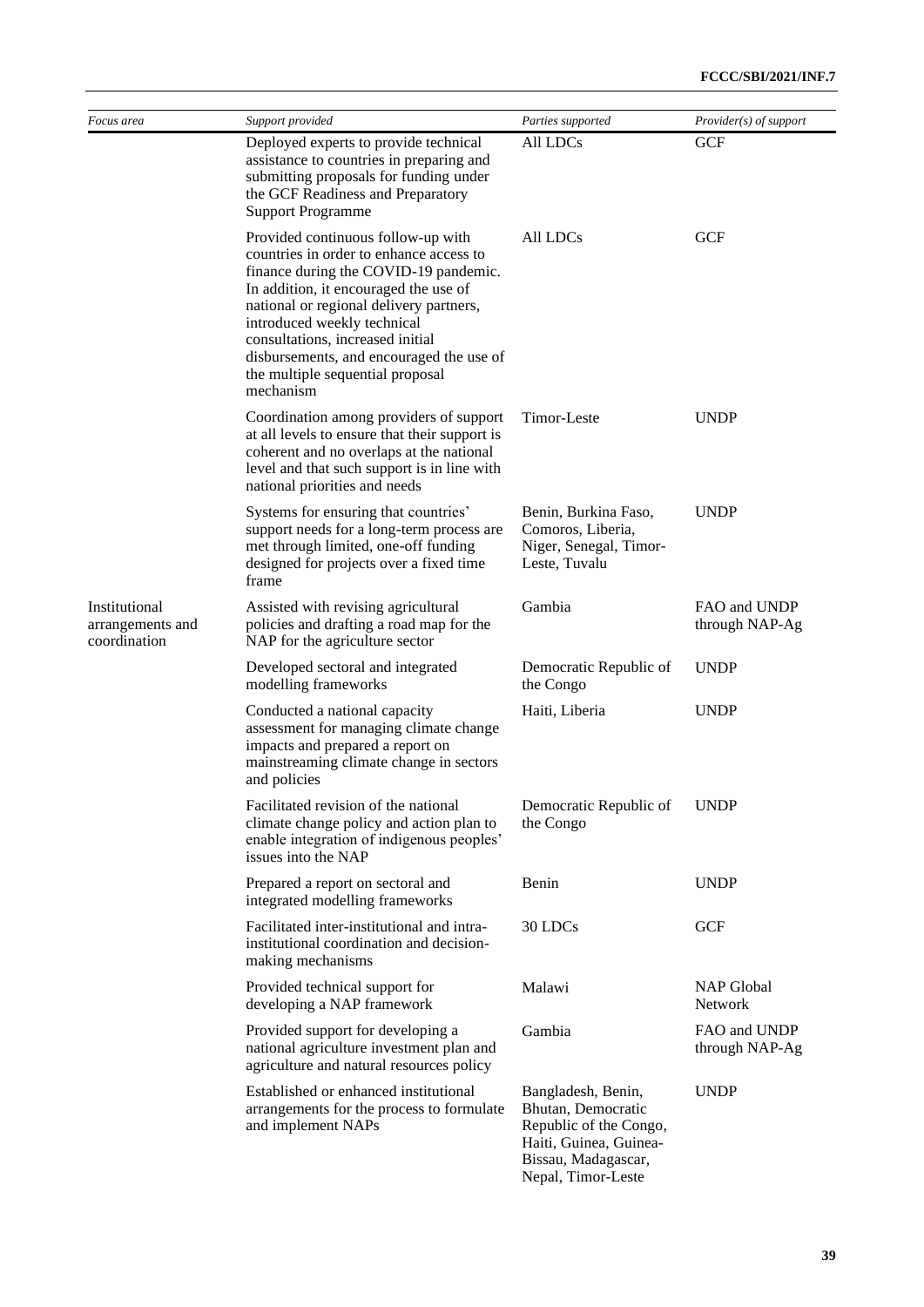### **FCCC/SBI/2021/INF.7**

| Focus area                                                  | Support provided                                                                                                                                               | Parties supported                                                                                                      | Provider(s) of support                                                   |
|-------------------------------------------------------------|----------------------------------------------------------------------------------------------------------------------------------------------------------------|------------------------------------------------------------------------------------------------------------------------|--------------------------------------------------------------------------|
|                                                             | Implemented capacity-building for<br>decision makers to conduct a cost-<br>benefit analysis of adaptation options in<br>the agriculture sector                 | Uganda, Zambia                                                                                                         | FAO and UNDP<br>through NAP-Ag                                           |
|                                                             | Supported the National Environment<br>Commission in developing a NAP<br>platform to coordinate the NAP process                                                 | Bhutan                                                                                                                 | <b>International Centre</b><br>for Integrated<br>Mountain<br>Development |
| Climate scenarios,<br>science and                           | Digitized historical climate data for 1933<br>onward                                                                                                           | Tuvalu                                                                                                                 | <b>NAP Global</b><br><b>Network</b>                                      |
| translation to local<br>context                             | Produced climate scenarios using<br>updated regional data                                                                                                      | Niger                                                                                                                  | <b>UNDP</b>                                                              |
|                                                             | Facilitated access to Coupled Model<br>Intercomparison Project Phase 6 climate<br>scenario data and other spatial data sets<br>through the NAP data initiative | <b>LDCs</b>                                                                                                            | <b>LEG</b>                                                               |
| Risk and vulnerability<br>assessment and risk<br>management | Assessed ongoing and past adaptation<br>activities to identify gaps and<br>opportunities for scaling them up                                                   | Niger                                                                                                                  | <b>UNDP</b>                                                              |
|                                                             | Created an integrated vulnerability<br>assessment database user manual,<br>management plan and guidebook                                                       | Kiribati                                                                                                               | <b>NAP Global</b><br>Network                                             |
|                                                             | Conducted an error check of the<br>integrated vulnerability assessment<br>database and developed an inventory of<br>adaptation actions                         | Tuvalu                                                                                                                 | <b>NAP Global</b><br><b>Network</b>                                      |
|                                                             | Provided support for undertaking<br>assessments of climate hazard impacts,<br>vulnerability and risk                                                           | 28 LDCs                                                                                                                | <b>GCF</b>                                                               |
|                                                             | Supported the implementation of a<br>country needs assessment for improved<br>climate information services                                                     | Djibouti, Uganda,<br>Zambia                                                                                            | <b>AfDB</b>                                                              |
|                                                             | Developed climate risks and<br>vulnerability assessments for subnational<br>adaptation                                                                         | Niger, Sao Tome and<br>Principe                                                                                        | <b>UNCDF</b>                                                             |
|                                                             | Conducted in-depth assessments of<br>climate risks and vulnerability in priority<br>sectors                                                                    | Benin, Liberia,<br>Madagascar                                                                                          | <b>UNDP</b>                                                              |
|                                                             | Developed a vulnerability and adaptation<br>assessment report                                                                                                  | Bangladesh, Bhutan,<br>Haiti                                                                                           | <b>UNDP</b>                                                              |
|                                                             | Analysed available information on<br>climate change impacts                                                                                                    | Niger                                                                                                                  | <b>UNDP</b>                                                              |
|                                                             | Conducted assessments of climate<br>hazards, vulnerability and risk for the<br>coastal zone                                                                    | Liberia                                                                                                                | <b>UNDP</b>                                                              |
|                                                             | Co-developed national- and regional-<br>scale agricultural monitoring for early<br>warning                                                                     | Burkina Faso, Ethiopia,<br>Madagascar, Mali,<br>Rwanda, Senegal,<br>Somalia, Uganda,<br>United Republic of<br>Tanzania | GEO, GEO Global<br>Agricultural<br>Monitoring initiative                 |
|                                                             | Developed global and local forecasts for<br>river floods                                                                                                       | Bhutan, Togo                                                                                                           | <b>GEO Global Water</b><br>Sustainability,<br>European Centre for        |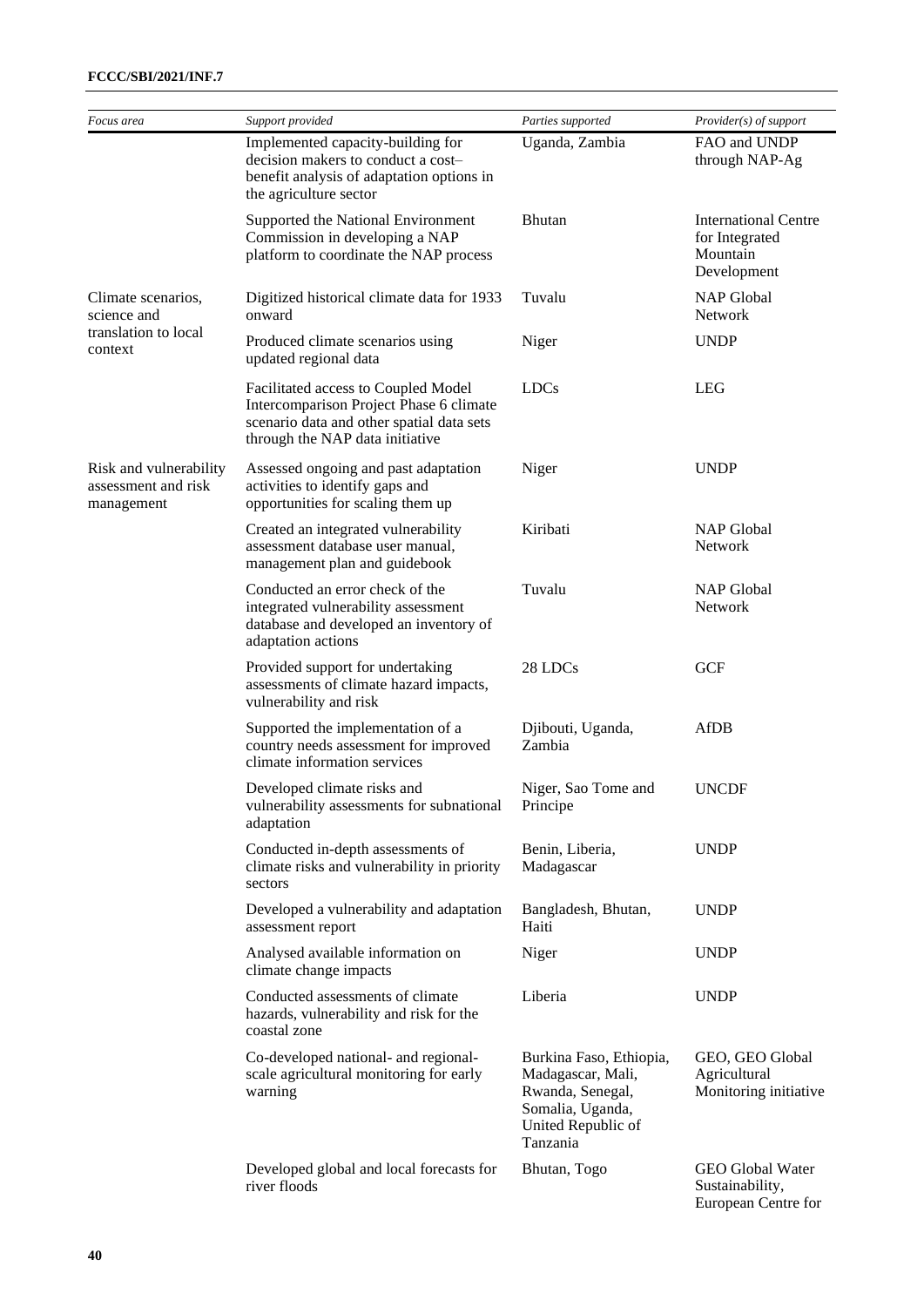| Focus area                                                                                                                        | Support provided                                                                                                                                       | Parties supported                                                                                                                                                                        | Provider(s) of support                                                                                                  |
|-----------------------------------------------------------------------------------------------------------------------------------|--------------------------------------------------------------------------------------------------------------------------------------------------------|------------------------------------------------------------------------------------------------------------------------------------------------------------------------------------------|-------------------------------------------------------------------------------------------------------------------------|
|                                                                                                                                   |                                                                                                                                                        |                                                                                                                                                                                          | Medium-range<br><b>Weather Forecasts</b><br>streamflow forecast                                                         |
|                                                                                                                                   | Appraised, prioritized and ranked<br>adaptation options                                                                                                | Benin, Haiti, Liberia                                                                                                                                                                    | <b>UNDP</b>                                                                                                             |
|                                                                                                                                   | Supported the conduct of climate change<br>and health vulnerability and adaptation<br>assessments                                                      | Bangladesh, Bhutan,<br>Cambodia, Ethiopia,<br>Kiribati, Lao People's<br>Democratic Republic,<br>Madagascar, Malawi,<br>Mozambique, Nepal,<br>Timor-Leste, United<br>Republic of Tanzania | <b>WHO</b>                                                                                                              |
| Implementation<br>strategies                                                                                                      | Developed a resource mobilization<br>strategy for implementing the NAP and<br>finalized the NAP implementation road<br>map                             | Ethiopia                                                                                                                                                                                 | NAP Global<br>Network                                                                                                   |
|                                                                                                                                   | Developed a report on how to identify<br>gaps, needs, opportunities and priorities<br>for 'climate proofing' key investments                           | Liberia                                                                                                                                                                                  | <b>UNDP</b>                                                                                                             |
|                                                                                                                                   | Drafted a concept note for an agriculture-<br>focused adaptation project                                                                               | Benin                                                                                                                                                                                    | <b>UNDP</b>                                                                                                             |
|                                                                                                                                   | Developed a strategy for mobilizing the<br>private sector in relation to climate<br>change adaptation                                                  | Democratic Republic of<br>the Congo, Niger                                                                                                                                               | <b>UNDP</b>                                                                                                             |
|                                                                                                                                   | Undertake activities on integrating<br>adaptation into<br>national and subnational development<br>planning                                             | Bangladesh, Benin,<br>Democratic Republic of<br>the Congo, Liberia                                                                                                                       | <b>UNDP</b>                                                                                                             |
|                                                                                                                                   | Provided technical and financial support<br>for implementing climate-smart<br>agriculture                                                              | Guinea-Bissau, Liberia,<br>Sierra Leone, Togo                                                                                                                                            | <b>WMO</b> Regional<br>Training Centre for<br>Agrometeorology<br>and Operational<br>Hydrology and their<br>Applications |
| Monitoring,<br>evaluation and<br>learning                                                                                         | Organized a webinar on monitoring and<br>evaluation and the impact of COVID-19<br>on the NAP process                                                   | Francophone LDCs                                                                                                                                                                         | NAP Global<br>Network, NAP-GSP                                                                                          |
|                                                                                                                                   | Developed a NAP monitoring and<br>evaluation framework                                                                                                 | Ethiopia, Kiribati                                                                                                                                                                       | <b>NAP Global</b><br>Network                                                                                            |
|                                                                                                                                   | Developed a discussion paper on policy<br>linkages for the NAP process                                                                                 | Nepal                                                                                                                                                                                    | <b>NAP Global</b><br>Network                                                                                            |
|                                                                                                                                   | Organized a virtual South-South<br>knowledge exchange forum on NAPs                                                                                    | All LDCs                                                                                                                                                                                 | NAP-GSP                                                                                                                 |
|                                                                                                                                   | Developed a guidance note for<br>strengthening monitoring and evaluation<br>for adaptation planning in the agriculture<br>sector                       | All LDCs                                                                                                                                                                                 | FAO and UNDP<br>through NAP-Ag                                                                                          |
| Linkages with<br>development agendas<br>(i.e. national<br>development plans,<br>2030 Agenda for<br>Sustainable<br>Development and | Supported the integration of a<br>subnational dimension into the NAP<br>process as a way to enhance finance<br>flows for addressing subnational issues | 22 LDCs                                                                                                                                                                                  | <b>UNCDF</b>                                                                                                            |

## Sendai Framework for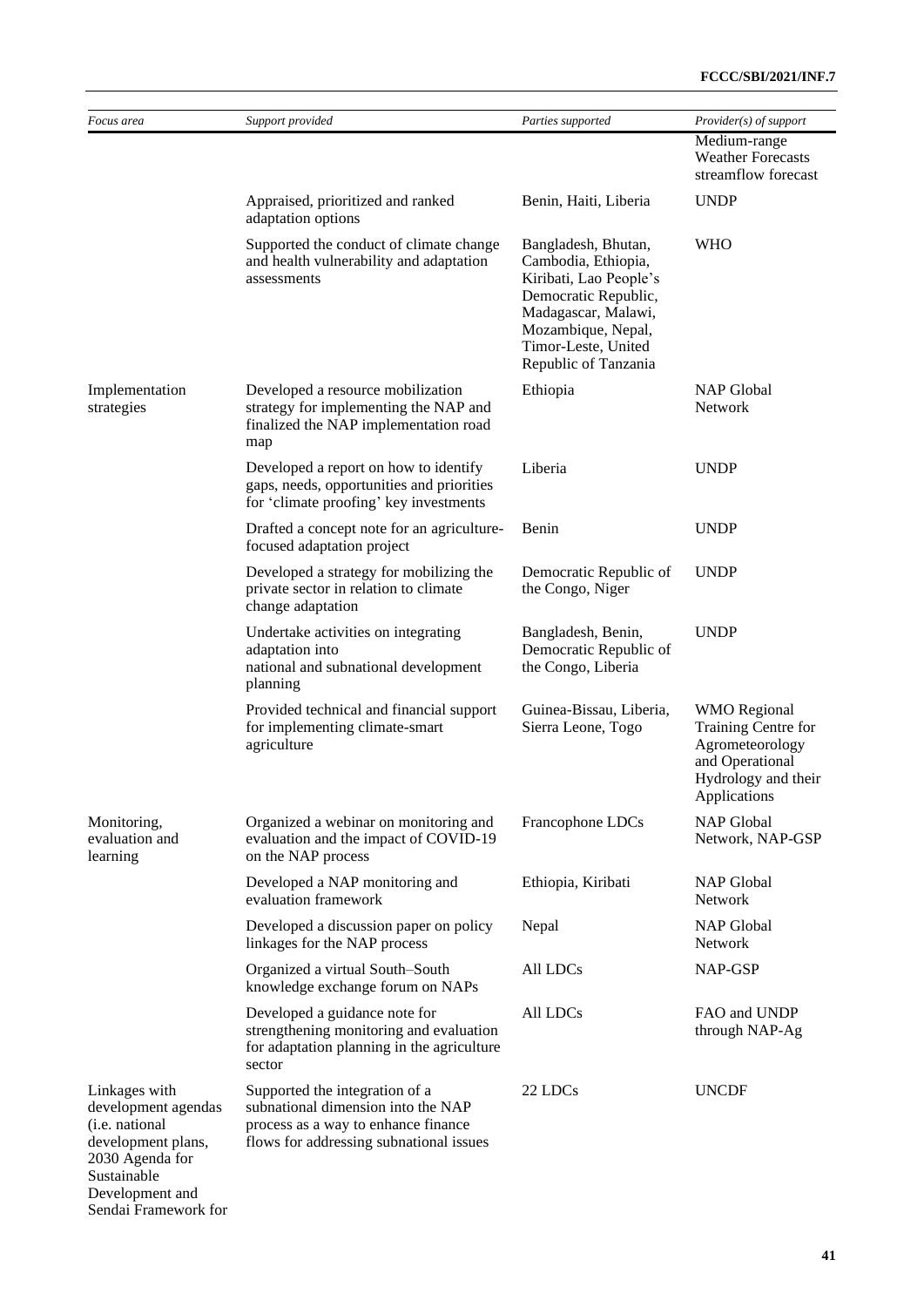| Focus area                                | Support provided                                                                                                                                                               | Parties supported                                                                                                                                                                                       | <i>Provider(s) of support</i>                                                 |
|-------------------------------------------|--------------------------------------------------------------------------------------------------------------------------------------------------------------------------------|---------------------------------------------------------------------------------------------------------------------------------------------------------------------------------------------------------|-------------------------------------------------------------------------------|
| Disaster Risk<br>Reduction 2015-<br>2030) |                                                                                                                                                                                |                                                                                                                                                                                                         |                                                                               |
| Active learning from<br>practice          | Drafted case studies on lessons learned<br>from various aspects of adaptation<br>planning in agriculture                                                                       | Gambia, Nepal, Uganda,<br>Zambia                                                                                                                                                                        | <b>UNDP</b>                                                                   |
|                                           | Developed country briefs highlighting<br>countries' NAP process                                                                                                                | Bangladesh, Benin,<br>Bhutan, Democratic<br>Republic of the Congo,<br>Djibouti, Guinea, Haiti,<br>Liberia, Mozambique,<br>Myanmar, Nepal, Niger,<br>Senegal, Somalia,<br>United Republic of<br>Tanzania | NAP-GSP                                                                       |
|                                           | Developed a training programme to<br>enhance stakeholders' understanding of<br>how to integrate a subnational dimension<br>into the NAP process                                | All LDCs                                                                                                                                                                                                | UNCDF, UNITAR                                                                 |
|                                           | Continued to update climate change<br>adaptation knowledge resources to<br>provide planners and policymakers with<br>useful resources for formulating and<br>implementing NAPs | All LDCs                                                                                                                                                                                                | FAO and UNDP<br>through NAP-Ag                                                |
|                                           | Developed knowledge products to<br>analyse human mobility in adaptation<br>processes                                                                                           | Ghana, Niger                                                                                                                                                                                            | <b>SLYCAN</b> Trust                                                           |
|                                           | Developed NAP country profiles for<br>identifying NAP entry points for civil<br>society                                                                                        | Chad, Malawi,<br>Mozambique                                                                                                                                                                             | <b>SLYCAN</b> Trust with<br>Southern Voices on<br>Adaptation                  |
| Guiding principles                        | Developed an online training course for<br>the LDCs on implementing the Paris<br>Agreement                                                                                     | All LDCs                                                                                                                                                                                                | LEG in collaboration<br>with other<br>constituted bodies<br>and organizations |
|                                           | Developed and launched a gender toolkit                                                                                                                                        | All LDCs                                                                                                                                                                                                | AC, LEG                                                                       |
|                                           | Developed a self-paced online course on<br>the NAP process, with one module on<br>integration of ecosystem-based<br>adaptation in NAPs                                         | All LDCs                                                                                                                                                                                                | NAP-GSP in<br>collaboration with<br><b>UNITAR</b>                             |
|                                           | Developed technical guidance on<br>developing a health NAP and integrating<br>climate change and health into the NAPs                                                          | All LDCs                                                                                                                                                                                                | <b>WHO</b>                                                                    |
|                                           | Developed technical guidance outlining<br>quality criteria for health NAPs                                                                                                     | All LDCs                                                                                                                                                                                                | <b>WHO</b>                                                                    |
|                                           | Developed technical guidance for<br>conducting a climate change and health<br>vulnerability and adaptation assessment                                                          | All LDCs                                                                                                                                                                                                | <b>WHO</b>                                                                    |
|                                           | Developed guidelines for tracking and a<br>budget coding tool for monitoring the<br>integration of climate change adaptation<br>in budgeting processes                         | Benin                                                                                                                                                                                                   | <b>UNDP</b>                                                                   |
|                                           | Developed a gender analysis to inform<br>the NAP                                                                                                                               | Central African<br>Republic, Chad                                                                                                                                                                       | <b>NAP Global</b><br>Network                                                  |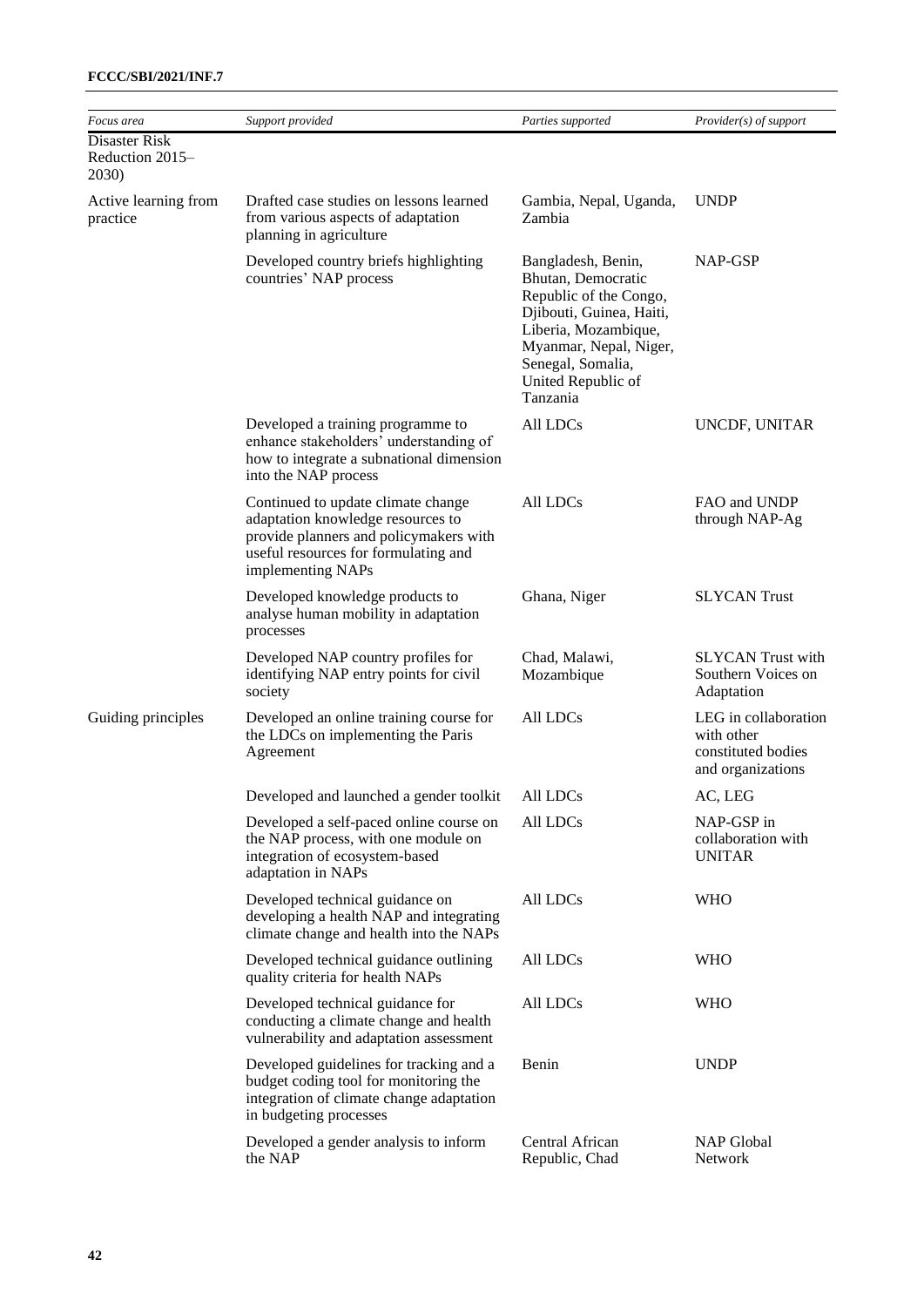| Focus area | Support provided                                                                                                                                     | Parties supported                   | Provider(s) of support         |
|------------|------------------------------------------------------------------------------------------------------------------------------------------------------|-------------------------------------|--------------------------------|
|            | Revised supplementary materials on<br>climate services for supporting climate<br>change adaptation                                                   | All LDCs                            | <b>WMO</b>                     |
|            | Developed two (one online and one in-<br>person) training courses on how to<br>strengthen the delivery of climate<br>services and quality management | All LDCs                            | <b>WMO</b>                     |
|            | Developed a plan for integrating the<br>adaptation priorities of indigenous<br>peoples into the NAP                                                  | Democratic Republic of<br>the Congo | <b>UNDP</b>                    |
|            | Developed supplementary guidelines for<br>addressing fisheries and aquaculture in<br><b>NAPs</b>                                                     | All LDCs                            | <b>FAO</b>                     |
|            | Developed a training guide on gender in<br>adaptation planning for the agriculture<br>sector                                                         | All LDCs                            | FAO and UNDP<br>through NAP-Ag |
|            | Developed supplementary guidelines for<br>integrating ecosystem-based adaptation<br>into NAPs                                                        | All LDCs                            | <b>UNEP</b>                    |
|            | Developed knowledge products on youth<br>engagement in NAPs                                                                                          | Ghana, Niger, Sri Lanka             | <b>SLYCAN</b> Trust            |
|            | Supported the engagement of civil<br>society groups in NAP formulation<br>through virtual capacity-building<br>workshops                             | Chad, Malawi,<br>Mozambique, Niger  | <b>SLYCAN Trust</b>            |

*Notes*: (1) This table covers only the LDCs, as data were not collected for developing countries that are not LDCs; (2) the information in this table was provided to the LEG prior to and at its  $38<sup>th</sup>$  meeting by organizations supporting the LDCs.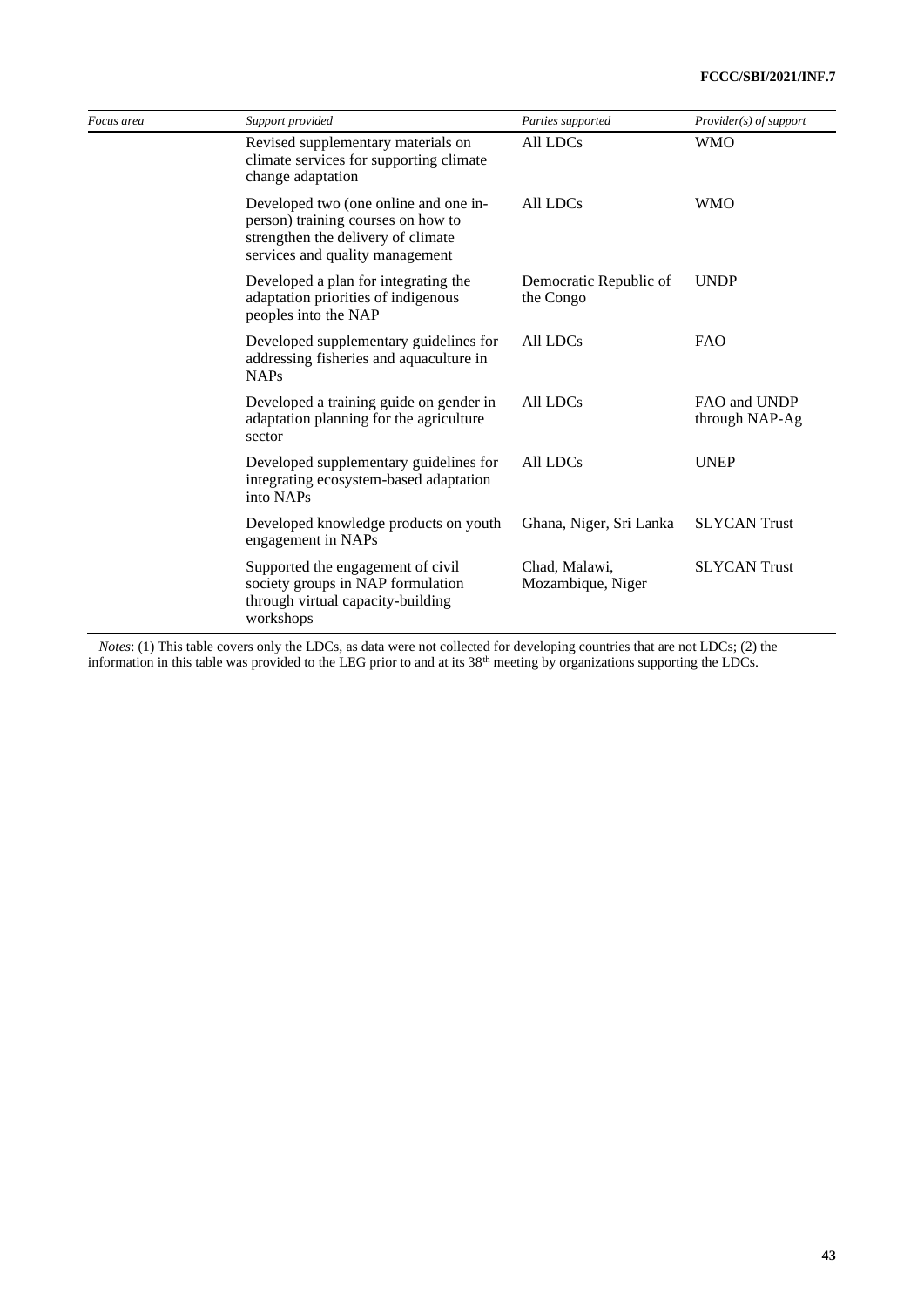## **Annex IV**

| Country                          | Category                 | Organizations and programmes providing in-country support          |
|----------------------------------|--------------------------|--------------------------------------------------------------------|
| Afghanistan                      | <b>LDC</b>               | Open NAP initiative                                                |
| Albania                          | Other developing country | GIZ, UNDP                                                          |
| Algeria                          | Other developing country | GIZ                                                                |
| Andorra                          | Other developing country | $\overline{\phantom{m}}$                                           |
| Angola                           | <b>LDC</b>               |                                                                    |
| Antigua and Barbuda              | <b>SIDS</b>              | <b>PAHO</b>                                                        |
| Argentina                        | Other developing country | CCAFS, NAP-GSP, UNDP                                               |
| Armenia                          | Other developing country | NAP-GSP, UNDP                                                      |
| Azerbaijan                       | Other developing country | <b>UNDP</b>                                                        |
| <b>Bahamas</b>                   | <b>SIDS</b>              | <b>PAHO</b>                                                        |
| Bahrain                          | <b>SIDS</b>              |                                                                    |
| Bangladesh                       | <b>LDC</b>               | CCAFS, GIZ, NAP-GSP, UNCDF, UNDP, WHO                              |
| <b>Barbados</b>                  | <b>SIDS</b>              | <b>PAHO</b>                                                        |
| <b>Belize</b>                    | <b>SIDS</b>              | CCAFS, PAHO, UNDP                                                  |
| Benin                            | <b>LDC</b>               | CCAFS, GIZ, NAP-GSP, UNCDF, UNDP                                   |
| <b>Bhutan</b>                    | <b>LDC</b>               | CCAFS, NAP-GSP, UNCDF, UNDP                                        |
| Bolivia (Plurinational State of) | Other developing country | GIZ                                                                |
| Bosnia and Herzegovina           | Other developing country | NAP-GSP, UNDP                                                      |
| Botswana                         | Other developing country | <b>NAP Global Network</b>                                          |
| <b>Brazil</b>                    | Other developing country | GIZ, NAP Global Network                                            |
| Brunei Darussalam                | Other developing country |                                                                    |
| Burkina Faso                     | <b>LDC</b>               | GIZ, NAP Global Network, UNCDF                                     |
| Burundi                          | <b>LDC</b>               | NAP-GSP, Open NAP initiative, UNDP                                 |
| Cabo Verde                       | <b>SIDS</b>              | <b>WMO</b>                                                         |
| Cambodia                         | <b>LDC</b>               | FAO and UNDP (SCALA), GIZ, NAP-GSP,<br>UNCDF, WHO, WMO             |
| Cameroon                         | Other developing country | <b>UNEP</b>                                                        |
| Central African Republic         | <b>LDC</b>               | NAP-GSP, Open NAP initiative                                       |
| Chad                             | <b>LDC</b>               | NAP-GSP, Open NAP initiative, SLYCAN Trust,<br><b>UNDP</b>         |
| Chile                            | Other developing country | <b>FAO</b>                                                         |
| China                            | Other developing country | $\qquad \qquad -$                                                  |
| Colombia                         | Other developing country | CCAFS, FAO and UNDP (NAP-Ag and SCALA),<br>GIZ, NAP Global Network |
| Comoros                          | LDC, SIDS                | Open NAP initiative                                                |
| Congo                            | Other developing country | <b>WMO</b>                                                         |
| Cook Islands                     | <b>SIDS</b>              |                                                                    |

## **Support provided by organizations and programmes to developing countries under national adaptation plans**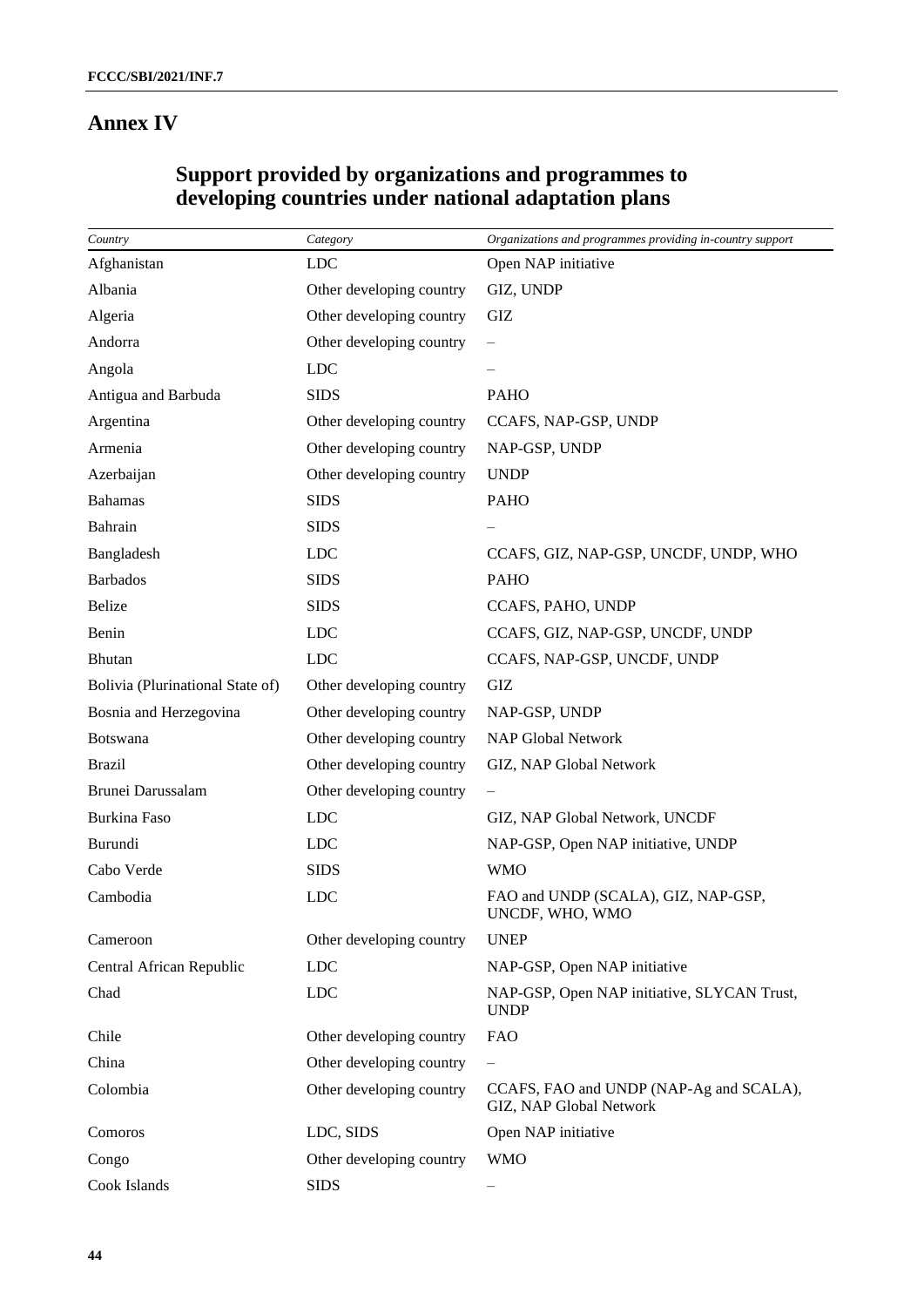| Country                                                           | Category                 | Organizations and programmes providing in-country support           |
|-------------------------------------------------------------------|--------------------------|---------------------------------------------------------------------|
| Costa Rica                                                        | Other developing country | <b>CCAFS, UNEP</b>                                                  |
| Côte d'Ivoire                                                     | Other developing country | NAP Global Network, NAP-GSP, UNCDF, UNDP<br>and FAO (SCALA)         |
| Cuba                                                              | <b>SIDS</b>              | PAHO, UNDP                                                          |
| Democratic People's Republic of Other developing country<br>Korea |                          |                                                                     |
| Democratic Republic of the<br>Congo                               | <b>LDC</b>               | NAP-GSP, UNDP, WMO                                                  |
| Djibouti                                                          | <b>LDC</b>               | NAP-GSP, Open NAP initiative, UNDP                                  |
| Dominica                                                          | <b>SIDS</b>              | <b>PAHO</b>                                                         |
| Dominican Republic                                                | <b>SIDS</b>              | PAHO, UNEP                                                          |
| Ecuador                                                           | Other developing country | <b>UNDP</b>                                                         |
| Egypt                                                             | Other developing country | FAO and UNDP (SCALA), NAP-GSP                                       |
| El Salvador                                                       | Other developing country | CCAFS, UNEP                                                         |
| <b>Equatorial Guinea</b>                                          | <b>LDC</b>               |                                                                     |
| Eritrea                                                           | <b>LDC</b>               | Open NAP initiative, UNEP                                           |
| Eswatini                                                          | Other developing country | <b>UNEP</b>                                                         |
| Ethiopia                                                          | <b>LDC</b>               | CCAFS, FAO and UNDP (SCALA), NAP Global<br>Network, WHO             |
| Fiji                                                              | <b>SIDS</b>              | NAP Global Network, UNCDF                                           |
| Gabon                                                             | Other developing country |                                                                     |
| Gambia                                                            | <b>LDC</b>               | CCAFS, FAO and UNDP (NAP-Ag), NAP Global<br>Network, NAP-GSP, UNCDF |
| Georgia                                                           | Other developing country |                                                                     |
| Ghana                                                             | Other developing country | NAP Global Network, SLYCAN Trust, UNCDF,<br><b>UNEP</b>             |
| Grenada                                                           | <b>SIDS</b>              | CCAFS, FAO, GIZ, NAP Global Network, PAHO                           |
| Guatemala                                                         | Other developing country | FAO and UNDP (NAP-Ag)                                               |
| Guinea                                                            | <b>LDC</b>               | NAP Global Network, NAP-GSP, UNCDF, UNDP                            |
| Guinea-Bissau                                                     | LDC, SIDS                | NAP-GSP, UNDP                                                       |
| Guyana                                                            | <b>SIDS</b>              | NAP Global Network, PAHO                                            |
| Haiti                                                             | LDC, SIDS                | NAP Global Network, NAP-GSP, Open NAP<br>initiative, PAHO, UNDP     |
| Honduras                                                          | Other developing country | <b>UNEP</b>                                                         |
| India                                                             | Other developing country | $\overline{\phantom{0}}$                                            |
| Indonesia                                                         | Other developing country | <b>UNDP</b>                                                         |
| Iran (Islamic Republic of)                                        | Other developing country | $\qquad \qquad -$                                                   |
| Iraq                                                              | Other developing country | <b>UNEP</b>                                                         |
| Israel                                                            | Other developing country | $\overline{\phantom{0}}$                                            |
| Jamaica                                                           | <b>SIDS</b>              | NAP Global Network, PAHO, UNCDF                                     |
| Jordan                                                            | Other developing country | GIZ                                                                 |
| Kazakhstan                                                        | Other developing country | $\overline{\phantom{0}}$                                            |
| Kenya                                                             | Other developing country | CCAFS, FAO and UNDP (NAP-Ag)                                        |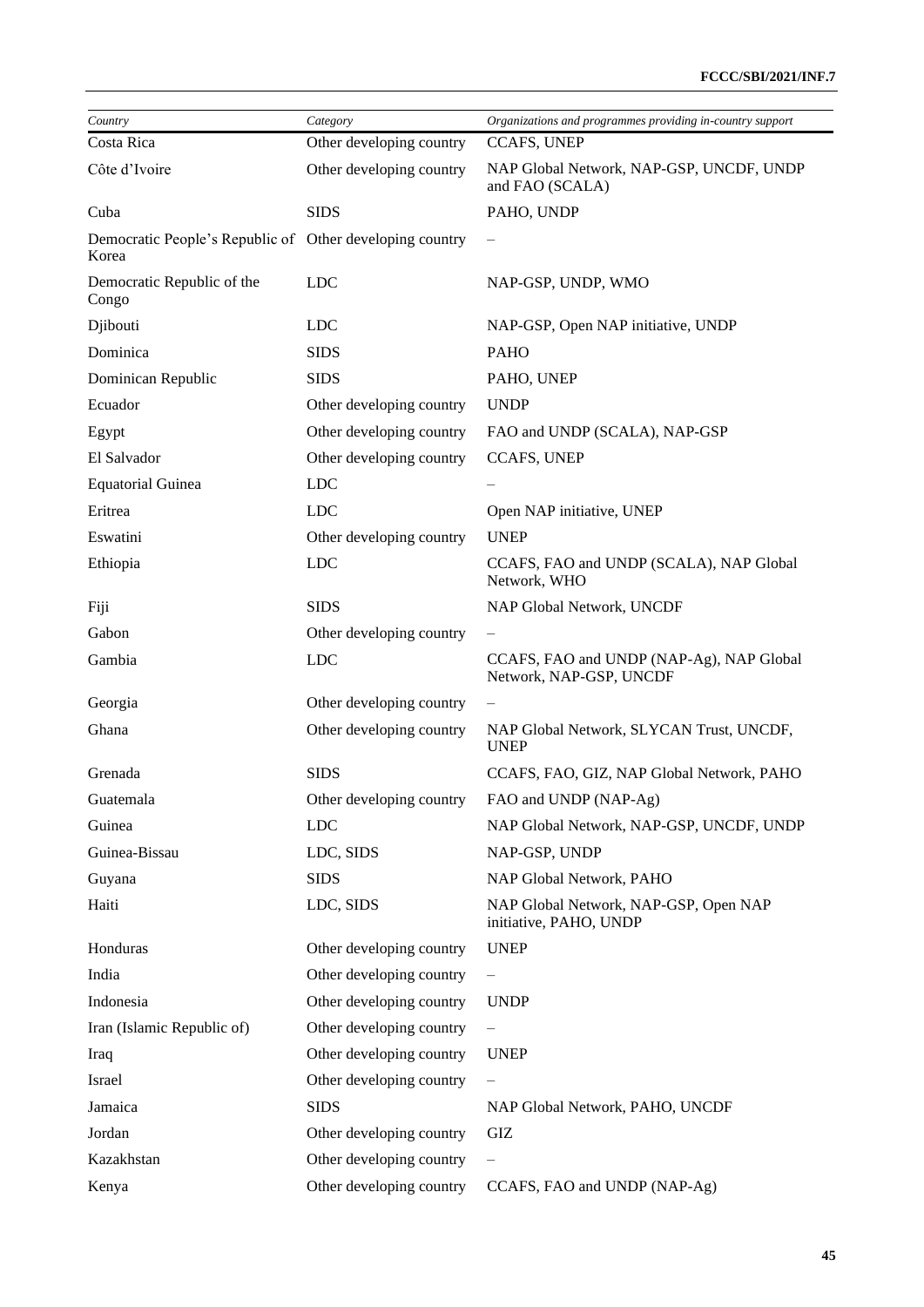### **FCCC/SBI/2021/INF.7**

| Country                             | Category                 | Organizations and programmes providing in-country support                               |
|-------------------------------------|--------------------------|-----------------------------------------------------------------------------------------|
| Kiribati                            | Other developing country | NAP Global Network, WHO                                                                 |
| Kuwait                              | Other developing country |                                                                                         |
| Kyrgyzstan                          | Other developing country | CCAFS, NAP-GSP, UNDP                                                                    |
| Lao People's Democratic<br>Republic | <b>LDC</b>               | UNCDF, UNEP, WHO                                                                        |
| Lebanon                             | Other developing country |                                                                                         |
| Lesotho                             | <b>LDC</b>               | CCAFS, UNCDF, UNEP, WHO                                                                 |
| Liberia                             | <b>LDC</b>               | NAP-GSP, UNCDF, UNDP                                                                    |
| Libya                               | Other developing country | <b>UNDP</b>                                                                             |
| Madagascar                          | <b>LDC</b>               | NAP-GSP, UNDP, WHO                                                                      |
| Malawi                              | <b>LDC</b>               | CCAFS, NAP Global Network, Open NAP initiative,<br>SLYCAN Trust, UNCDF, UNDP, UNEP, WHO |
| Malaysia                            | Other developing country | $\qquad \qquad -$                                                                       |
| Maldives                            | <b>SIDS</b>              | <b>UNEP</b>                                                                             |
| Mali                                | <b>LDC</b>               | GIZ, UNCDF                                                                              |
| Marshall Islands                    | <b>SIDS</b>              | <b>NAP Global Network</b>                                                               |
| Mauritania                          | <b>LDC</b>               | GIZ, UNEP                                                                               |
| Mauritius                           | <b>SIDS</b>              | Commonwealth Secretariat                                                                |
| Mexico                              | Other developing country | <b>CCAFS</b>                                                                            |
| Micronesia (Federated States of)    | <b>SIDS</b>              |                                                                                         |
| Mongolia                            | Other developing country | FAO and UNDP (SCALA), UNEP                                                              |
| Montenegro                          | Other developing country | <b>UNDP</b>                                                                             |
| Morocco                             | Other developing country | GIZ, NAP-GSP, UNDP                                                                      |
| Mozambique                          | <b>LDC</b>               | CCAFS, NAP-GSP, Open NAP initiative, SLYCAN<br>Trust, UNCDF, UNDP, WHO                  |
| Myanmar                             | <b>LDC</b>               | NAP-GSP, UNEP, WHO                                                                      |
| Namibia                             | Other developing country | Commonwealth Secretariat                                                                |
| Nauru                               | <b>SIDS</b>              |                                                                                         |
| Nepal                               | <b>LDC</b>               | CCAFS, FAO and UNDP (NAP-Ag and SCALA),<br>NAP Global Network, NAP-GSP, UNCDF, UNEP     |
| Nicaragua                           | Other developing country | <b>CCAFS</b>                                                                            |
| Niger                               | <b>LDC</b>               | NAP-GSP, SLYCAN Trust, UNCDF, UNDP                                                      |
| Nigeria                             | Other developing country | NAP Global Network, UNEP                                                                |
| Niue                                | <b>SIDS</b>              |                                                                                         |
| North Macedonia                     | Other developing country | NAP-GSP                                                                                 |
| Oman                                | Other developing country | <b>UNEP</b>                                                                             |
| Pakistan                            | Other developing country | <b>CCAFS, UNEP</b>                                                                      |
| Palau                               | <b>SIDS</b>              |                                                                                         |
| Panama                              | Other developing country |                                                                                         |
| Papua New Guinea                    | <b>SIDS</b>              | <b>UNDP</b>                                                                             |
| Paraguay                            | Other developing country |                                                                                         |
| Peru                                | Other developing country | CCAFS, GIZ, NAP Global Network                                                          |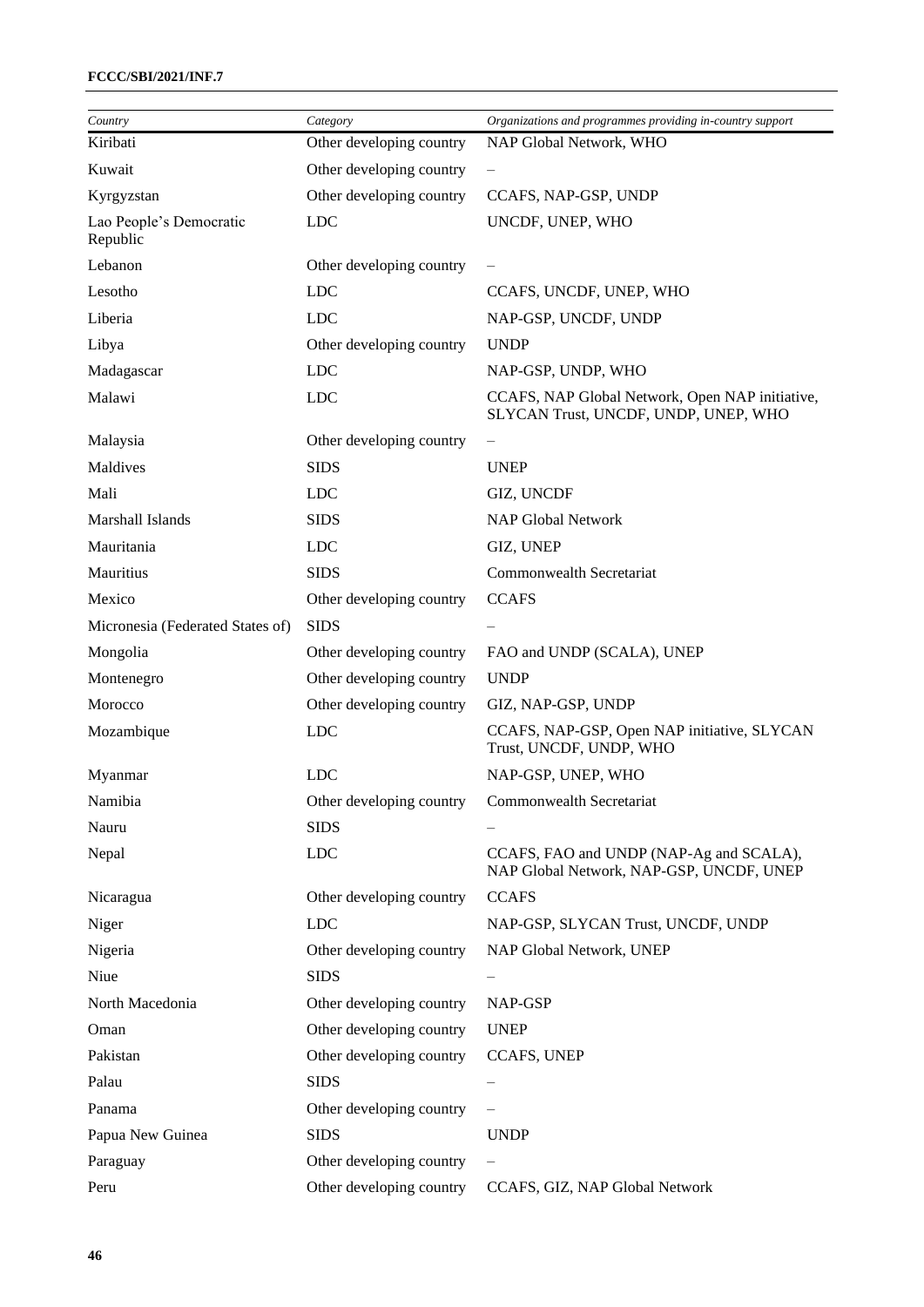| Country                               | Category                 | Organizations and programmes providing in-country support                                      |
|---------------------------------------|--------------------------|------------------------------------------------------------------------------------------------|
| Philippines                           | Other developing country | CCAFS, FAO and UNDP (NAP-Ag), GIZ, NAP                                                         |
|                                       |                          | <b>Global Network</b>                                                                          |
| Qatar                                 | Other developing country |                                                                                                |
| Republic of Korea                     | Other developing country |                                                                                                |
| Republic of Moldova                   | Other developing country | CCAFS, UNDP                                                                                    |
| Rwanda                                | <b>LDC</b>               | CCAFS, UNCDF, UNEP                                                                             |
| Saint Kitts and Nevis                 | <b>SIDS</b>              | <b>PAHO</b>                                                                                    |
| Saint Lucia                           | <b>SIDS</b>              | Commonwealth Secretariat, NAP Global Network,<br>PAHO, WMO, UNDP                               |
| Saint Vincent and the Grenadines SIDS |                          | NAP Global Network, PAHO, UNDP                                                                 |
| Samoa                                 | <b>SIDS</b>              |                                                                                                |
| San Marino                            | Other developing country |                                                                                                |
| Sao Tome and Principe                 | LDC, SIDS                | Open NAP initiative, UNCDF, UNEP                                                               |
| Saudi Arabia                          | Other developing country |                                                                                                |
| Senegal                               | <b>LDC</b>               | CCAFS, FAO and UNDP (SCALA), GIZ, NAP-GSP,<br><b>UNCDF</b>                                     |
| Serbia                                | Other developing country | <b>UNDP</b>                                                                                    |
| Seychelles                            | <b>SIDS</b>              | <b>UNEP</b>                                                                                    |
| Sierra Leone                          | <b>LDC</b>               | Global Climate Change Alliance Plus, NAP Global<br>Network, NAP-GSP, Open NAP initiative, UNDP |
| Singapore                             | <b>SIDS</b>              |                                                                                                |
| Solomon Islands                       | LDC, SIDS                | UNCDF, WHO                                                                                     |
| Somalia                               | <b>LDC</b>               | NAP-GSP, UNDP                                                                                  |
| South Africa                          | Other developing country | GIZ, NAP Global Network                                                                        |
| South Sudan                           | <b>LDC</b>               | NAP-GSP, Open NAP initiative, UNEP                                                             |
| Sri Lanka                             | Other developing country | CCAFS, SLYCAN Trust                                                                            |
| <b>State of Palestine</b>             | Other developing country | —                                                                                              |
| Sudan                                 | <b>LDC</b>               | FAO, UNCDF                                                                                     |
| Suriname                              | <b>SIDS</b>              | <b>PAHO</b>                                                                                    |
| Syrian Arab Republic                  | Other developing country | <b>UNEP</b>                                                                                    |
| Tajikistan                            | Other developing country | NAP-GSP, UNDP                                                                                  |
| Thailand                              | Other developing country | FAO and UNDP (NAP-Ag), GIZ                                                                     |
| Timor-Leste                           | LDC, SIDS                | NAP-GSP, WHO                                                                                   |
| Togo                                  | <b>LDC</b>               | GIZ, NAP Global Network                                                                        |
| Tonga                                 | <b>SIDS</b>              | <b>Commonwealth Secretariat</b>                                                                |
| Trinidad and Tobago                   | <b>SIDS</b>              | <b>PAHO</b>                                                                                    |
| Tunisia                               | Other developing country | GIZ, UNDP                                                                                      |
| Turkmenistan                          | Other developing country | <b>UNDP</b>                                                                                    |
| Tuvalu                                | LDC, SIDS                | NAP Global Network, UNCDF, WHO                                                                 |
| Uganda                                | <b>LDC</b>               | CCAFS, FAO and UNDP (NAP-Ag and SCALA),<br>NAP-GSP, UNCDF, UNEP                                |
| <b>United Arab Emirates</b>           | Other developing country | $\qquad \qquad -$                                                                              |